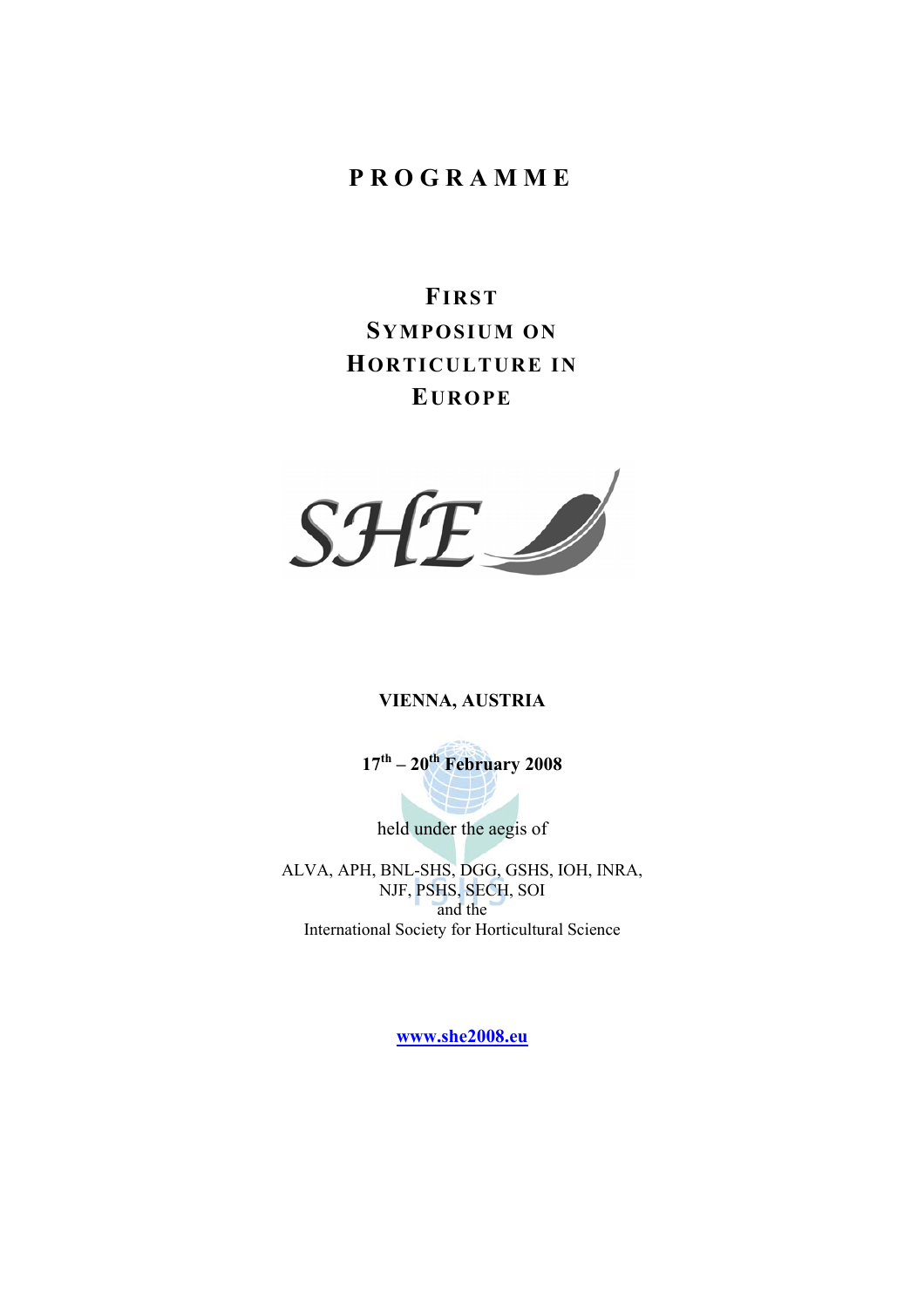# **VENUE**





# **SYMPOSIUM OFFICE**

LOCATION: UZA II (doorman), Althanstraße 14, 9<sup>th</sup> district

#### **THE SYMPOSIUM OFFICE WILL BE OPEN ON**

Sunday, February  $17<sup>th</sup>$ , 2008 from 13.00 to 17.00 Monday, February  $18^{th}$ , 2008 from 07.30 to 19.45 Tuesday, February  $19<sup>th</sup>$ , 2008 from 08.00 to 19.45 Wednesday, February  $20^{th}$ , 2008 from 07.30 to 14.00

Tel.: +43 (0) 664 4495239 Tel.: should necessity require it:  $+43$  (1) 4277-14966 FAX: +43 (1) 4277-12869

 $* =$  Author who is presenting the lecture or the poster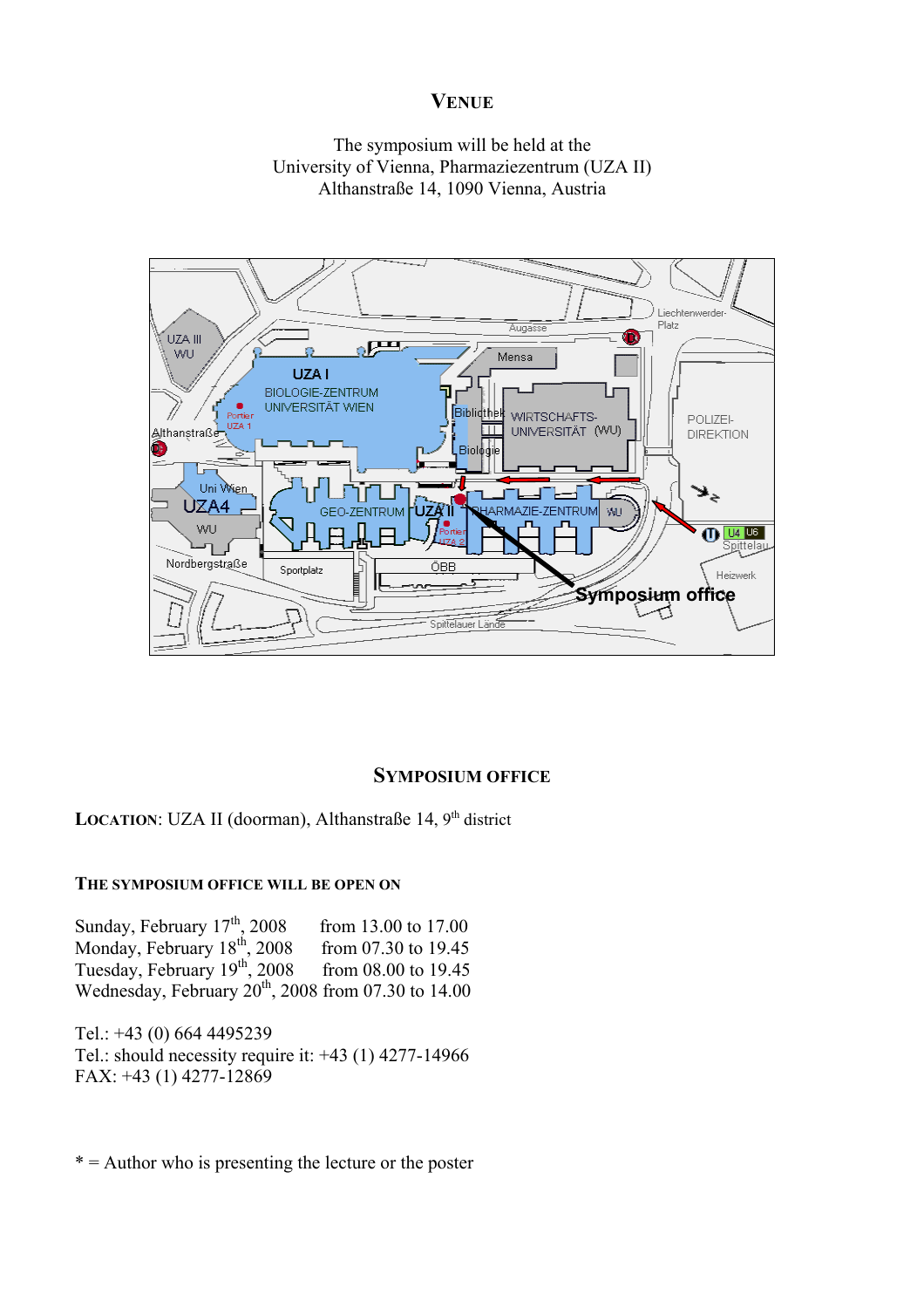# **S YMPOSIUM S CHEDULE**

# **Sunday, February 17th, 2008**

- 13.00 17.00 On-site registration Pharmaziezentrum (UZA II), Althanstraße 14, 9<sup>th</sup> district
- $19.00 23.00$  Get-together party at Wiener Rathaus (Vienna City Hall), Lichtenfelsgasse 2, 1<sup>st</sup> district

# **Monday, February 18th, 2008**

#### 09.00 – 10.30 **OPENING CEREMONY Audimax**

Josef PRÖLL Federal Minister for Agriculture, Forestry, Environment and Water management

Georg WINCKLER Rector of the University of Vienna

Paolo INGLESE Chairman of the SHE2008 Board

Robert J. BOGERS Board Member of the International Society for Horticultural Science

#### **PLENARY SESSION**

**Horticulture in Europe: From History to Innovation**  *Sansavini Silviero*  Department of Fruit and Woody Plant Sciences , University of Bologna, Italy

#### 10.30 – 11.00 **Coffee break**

- 11.00 11.05 Introduction Theme 1: *Bodson Monique*, Gembloux Agricultural University, Belgium
- 11.05 11.35 **THEME 1** Audimax **HEALTH ASPECTS: FROM VEGETABLES TO HORTICULTURAL THERAPY AND FROM OR-GANIC TO FUNCTIONAL FOOD Fruits, vegetables, phytochemicals and human health: past and future**  *Amiot-Carlin Marie Josephe*  INSERM-INRA-Universite de la Mediterranee, France
- 11.35 11.40 Introduction Theme 2: *Schenk Manfred*, Leibniz University of Hannover, Germany
- 11.40 12.10 **THEME 2 Audimax BIOTECHNOLOGY: FROM SOCIAL ISSUES TO "-OMICS" IN EUROPEAN HORTICULTURE A role for Metabolomics in marker assisted breeding for crop compositional traits**  *Fernie Alisdair R.*  Max-Planck-Institute for Molecular Plant Physiology, Potsdam-Golm, Germany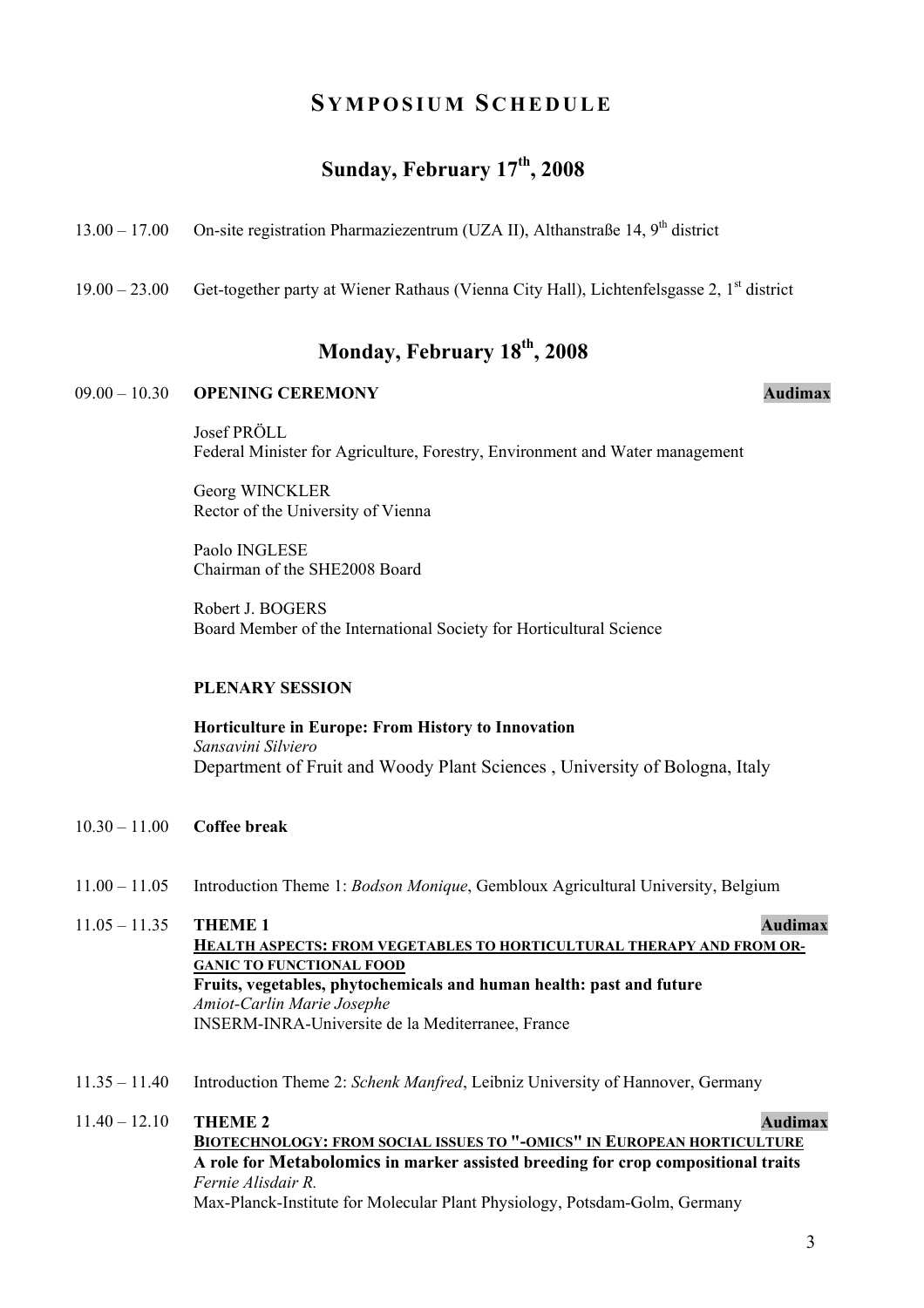#### 12.10 – 13.30 **Lunch**

12.15 – 14.15 General meeting of the German Society for Horticultural Science **HS 7** 

- 13.30 14.30 Poster session Themes 1, 2, 3 & General Themes in the foyers
- 14.30 17.40 **Session Theme 1 HS 3** Chair: *Amiot-Carlin Marie Josephe,* INSERM-INRA-Universite de la Mediterranee, France
- 14.30 14.50 **Why and how managing the phenol content in horticultural crops?**  *Treutter Dieter*  Technische Universität München, Fachgebiet Obstbau, Freising-Weihenstephan, Germany
- 14.50 15.10 **Induction of glucosinolate accumulation by targeted pre- and postharvest applications**  Schreiner M<sup>1\*</sup>, S. Huyskens-Keil<sup>2</sup>, I. Schonhof<sup>1</sup>, C. Ulrichs<sup>2</sup>, I. Mewis<sup>2</sup> & A. Krumbein<sup>1</sup> <sup>1</sup>Institute of Vegetable and Ornamental Crops Grossbeeren/Erfurt e.V., Grossbeeren, Germany, <sup>2</sup>Humboldt University Berlin, Institute of Horticultural Science, Berlin, Germany

15.10 – 15.30 **Broccoli at different head development stages - a chance to increase phytochemicals for different customers**  *Krumbein Angelika\*, Heidi Saeger-Fink & Ilona Schonhof*  Institute of Vegetable and Ornamental Crops Grossbeeren/Erfurt e.V., Grossbeeren, Germany

# 15.30 – 15.50 **Anthocyanins from** *Prunus mahaleb* **L. fruits**

Blando Federica<sup>l\*</sup>, Carmine Negro<sup>2</sup>, Antonio Miceli<sup>2</sup>, Luigia Longo<sup>3</sup>, Giuseppe Vasapollo<sup>3</sup> *& Luigi de Bellis2* <sup>1</sup>Istituto di Scienze delle Produzioni Alimentari, CNR, Lecce, Italy, <sup>2</sup>DiSTeBA, Università del Salento, Lecce, Italy, <sup>3</sup>Dipartimento di Ingegneria dell'Innovazione, Università del Salento, Lecce, Italy

- 15.50 16.20 **Coffee break**
- 16.20 16.40 **Bioactive components in fruits of different apple varieties-effect of cultivar, ripeness and storage conditions**  *Schmitz-Eiberger Michaela, Anne Matthes & Anna Wilmanns*  INRES-Horticultural Sciences, Bonn University, Bonn, Germany
- 16.40 17.00 **Effect of variety, cultivation and storage conditions on the apple allergen Mal d 1**  *Matthes A.<sup>1\*</sup>, A.-R. Lorenz<sup>2</sup>, S. Scheurer<sup>2</sup> & M. Schmitz-Eiberger<sup>1</sup>* <sup>1</sup>Bonn University, Institute of Crop Science and Resource Conservation-Horticultural Sciences, Bonn, Germany, <sup>2</sup>Paul-Ehrlich-Institute, Division of Allergology, Germany
- 17.00 17.20 **Ellagitannin content in raspberry and blackberry cultivars grown in Trentino (Italy)**  *Vrhovsek Urska \*, Lara Giongo, Fulvio Mattivi & Roberto Viola*  IASMA Research Center – Agrifood Quality Department, San Michele all'Adige, Italy
- 17.20 17.40 **Developing Human Capital through Horticulture**  *Doyle Owen\*, Anne O'Connor & Yvonne Kelleher*  School of Biology and Environmental Science, University College Dublin, Ireland
- 17.40 18.00 **Break**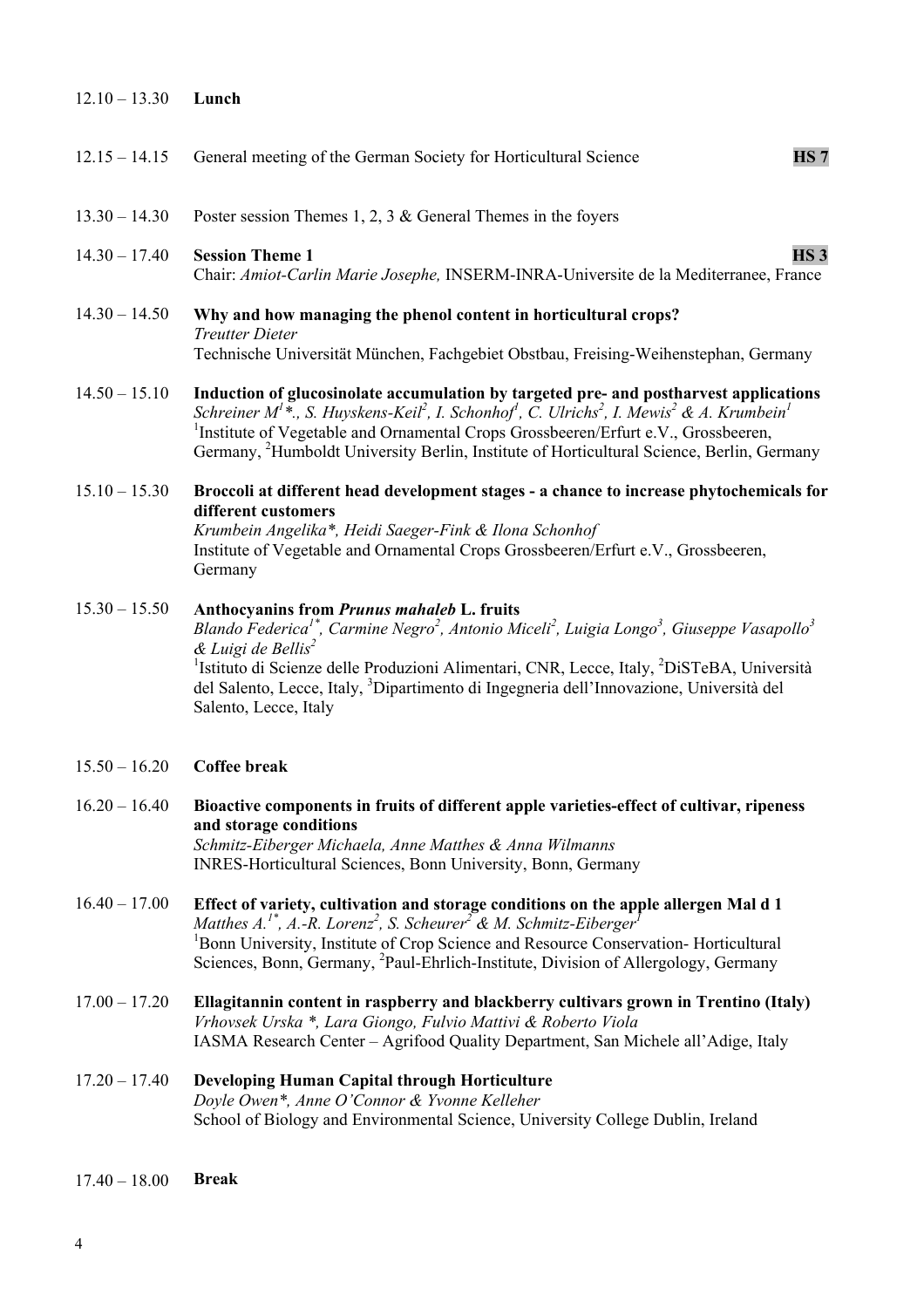#### 14.30 – 17.40 **Session Theme 2 HS 8**

Chair: *Fernie Alisdair*, Max-Planck-Institute of Molecular Plant Physiology, Germany

# 14.30 – 14.50 **Molecular biology for improving production and quality in horticulture**  *Franken Philipp\*, D. Andrade, K. Boldt, R. Grosch, B. Haupt, A. Kofoet, D. Schwarz, G. Kost & A. Waschke*

Institute of Vegetable and Ornamental Crops, Großbeeren, Germany

# 14.50 – 15.10 **Gene expression analyses during ripening of apricot (***Prunus armeniaca***) fruit, using a peach microarray**

*Manganaris G. A.<sup>1</sup> , F. Ziliotto<sup>1</sup> , R. Banfi<sup>3</sup> , F. Geuna<sup>3</sup> , C. Bonghi1 , P. Tonutti<sup>2</sup> & A. Ramina1* <sup>1</sup>Department of Environmental Agronomy and Crop Science, University of Padova, Legnaro (Padova), Italy, <sup>2</sup>Sant'Anna School of Advanced Studies, Pisa, Italy, <sup>3</sup>DI.PRO.VE -Sezione di Coltivazioni Arboree University of Milano, Milano, Italy

# 15.10 – 15.30 **X-omic approach of tomato fruit quality**  *Faurobert Mireille<sup>1</sup>, Jamila Chaïb<sup>1</sup>, Stéphane Muños<sup>1</sup>, Isabelle Marty<sup>2</sup> & Mathilde Causse<sup>1</sup>\** <sup>1</sup>INRA, UR1052, Unité de Génétique et Amélioration des Fruits et Légumes, Domaine St Maurice, Montfavet, France, <sup>2</sup>INRA, UMR Sécurité et Qualité des Produits d'Origine Végétale, Domaine Saint Paul, Site Agroparc, Avignon, France

# 15.30 – 15.50 **Inhibition of prolyl 4 hydroxylases delays senescence in cut carnation flowers through the suppression of climacteric ethylene production**

*Kalaitzis P.<sup>1</sup>\*, J. Mullyharju<sup>2</sup>, F. Vlad<sup>1</sup>, P. Tiainen<sup>2</sup>, T. Spano<sup>1</sup>, F. Bou Daher<sup>1</sup>, D. Vlad<sup>1</sup> & C. A. Owen<sup>1</sup>*

<sup>1</sup>Department of Horticultural Genetics & Biotechnology, Mediterranean Agronomic Institute of Chania, Chania, Greece, <sup>2</sup>Collagen Research Unit, Biocenter Oulu and Dept. of Medical Biochemistry and Molecular Biology, University of Oulu, Oulu, Finland

#### 15.50 – 16.20 **Coffee break**

#### 16.20 – 16.40 **Fruit trees transformation: methodology and application**

*Dolgov Sergey V., Vadim G. Lebedev & Roman V. Mikhailov*  Branch of Shemyakin institute of bioorganic chemistry RAS, Pushchino, Russia

# 16.40 – 17.00 **Genetic control of stature in ornamental plants**

*Kourmpetli Sofia<sup>1</sup> \*, Anjanabha Bhattacharya<sup>1</sup> , Mike R. Davey1 , Brian J. Power1 , Peter Hedden2 & Andy L. Phillips2* <sup>1</sup>Plant Sciences Division, School of Biosciences, University of Nottingham, UK, <sup>2</sup>Rothamsted Research, Harpenden, UK

# 17.00 – 17.20 **Development of Tobacco Plants for the Affordable Production of a Cancer Vaccine**  *Lössl Elke1 , Nadja Thönes2 , Elisabeth Geiger<sup>3</sup> & Andreas Lössl1,3*  <sup>1</sup>Grains-of-Faith Foundation, Merching, Germany, <sup>2</sup> Deutsches Krebsforschungszentrum, F035, Heidelberg, Germany, <sup>3</sup> Department of Applied Plant Sciences and Plant Biotechnology (DAPP) University of Natural Resources and Applied Life Sciences Vienna, Vienna, Austria

# 17.20 – 17.40 **Process Engineering as a Means of Regulating the Microclimate in a Photoautotrophic In Vitro Culture**  *Fuljahn Stefanie & Hans-Jürgen Tantau*  Biosystems and Horticultural Engineering Section, Institute of Biological Production

Systems, Leibniz Universität Hannover, Germany

17.40 – 18.00 **Break**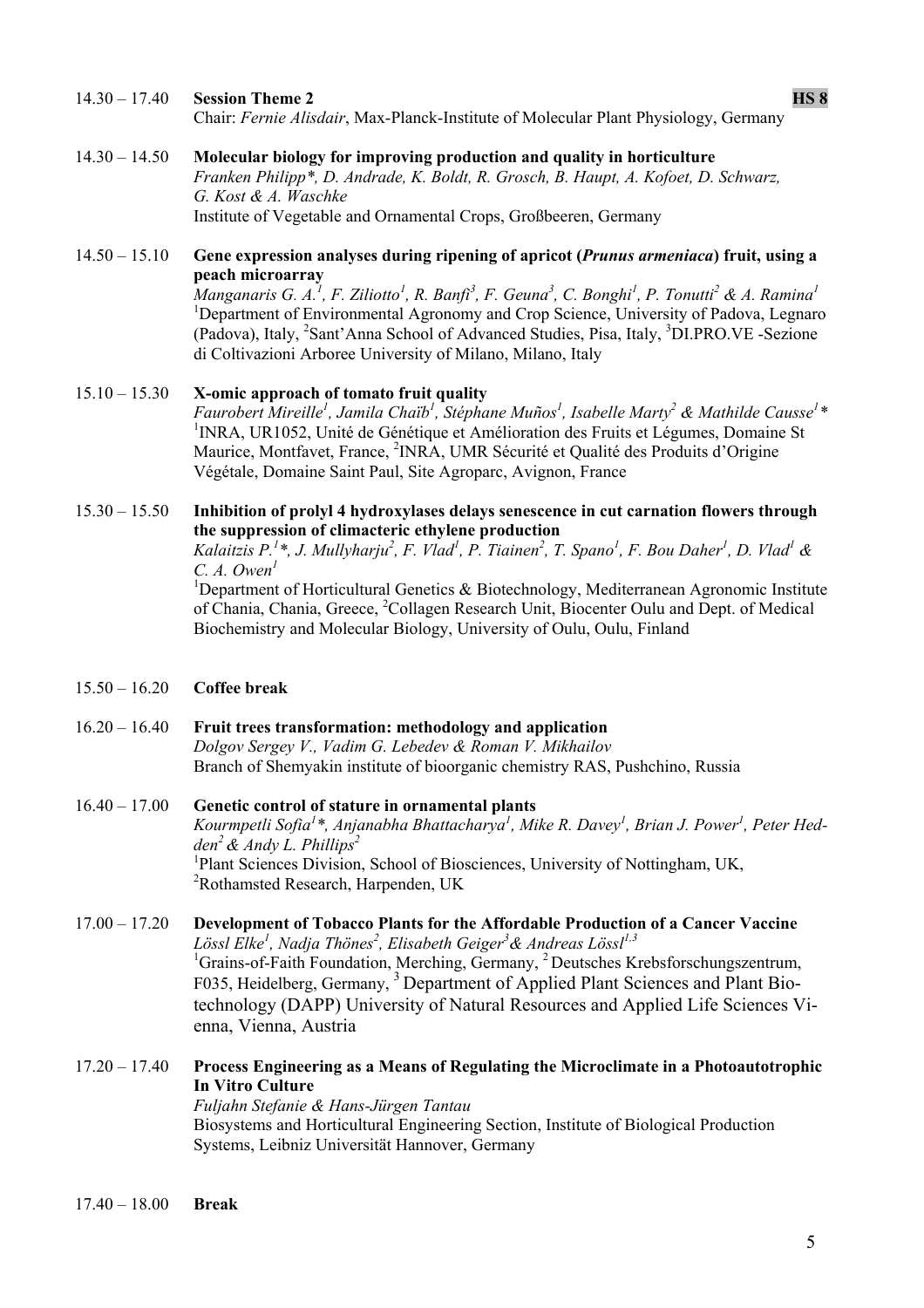# 18.00 – 19.30 Workshop: **Sustainability and new technology needs for coping HS 3 with climate constraints**

Convenor: *van Kooten Olaf*, Wageningen University, The Netherlands

**Topics:** 

# **What are the economic consequences of the effects of climate change on Horticulture in Europe?**

*Bokelmann Wolfgang*  Humboldt-Universität zu Berlin, Wirtschafts- und Sozialwissenschaften des Landbaus- Berlin, Germany

# **How can we monitor the effect of climate change in horticulture?**

*Orlandi Fabio*  Department of Plant Biology, Agroenvironmental and Animal Biotechnology, Perugia University, Italy

# **Can closed greenhouses promote sustainability in protected cultivation?**

*De Pascale Stefania*  Horticulture, Floriculture & landscaping, Department of Agricultural Engineering and Agronomy, University of Naples Federico II, Portici (Naples), Italy

# **How do we solve the salinity problem?**

*Edelstein Menahem*  Newe Ya'ar Research Center, Ramat Yishai, Israel

#### **How do we reduce the water problem?**

*Blanusa Tijana*  The Royal Horticultural Society, Garden Wisley/School of Biological Sciences, University of Reading, UK

18.00 – 19.30 Workshop: **Plant Health and Quarantine Pests in European Horticulture HS 5** Convenor: *Blümel Sylvia*, Austrian Agency for Health and Food Safety, Institute for Plant Health, Vienna, Austria

**Topics:** 

**The importance of certification schemes and quarantine measures for Plant Health in European Horticulture**  *Roy Anne Sophie*  EPPO Headquarters, Paris, France

**Risks and opportunities for biocontrol agents for the control of Plant (Health and Quarantine) Pests in European Horticulture**  *Albajes Ramon* 

UdL-IRTA, Lleida, Spain

#### **The contribution of the EUPHRESCO ERA-NET to the topic "Plant Health and Quarantine Pests in European Horticulture"**  *Blümel Sylvia*

Austrian Agency for Health and Food Safety, Institute of Plant Health, Vienna, Austria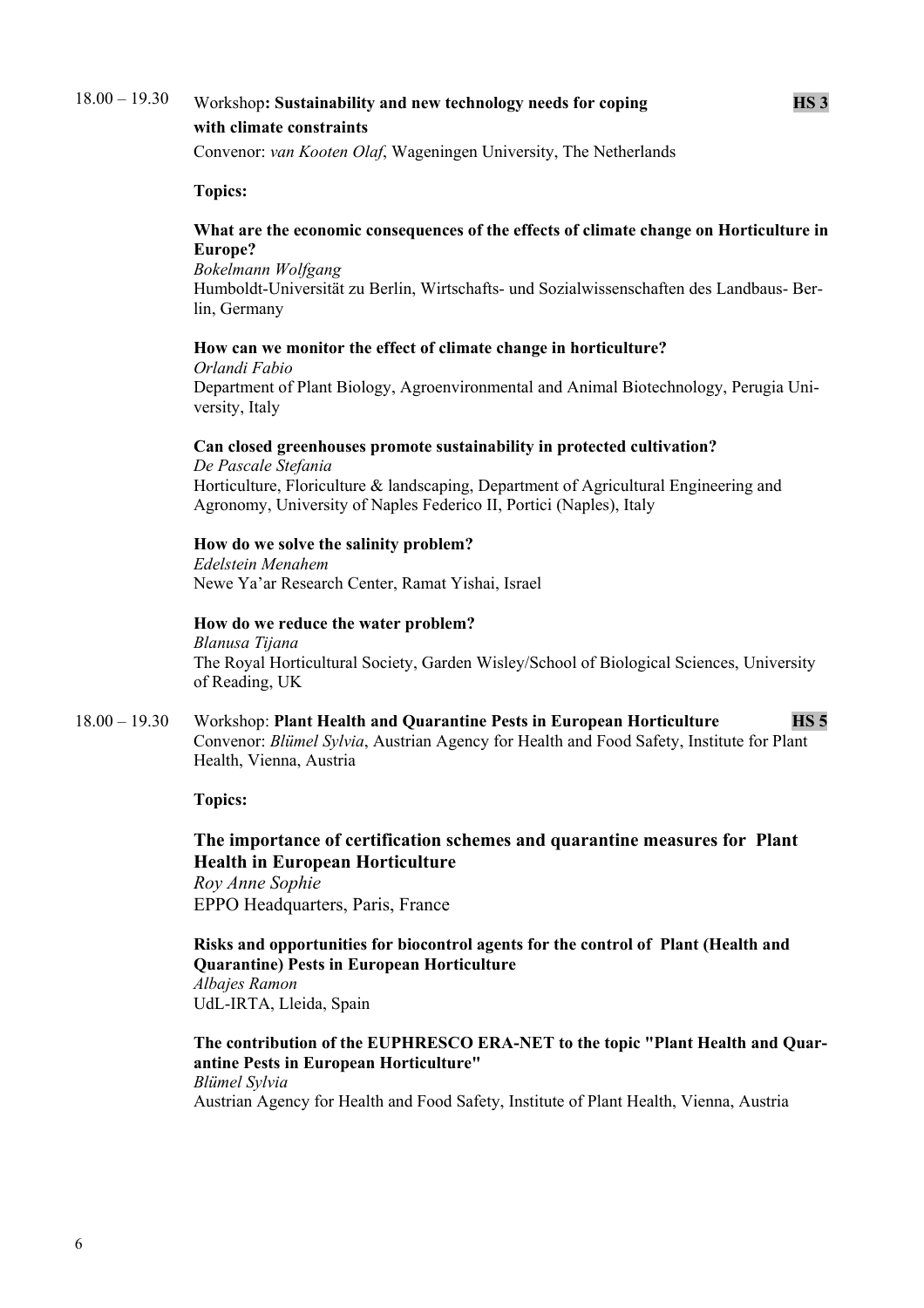# 18.00 – 19.30 Workshop: **COST 863 - Euroberry Research: from Genomics to Sustainable HS 7 Production, Quality & Health**

Convenor: *Mezzetti Bruno*, Università Politecnica delle Marche, Italy & *Rolf Nestby,* Bioforsk, Trondheim, Norway

#### **From genome to berry fruit**

*Denoyes-Rothan B.1\*, D. Simpson2 , M. Coman<sup>3</sup> , A. Sasnauskas4 & B. Mezzetti5* <sup>1</sup>UREFV-INRA BP 81 Villenave D'Ornon, France, <sup>2</sup>East Malling Research, United Kingdom, <sup>3</sup> Fruit Research Institute Pitesti, Arges, Romania, <sup>4</sup> Lithuanian Institute of Horticulture, Kaunas district, Lithuania, <sup>5</sup>Università Politechnica delle Marche, Ancona, Italy

#### **Quality assurance of planting material**

*van Duijn Bert1\*, Paivi Parika2 & Gina Ruzic3* <sup>1</sup>Fytagoras BV, Leiden, The Netherlands, <sup>2</sup>MTT Agrifood Res. Finland, Plant Protection, Jokioinen, Finland, <sup>3</sup>ARI SERBIA, Fruit and Grape Research Centre, Čačak, Serbia

#### **Sustainable berry production**

*Bodson Monique1\*, Pedro Bras de Oliveira2 , Gijs van Kruistum3 & Eamonn Kehoe4* <sup>1</sup>Gembloux Agricultural University, Laboratory of applied plant physiology and horticulture, Belgium, <sup>2</sup>Estaçao Agronomica Nacional, Dpt Produaço Agricola, Oeiras, Portugal, <sup>3</sup>Wageningen University and Research, Applied Plant Research, Location Lelystad, The Netherlands, <sup>4</sup>Teagasc Soft Fruit, Enniscorthy, Ireland

#### **Bioactive compounds of berry fruits affecting human health**

*Laimer M.1\*, G. Marzban, A. Herndl, J. Beekwilder, G. Mc Dougall, D. Stewart, J. L. Quiles, E. Krüger, C. Atkinson, R. Nestby, T. B. Toldam-Andersen, E. Harsan, M. Heinonen, M. Olsson, Z. Juranic, M. Battino & B. Mezzetti* 

Plant Biotechnology Unit, IAM, Dept. Biotechnology, BOKU, Wien, Austria, Plant Research International, Wageningen, The Netherlands, Scottish Crop Research Institute, Invergowrie Dundee, UK, Institute of Nutrition and Food Technology, Department of Physiology, Granada, Spain, Research Centre Geisenheim, Department of Pomology, Germany, East Malling Research, East Malling, Kent, UK, Norwegian Crop Research Institute (Planteforsk), Kvithamar Research Centre, Stjoerdal, Norway, The Royal Veterinary and Agricultural University, Dept. Agricultural Sciences, Crop Science, Taastrup, Denmark, Fruit Research Station Cluj, Cluj Napoca, Romania, Department of Applied Chemistry and Microbiology, University of Helsinki, Finland, Dept. of Crop Science, Swedish University of Agricultural Sciences, Alnarp, Sweden, Institute for Oncology and Radiology of Serbia, Belgrade, Serbia and Montenegro, Inst. Biochemistry and Dept. of Environmental and Crop Science Medical School, Università Politechnica delle Marche, Ancona, Italy

# 18.00 – 19.30 Workshop: **Urban horticulture, including environmental horticulture, HS 8 landscaping and gardening**

Convenor: *Randrup Thomas*, Center for Skov, Landskab og Planlægning, KVL, Denmark

**Topics** 

# **Urban Landscapes; the concept of Strategic Panning, Design and Management**

*Schipperijn Jasper & Thomas B. Randrup<sup>1</sup>*

<sup>1</sup> University of Copenhagen, Faculty of Life Sciences, Centre for Forest, Landscape and Planning, Dept. of Parks and Urban Landscapes

#### **Planning systems and policy procedures in relation to urban landscapes – the German example**

*Oppermann Bettina* 

Institute of Landscape Planning and Design, Faculty of Architecture and Landscape Sciences, Leibniz University Hanover, Germany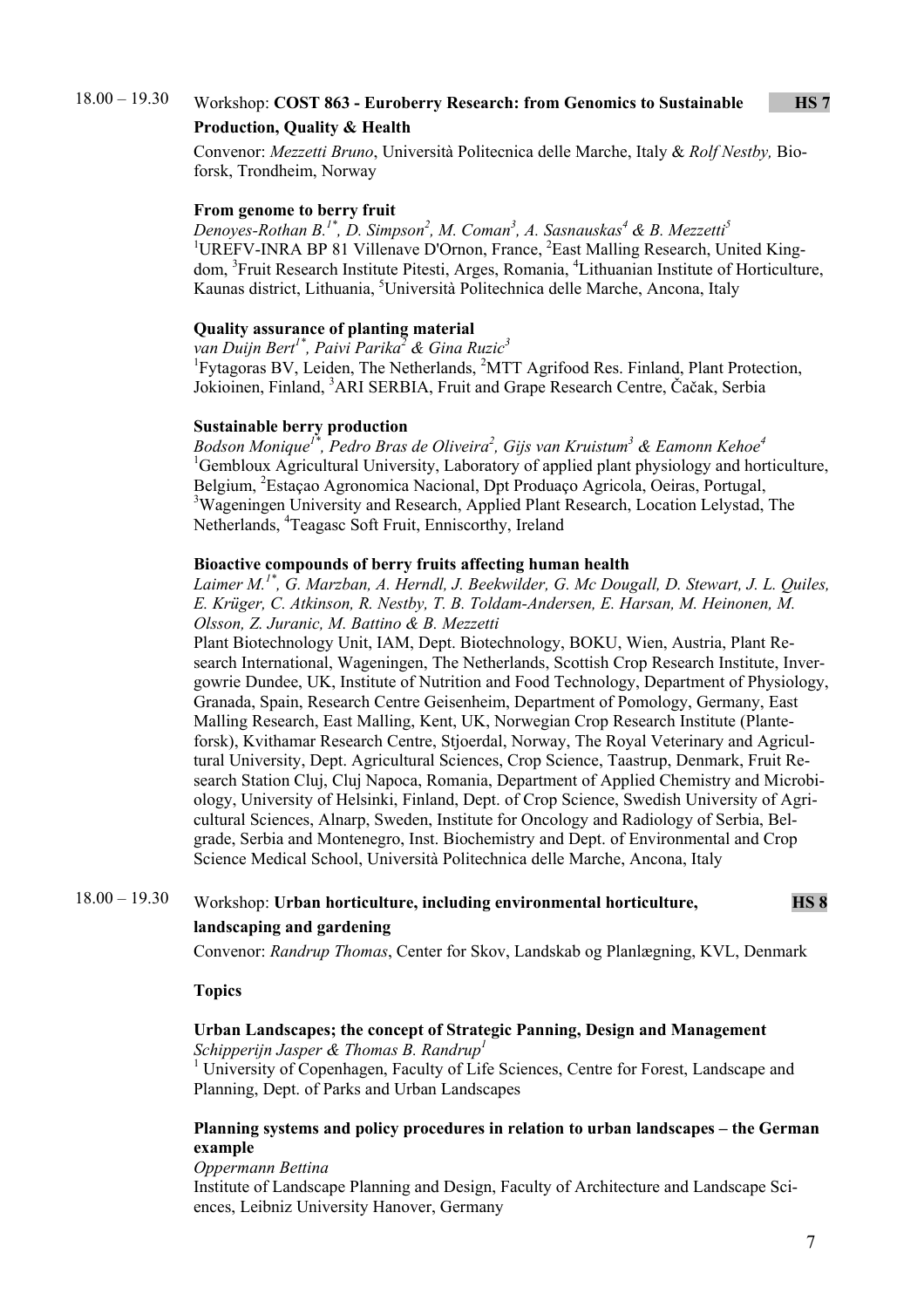# **Public organisational aspects in relation to use and user preferences of urban landscapes**

*Persson Bengt* 

Swedish University of Agricultural Sciences, SLU, Faculty of Landscape Planning, Horticulture and Agricultural Science, Department of Landscape management, Design and Construction, Alnarp, Sweden

#### **Urban landscapes as an approach to create new cultural, social and ecological values**  *Ferrini Francesco<sup>1</sup> & Fabio Salbitano2*

<sup>1</sup>University of Florence, Department of Horticulture, <sup>2</sup>University of Florence - Department of Science and Technologies of the Forest Environment (DISTAF), Italy

# **Urban landscapes and its associated values – the case of human health**

*Hansen Berit Ipsen, Jasper Schipperijn, Ulrika Stigsdotter & Thomas B. Randrup* 

# **Tuesday, February 19th, 2008**

- 08.30 08.35 Introduction Theme 3: *Larsen Rolf*, Department of Horticulture, Alnarp, Sweden
- 08.35 09.05 **THEME 3 Audimax ENVIRONMENTAL CONSTRAINTS AND CLIMATE CHANGE IN EUROPE The causes and the extent of climate change - past and present**  *Kromp-Kolb Helga*  University of Natural Resources and Applied Life Sciences, Institute of Meteorology, Department of Water, Atmosphere and Environment, Vienna, Austria
- 09.05 09.10 Introduction Theme 4: *Habib Robert*, CIRAD, France

09.10 – 09.40 **THEME 4 Audimax Audimax Audimax Audimax SUSTAINABILITY OF HORTICULTURE IN EUROPE (ENVIRONMENTAL, SOCIAL, ECONOMIC) Sustainability issues of the pre- as well as the post-harvest food chain of selected horticultural crops**  *Bertschinger Lukas*  Agroscope Changins-Wädenswil Research Station ACW, Switzerland

09.40 – 10.10 **Coffee break** 

# 10.10 – 11.30 **Session Theme 3 HS 3** Chair: *Kromp-Kolb Helga*, University of Natural Resources and Applied Life Sciences, Vienna, Austria

10.10 – 10.30 **Modelling apple flowering time as a tool for exploring the effects of global warming on the completion of chilling and heat requirements in French and Belgian cropping areas**  *Legave J. M.<sup>1</sup> \*, I. Farrera<sup>2</sup> , M. Calleja2 & R. Oger3* <sup>1</sup> INRA Montpellier, France, <sup>2</sup>SupAgro Montpellier, France, <sup>3</sup>CRA-W Gembloux, Belgium

#### 10.30 – 10.50 **Olive flowering monitored in a large area of Italy and local climatic trends**  *Orlandi Fabio\*, Tommaso Bonofiglio, Carlo Sgromo, Luigia Ruga, Bruno Romano & Marco Fornaciari*  Department of Plant Biology, Agroenvironmental and Animal Biotechnology. Perugia University, Perugia, Italy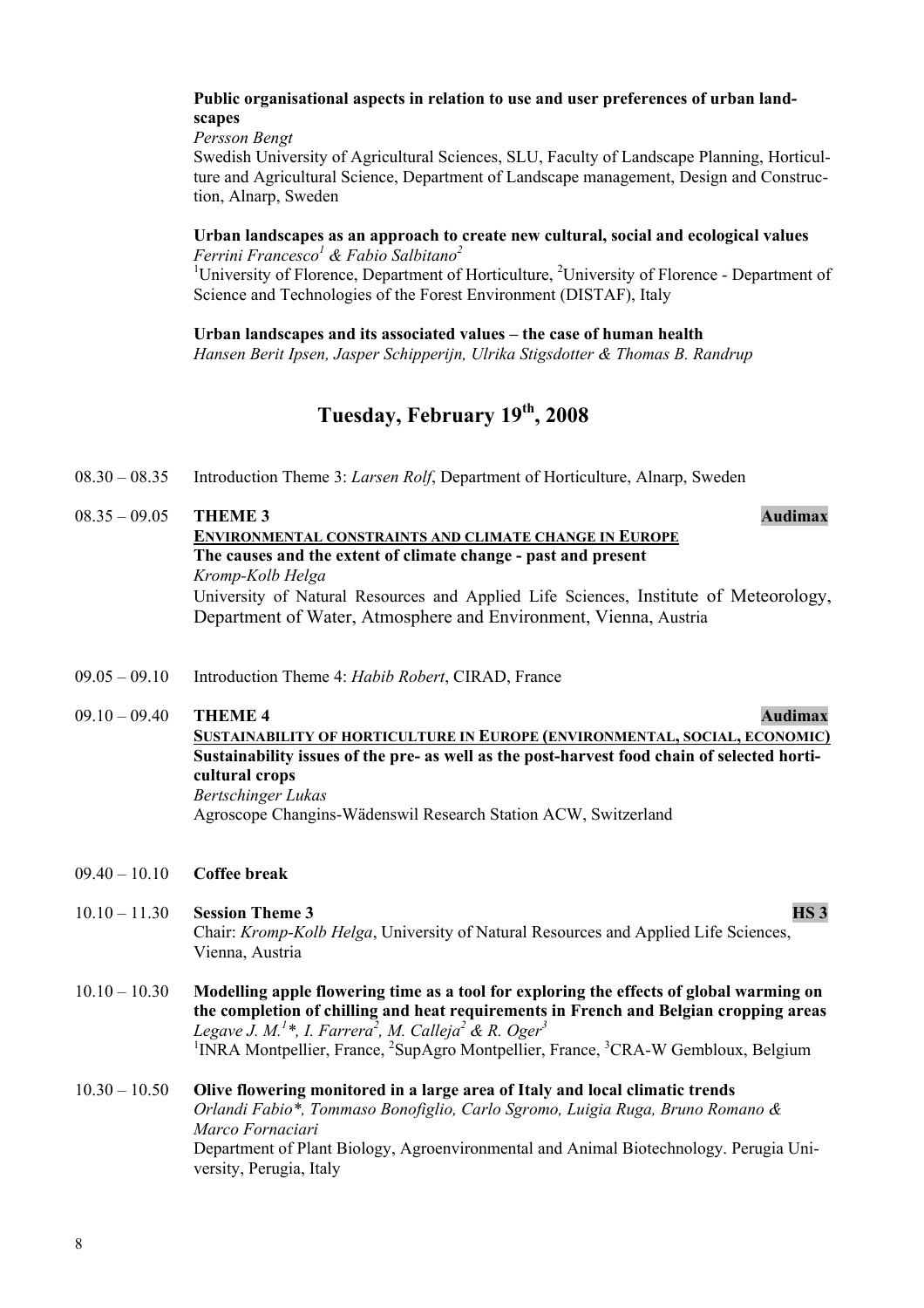#### 10.50 – 11.10 **Cherry leaf roll virus - an emerging disease in Finland?**

*Grubits Elise<sup>1</sup>\*, Susanne von Bargen<sup>1</sup>, Risto Jalkanen<sup>2</sup> & Carmen Büttner<sup>1</sup>* <sup>1</sup>Humboldt-Universität zu Berlin, Institute for Horticultural Sciences, Department of Phytomedicine, Berlin, Germany, <sup>2</sup>Metla, Finnish Forest Research Institute, Rovaniemi, Finland

# 11.10 – 11.30 **Fluxes of carbon in italian orchards**

*Tagliavini M<sup>1</sup>, P. Panzacchi<sup>2</sup>, C. Ceccon<sup>2</sup>, G. Liguori<sup>3</sup>, C. Bertolla<sup>4</sup>, F. Meggio<sup>5</sup>, G. Tonon<sup>2</sup>,* L. Corelli Grappadelli<sup>2</sup>, G. Celano<sup>6</sup>, R. Gucci<sup>4</sup>, A. Pitacco<sup>5</sup> & P. Inglese<sup>3</sup>\* <sup>1</sup>Faculty of Science and Technology, Free University of Bozen-Bolzano, Italy, <sup>2</sup>Department of Fruit Trees and Woody Plant Sciences, University of Bologna, Italy, <sup>3</sup>Dipartimento di Colture Arboree, University of Palermo, Italy, <sup>4</sup>Department of Fruit Science and Plant Protection , University of Pisa, Italy, <sup>5</sup>Department of Environmental Agronomy and Crop Science, University of Padova, Italy, <sup>6</sup>Department of Crop Sciences Forestry and Environment, University of Basilicata, Italy.

# 10.10 – 11.30 **Session Theme 4 HS 8**

Chair: *Bertschinger Lukas*, Agroscope Changins-Wädenswil Research Station ACW, Switzerland

#### 10.10 – 10.30 **Eco-social Certification in International Floriculture. A War of Labels?**  *Balas Johannes\*, Sophie Vessel & Margot Fassler*  University of Natural Resources and Applied Life Sciences, Vienna, Austria

# 10.30 – 10.50 **Economic efficiency of the use of plant protection products in Flemish horticulture**  Van Lierde D.<sup>\**l*</sup>, A. Vandenberghe<sup>f</sup>, A. M. Cools<sup>1</sup>, E. De Backer<sup>2</sup> & S. Vergucht<sup>2</sup> <sup>1</sup>Institute for Agricultural and Fisheries Research, Unit Social Sciences, Ghent, Belgium, <sup>2</sup> Laboratory of Crop Protection Chemistry, Faculty of Bioscience Engineering, Ghent, Belgium

- 10.50 11.10 **Re-discovering horticulture: An exploration from plant production to Social Capital**  *Doyle Owen\* & Yvonne Kelleher*  School of Biology and Environmental Science, Dublin, Ireland
- 11.10 11.30 **The family-firm life cycle and its impact on sustainable development in glasshouse horticulture**  *Taragola Nicole\*<sup>1</sup> , Dirk Van Lierde1 & Guido Van Huylenbroeck2* <sup>1</sup>Institute for Agricultural and Fisheries Research, Unit Social Sciences, Merelbeke, Belgium, <sup>2</sup>Ghent University, Department of Agricultural Economics, Ghent, Belgium
- $11.30 12.30$  Poster session Themes 4, 5 & 6 in the foyers
- 12.30 14.00 **Lunch**

#### 14.00 – 15.20 **Session Theme 3 HS 3**

Chair: *Kromp-Kolb Helga*, University of Natural Resources and Applied Life Sciences, Vienna. Austria

#### 14.00 – 14.20 **Ozone impacts on lettuce growth and photosynthesis**

*Goumenaki Eleni1,2\* & Jeremy Barnes1* <sup>1</sup>Environmental and Molecular Plant Physiology, Institute for Research on Environment and Sustainability, School of Biology, Newcastle University, Newcastle Upon Tyne, UK, <sup>2</sup> School of Agricultural Technology, Technological Education Institute of Crete, Heraklion **Greece**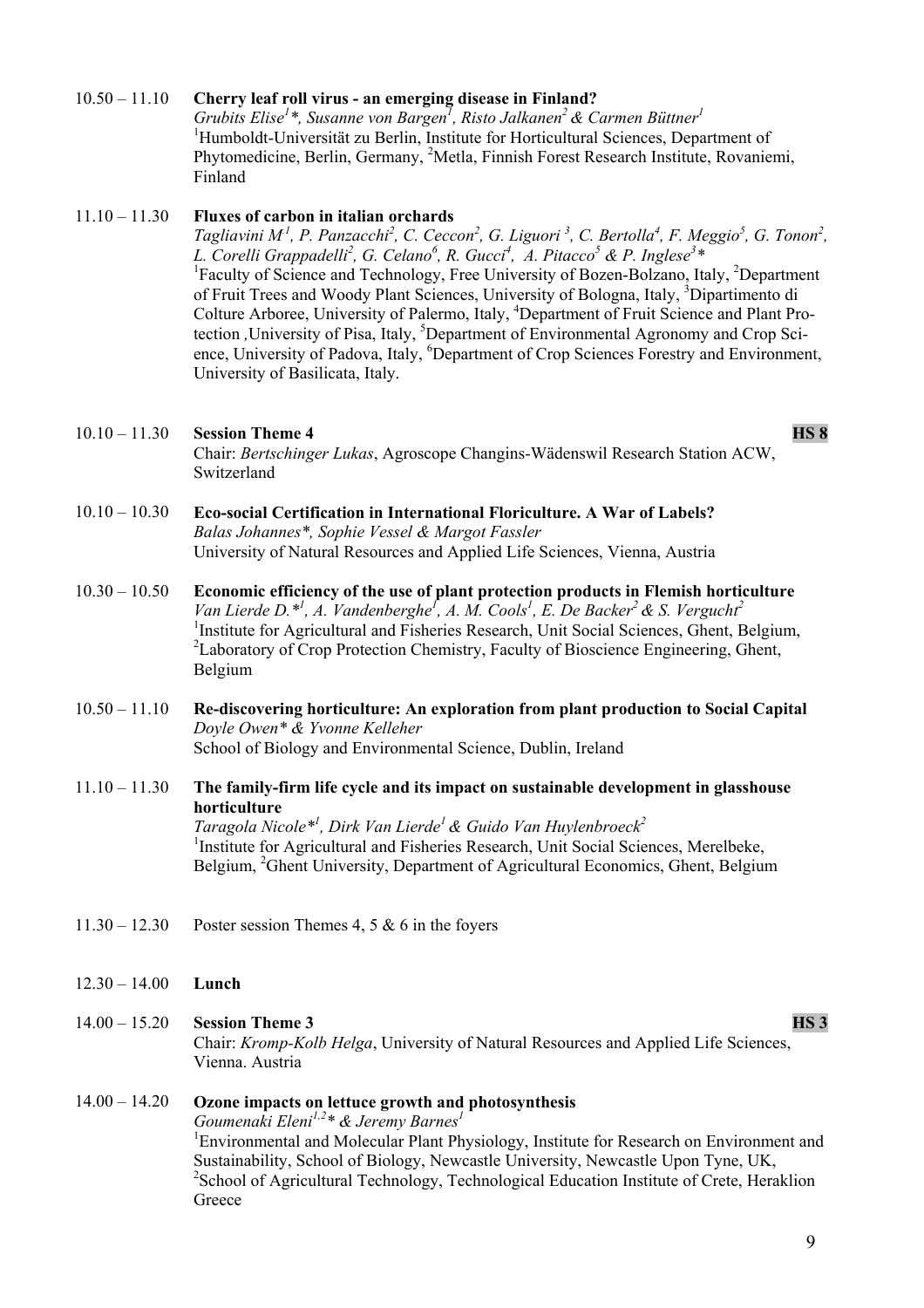| $14.20 - 14.40$ | Dynamics of UV-B radiation mediated changes in secondary plant metabolism of<br>vegetables<br>Huyskens-Keil S. <sup>1*</sup> , M. Schreiner <sup>2</sup> , A. Krumbein <sup>2</sup> , I. Mewis <sup>3</sup> & Ch. Ulrichs <sup>3</sup><br>$1^{k3}$ Humboldt University Berlin, Institute for Horticultural Sciences, 'Section Quality Dy-<br>namics/Postharvest Physiology and <sup>3</sup> Section Urban Horticulture, Berlin, Germany, <sup>2</sup> Institute                                                                                                                                                                                                        |
|-----------------|------------------------------------------------------------------------------------------------------------------------------------------------------------------------------------------------------------------------------------------------------------------------------------------------------------------------------------------------------------------------------------------------------------------------------------------------------------------------------------------------------------------------------------------------------------------------------------------------------------------------------------------------------------------------|
|                 | of Vegetable and Ornamental Crops Grossbeeren/Erfurt e.V., Grossbeeren, Germany                                                                                                                                                                                                                                                                                                                                                                                                                                                                                                                                                                                        |
| $14.40 - 15.00$ | Hailnet composition and structure affects light transmission, light spectrum, photosyn-<br>thesis, vegetative growth and colouration plus non-destructive measurements<br>Blanke Michael M.                                                                                                                                                                                                                                                                                                                                                                                                                                                                            |
|                 | <b>INRES</b> - University of Bonn, Germany                                                                                                                                                                                                                                                                                                                                                                                                                                                                                                                                                                                                                             |
| $15.00 - 15.20$ | Grafting enhances salt tolerance of melon plants<br>Edelstein Menahem <sup>1</sup> * & Meni Ben-Hur <sup>2</sup><br><sup>1</sup> A.R.O. Newe Ya'ar Research Center, Ramat Yishay, Israel, <sup>2</sup> A.R.O. Volcani Center, Bet<br>Dagan, Israel                                                                                                                                                                                                                                                                                                                                                                                                                     |
| $14.00 - 15.20$ | <b>HS 8</b><br><b>Session Theme 4</b><br>Chair: Bertschinger Lukas, Agroscope Changins-Wädenswil Research Station ACW,<br>Switzerland                                                                                                                                                                                                                                                                                                                                                                                                                                                                                                                                  |
| $14.00 - 14.20$ | Conversion to organic horticulture: a multidimensional issue and an example for tran-<br>sitions towards sustainability<br>Bellon S., F. Bressoud, J. Fauriel, M. Jonis, C. Lamine & M. Navarrete<br>Inra, Ecodévelopment Unit, Domaine Siant Paul, Site Agroparc, France                                                                                                                                                                                                                                                                                                                                                                                              |
| $14.20 - 14.40$ | Husbandry - the ultimate means of control for soil borne pathogens<br>Dixon Geoffrey R<br>Centre for Horticulture & Landscape, School of Biological Sciences, University of Reading,<br>United Kingdom                                                                                                                                                                                                                                                                                                                                                                                                                                                                 |
| $14.40 - 15.00$ | Does knowledge on fruit tree architecture and its implications for orchard management<br>improve horticultural sustainability? An overview of recent advances in the apple.<br>Lauri P. É. <sup>1</sup> , E. Costes <sup>1</sup> , J. L. Regnard <sup>1</sup> , L. Brun <sup>2</sup> , S. Simon <sup>2</sup> , P. Monney <sup>3</sup> & H. Sinoquet <sup>4</sup><br><sup>1</sup> Institut National de la Recherche Agronomique (INRA), UMR DAP, équipe AFEF, Mont-<br>pellier, France, <sup>2</sup> INRA, UERI, Domaine de Gotheron, St-Marcel-lès-Valence, France,<br>AGROSCOPE RAC, Changins, Nyon, Suisse, <sup>4</sup> INRA, UMR PIAF, Clermont-Ferrand,<br>France |
| $15.00 - 15.20$ | How to manage nitrogen fertilization of the spinach-bean succession at the crop rota-<br>tion scale - Case Study in the loam soils in Belgium<br>Renard Sophie*, Jean-Pierre Goffart & Marc Frankinet<br>Département Production Végétale, Centre Wallon de Recherches Agronomiques, Gembloux,<br>Belgium                                                                                                                                                                                                                                                                                                                                                               |
| $15.20 - 15.50$ | Coffee break                                                                                                                                                                                                                                                                                                                                                                                                                                                                                                                                                                                                                                                           |
| $15.50 - 17.20$ | HS <sub>3</sub><br>Workshop: Horticulture learning and training<br>Convenor: Mauget Jean-Claude, Institut National d'Horticulture, Angers, France                                                                                                                                                                                                                                                                                                                                                                                                                                                                                                                      |
|                 | <b>Topics</b>                                                                                                                                                                                                                                                                                                                                                                                                                                                                                                                                                                                                                                                          |
|                 | How to make horticultural education more attractive for students?<br>Bogers Robert J.<br>Board Member of the ISHS, Bennekom, The Netherlands                                                                                                                                                                                                                                                                                                                                                                                                                                                                                                                           |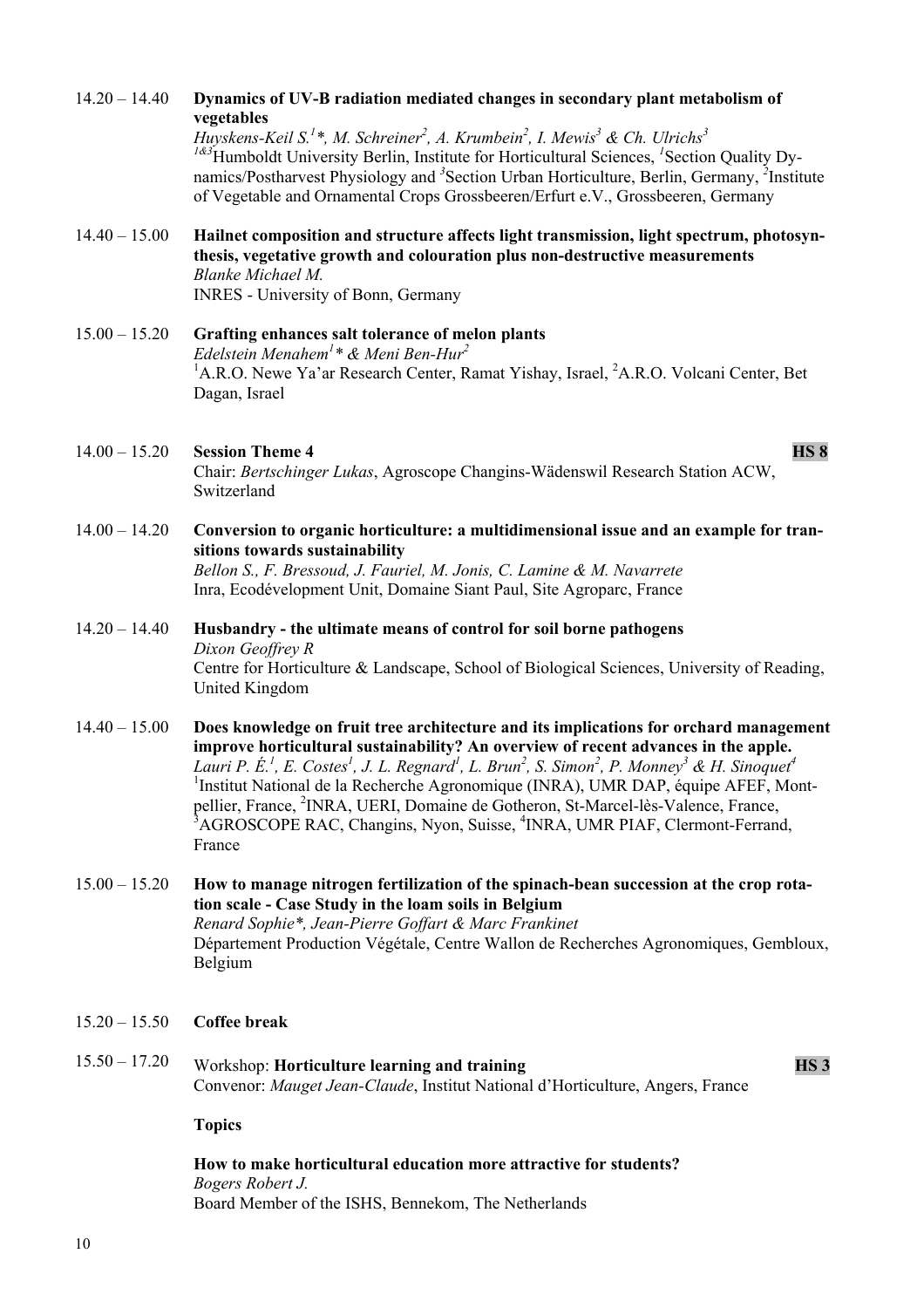# **What the industry wants and needs in terms of skilled graduates in Horticulture**

*Faber Doeke C.*  Association of Dutch flower auctions, Leiden, The Netherlands

# **How horticultural education and training can profit from closer relationships with industry**

*Geoffriau Emmanuel*  Horticulture Department, Institut National d'Horticulture, Angers, France

# **Interest and necessity of networking horticultural education at master level**

*Larsen Rolf*  Department of Horticulture, Alnarp, Sweden

# **How horticultural education and training can use the possibilities offered by web technologies**

*Nicola Silvana* Università di Torino, AGROSELVITER - Facoltà di Agraria, Grugliasco, Italy

# 15.50 – 17.20 Workshop: **Water shortage and efficient water use HS 8**

Convenor: *Fernández Enrique*, Spanish Research Council (CSIC), Spain

#### **Topics:**

# **Crop water relations**

*Xiloyannis Cristos*  Dip. Produzione Vegetale, Potenza, Italy

#### **Models as effective tools for optimizing irrigation**

*Lemeur Raoul*  Department of Applied Ecology and Environmental Biology, Ghent University, Belgium

#### **Irrigation with low quality water**

*Chartzoulakis Kostas*  NAGREF. Institute for Olive Tree and Subtropical Plants, Crete, Greece

# **New approaches for scheduling sustainable irrigation**

*Marsal Jordi*  Tecnologia del Reg, IRTA, Lleida, Spain

#### **Latest advances on precise irrigation.**  *Grant Olga*  East Malling Research, UK

# 17.30 – 19.00 Workshop: **Links between horticultural industry and horticultural science HS 3**  Convenor: *Dixon Geoff*, Centre for Horticulture and Landscape, Whiteknights, The University of Reading, UK

#### **Topics**

**What's new in science and applicable to horticultural research?**  *Zude Manuela*  Leibnitz - Institut für Agarartechnik - Potsdam - Bornim e V, Germany

# **How is horticultural science developed into technology?**

*Van Kooten Olaf*  Department of Horticulture Production Chains, Wageningen University, Wageningen, The **Netherlands**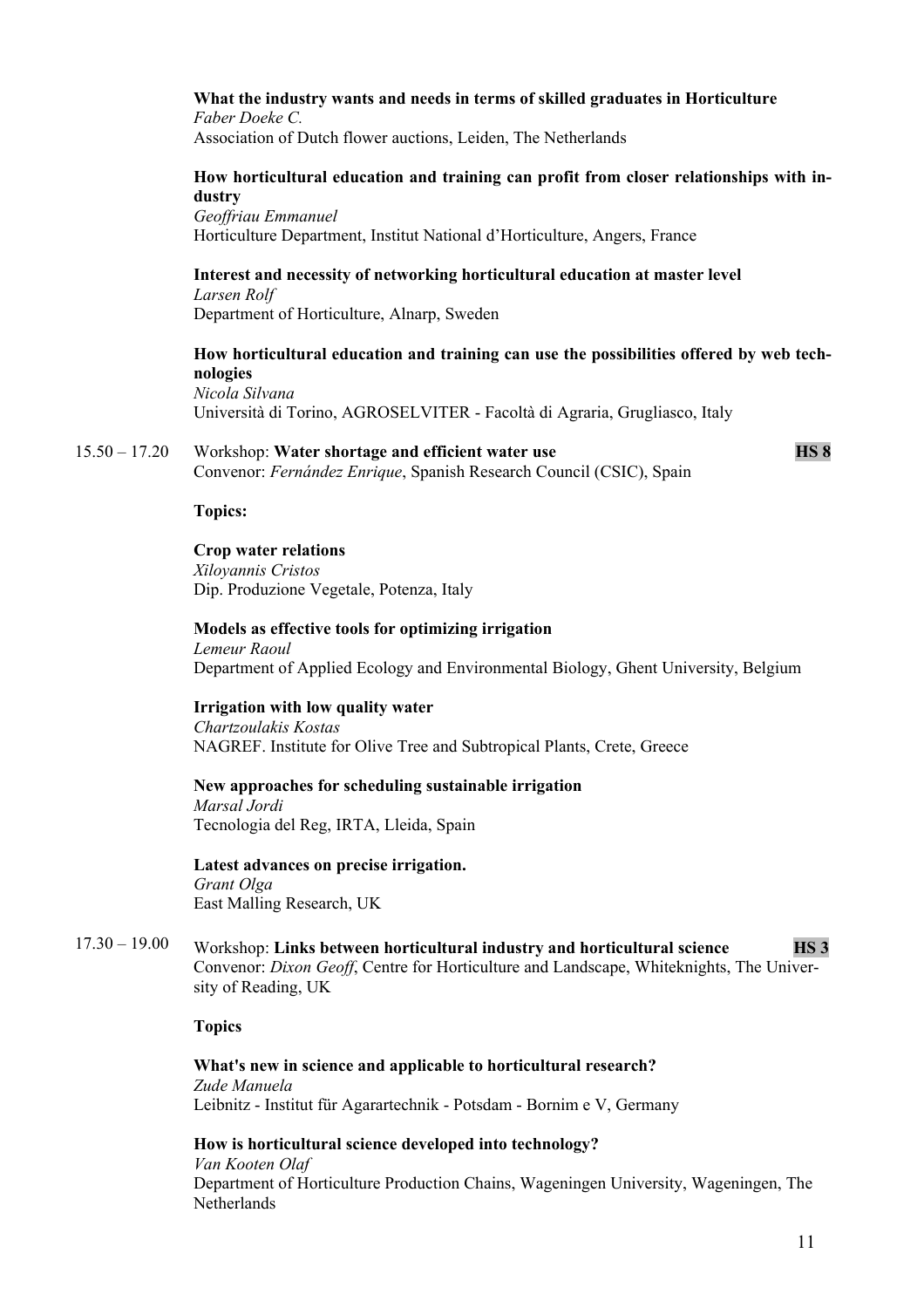#### **What are the effective methods that move technology into industry?**

*Emmett Martin*  Centre for Horticulture and Landscape, The University of Reading, Berkshire, UK

# **Where does the money come from?**

*Palara Ugo*  CRPV Emilia Romagna, Italy

# **What is the role of the retail consumer?**

*Doyle Owen*  School of Biology and Environmental Science, University College Dublin, Belfield, Dublin, Ireland

17.30 – 19.00 Workshop: **Horticulture for Development HS 8**  Convenor: *Kahane Rémi, Global Horticulture Initiative, Arusha, Tanzania*

#### **Topics:**

**Horticulture for Development, raising awareness and capacities to anticipate a gap between needs and resources.**  *Debois Marc*  DG-Dev, European Commission

#### **The relationship between horticulture and human health in developing countries: food safety and diversity.**

*Giyose Boitshepo<sup>1</sup> & Alison Hodder2* <sup>1</sup>NEPAD, Midrand, Johannesburg, South-Africa, <sup>2</sup>Horticultural Crops Group, FAO, Italy

# **Lessons learned from the past: Lack of capacities in Western Africa.**

*Muluh George*  CORAF-WECARD, Dakar, Senegal **Case study of Kenya: Horticulture as development tool.** *Wasilwa Lusike*  KARI, Nairobi, Kenya

#### **A new research based initiative for promotion and facilitation: GlobalHort.**  *Owusu-Bennoah1 & R. Kahane2* <sup>1</sup>NARO, Kamapala, Uganda, <sup>2</sup>Global Horticulture Initiative, World Vegetable Center at the Regional Center for Africa, Arusha, Tanzania

# 19.15 **Cocktail party: invitation from the Federal Ministry of Agriculture, Forestry, Environment and Water Management**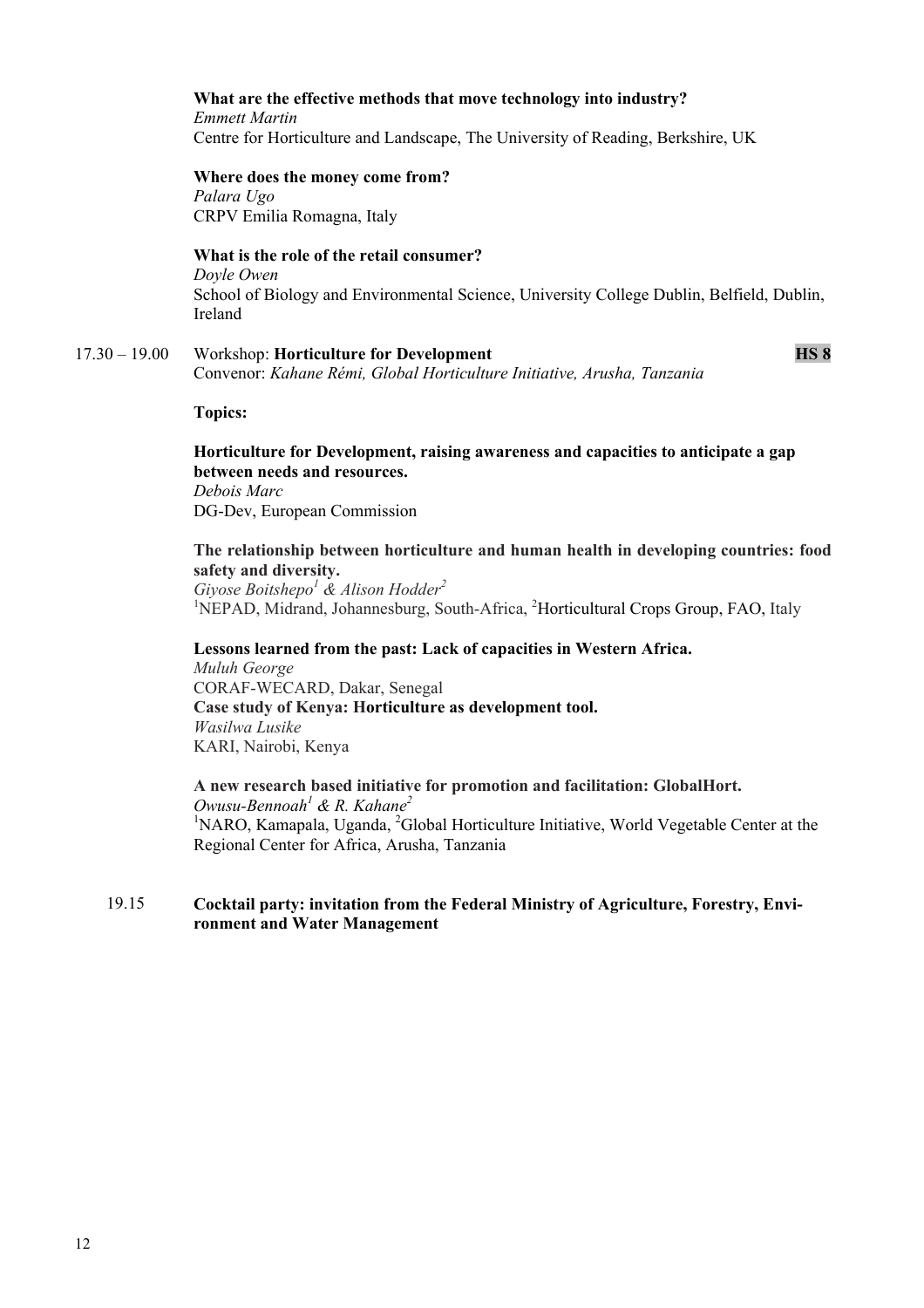# **Wednesday, February 20th, 2008**

- 08.30 08.35 Introduction Theme 5: *Bogers Robert J.*, Board Member of ISHS, The Netherlands
- 08.35 09.05 **THEME 5** Audimax **QUALITY MANAGEMENT FROM MONITORING IN PRODUCTION TO MANAGEMENT IN SHOPS High-throughput techniques for measuring taste and aroma of horticultural produce**  *Nicolaï Bart*  Katholieke Universiteit Leuven, Belgium
- 09.05 09.10 Introduction Theme 6: *Bedlan Gerhard*, Austrian Agency for Health and Food Safety, Institute of Plant Health, Vienna, Austria

09.10 – 09.40 **THEME 6** Auditor **Auditor Auditor Auditor Auditor Auditor Auditor Auditor Auditor Auditor Auditor Auditor Auditor Auditor Auditor Auditor Auditor Auditor Auditor Auditor BIODIVERSITY AND LOCAL GENETIC RESOURCES: FROM KNOWLEDGE TO EXPLOITATION Biodiversity and local genetic resources**  *Fideghelli Carlo\* & A. Petra Engel*  Centro di Ricerca per la Frutticoltura (CRA), Rome, Italy

- 09.40 10.10 **Coffee break**
- 10.10 11.30 **Session Theme 5 HS 3**  Chair. *Nicolai Bart*, Katholieke Universiteit Leuven, Belgium
- 10.10 10.30 **Predicting the weekly yield fluctuations of greenhouse bell pepper** *Sauviller C.<sup>1</sup> \*, B. E. Verlinden<sup>2</sup> , W. Baets<sup>1</sup> & B. M. Nicolaï2*  <sup>1</sup>Proefcentrum Hoogstraten v.z.w., Hoogstraten-Meerle, Belgium, <sup>2</sup> Flanders Centre of Postharvest Technology, Catholic University Leuven, Leuven, Belgium
- 10.30 10.50 **Monitoring and modelling the postharvest behaviour of horticultural produce**  *Gerbert I.\*, M. Linke, M. Geyer & M. Zude*  Leibniz-Institute for Agricultural Engineering Potsdam-Bornim (ATB), Potsdam, Germany
- 10.50 11.10 **Towards the use of modelling in genetic improvement: example of peach fruit quality** *Quilot-Turion Bénédicte1 & Michel Génard<sup>2</sup>* <sup>I</sup>UR1052 and <sup>2</sup>UR1115, INRA, Avignon, France
- 11.10 11.30 **Polyphenol analysis in horticultural products based on laser-induced fluorescence spectroscopy**   $\hat{W}$ ulf J. S.<sup>1</sup>\*, S. Rühmann<sup>2</sup>, D. Treutter<sup>2</sup> & M. Zude<sup>1</sup> <sup>1</sup>Leibniz Institute for Agricultural Engineering Potsdam-Bornim, Germany, 2Technical University of Munich, Center of Life and Food Sciences Weihensthan, Unit of Fruit Sciences, Freising, Germany
- 11.30 12.00 **Coffee break**

12.00 – 12.20 **Approach for Nondestructive Analysis of Carotenoids Contents in Horticultural Products using Scattering and Absorbance Information**  *Zude M.<sup>1</sup> , & A. Torricelli2* <sup>1</sup>Leibniz-Institute for Agricultural Engineering Potsdam-Bornim (ATB), Potsdam, Germany, 2 Dipartimento di Fisica, Politecnico di Milano, Milan, Italy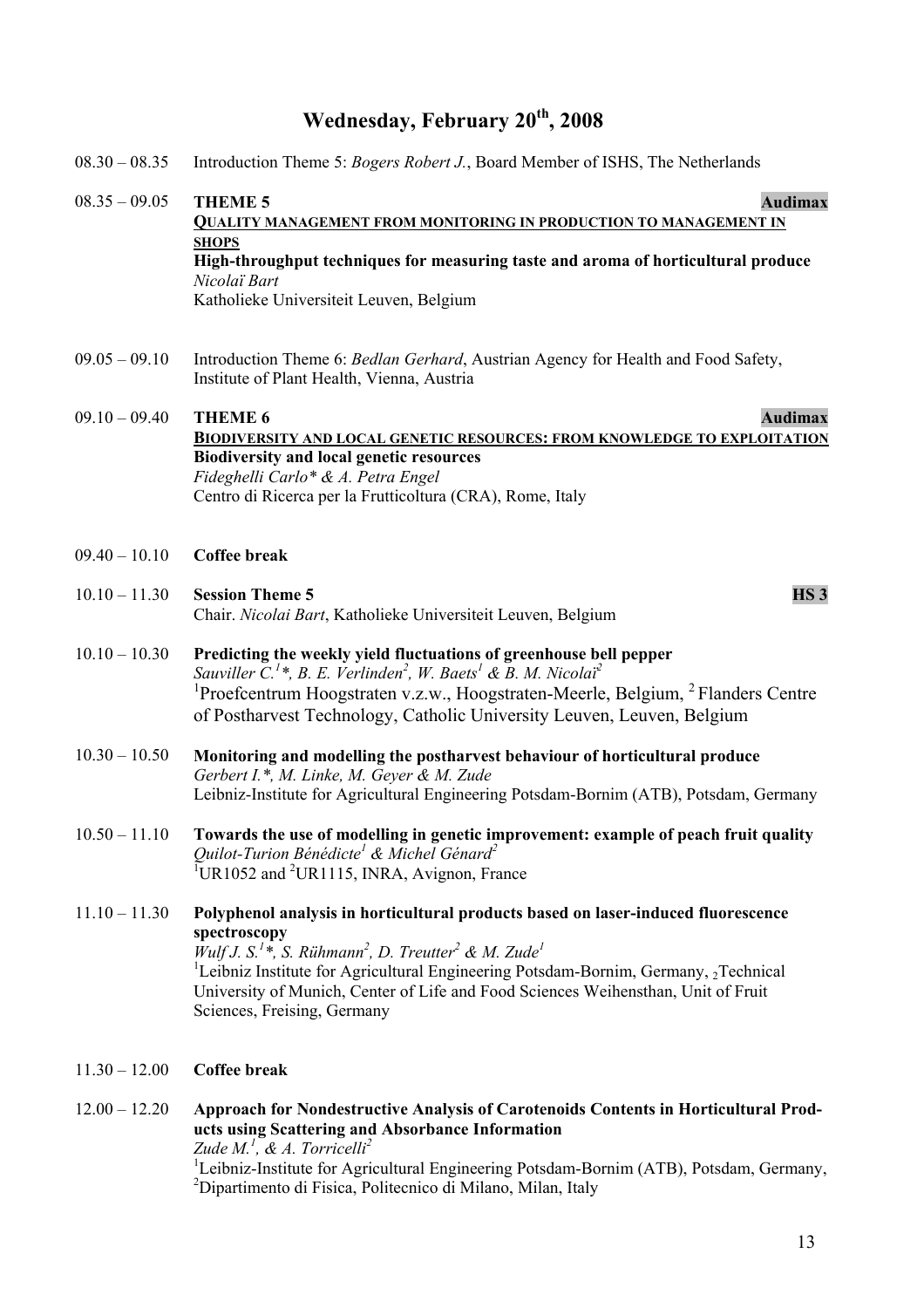| $12.20 - 12.40$ | Monitoring of post-harvest Orange Fruit disease by Fluorescence and Reflectance<br><b>Hyperspectral Imaging</b><br>Sighicelli M. <sup>1*</sup> , F. Colao <sup>1</sup> & S. Patsaeva <sup>2</sup> & Lai A. <sup>1</sup><br><sup>1</sup> ENEA Research Center Frascati - Laser Application Section, Rome, Italy, <sup>2</sup> Physics<br>Department of Moscow State University, Russia                                                                                                                     |
|-----------------|-----------------------------------------------------------------------------------------------------------------------------------------------------------------------------------------------------------------------------------------------------------------------------------------------------------------------------------------------------------------------------------------------------------------------------------------------------------------------------------------------------------|
| $12.40 - 13.00$ | Non-destructive evaluation of high-pressure processing effects on fresh produce<br>Schlüter Oliver <sup>1</sup> , Julia Förster <sup>1</sup> , Werner Herppich <sup>1*</sup> , Martin Geyer <sup>1</sup> & Dietrich Knorr <sup>2</sup><br><sup>1</sup> Leibniz-Institute for Agricultural Engineering Potsdam, Dept. Of Horticultural Engineering,<br>Potsdam, Germany, <sup>2</sup> Berlin University of Technology, Dept. of Food Biotechnology and<br>Food Process Engineering, Berlin, Germany        |
| $13.00 - 13.20$ | Young families as buyers of horticultural products<br>Schöps J.*, A. Gabriel & K. Menrad<br>University of Applied Sciences Weihenstephan, Freising, Germany                                                                                                                                                                                                                                                                                                                                               |
| $10.10 - 11.30$ | <b>HS 8</b><br><b>Session Theme 6</b><br>Chair: Fideghelli Carlo, CRA Istituto Sperimentale di Frutticoltura, Italy                                                                                                                                                                                                                                                                                                                                                                                       |
| $10.10 - 10.30$ | Exploring the genetic determinisms of architectural and functional traits in an apple<br>progeny<br>Segua V., J. L. Regnard, C.-E. Durel & E. Costes<br>INRA, UMR DAP, équipe AFEF, Montpellier, France                                                                                                                                                                                                                                                                                                   |
| $10.30 - 10.50$ | Plant biodiversity recovery, conservation and valorisation: a case study from the Val di<br>Vara (La Spezia - Liguria)<br>Sebastiani L.*, F. Camangi & A. Stefani<br>Scuola Superiore Sant'Anna, Pisa, Italy                                                                                                                                                                                                                                                                                              |
| $10.50 - 11.10$ | Strategies for breeding for Plum pox virus resistance in European Plum (Prunus do-<br>mestica L.)<br>Neumüller Michael <sup>1</sup> , Walter Hartmann <sup>2</sup> & Dieter Treutter <sup>1</sup><br><sup>1</sup> Technical University of Munich (TUM), Center of Life and Food Sciences Weihenstephan,<br>Unit of Fruit Sciences, Freising, Germany, <sup>2</sup> University of Hohenheim, Institute of Special<br>Crop Cultivation and Crop Physiology (370), Unit of Fruit Science, Stuttgart, Germany |
| $11.10 - 11.30$ | Agro-horticultural biodiversity in mountain oases of northern Oman<br>Gebauer J.*, E. Luedeling, K. Hammer, M. Nagieb & A. Buerkert<br>Institute of Crop Science, University of Kassel, Witzenhausen, Germany                                                                                                                                                                                                                                                                                             |
| $11.30 - 12.00$ | Coffee break                                                                                                                                                                                                                                                                                                                                                                                                                                                                                              |
| $12.00 - 12.20$ | Integrating ex situ and in situ and on-farm conservation approaches in the manage-<br>ment of local vegetable diversity in Austria<br>Arndorfer Michaela & Bernd Kajtna<br>Arche Noah, Schiltern, Austria                                                                                                                                                                                                                                                                                                 |
| $12.20 - 12.40$ | Striking a new path for conservation of crop genetic resources: First results of a pilot<br>project to re-introduce old <i>Lactuca</i> varieties into the market<br>Lehmann, C. <sup>1</sup> * G. Lissek-Wolf <sup>1</sup> , R. Vögel <sup>2</sup> & S. Huyskens-Keil <sup>1</sup><br><sup>1</sup> Humboldt University Berlin, Institute for Horticultural Sciences, Berlin, Germany,<br><sup>2</sup> Landesumweltamt Brandenburg, Eberswalde, Germany                                                    |
| $12.40 - 13.00$ | Molecular markers as an assisting tool for characterisation of local apple varieties<br>Baric Sanja* & Josef Dalla Via<br>Research Centre for Agriculture and Forestry Laimburg, Auer/Ora (BZ), Italy                                                                                                                                                                                                                                                                                                     |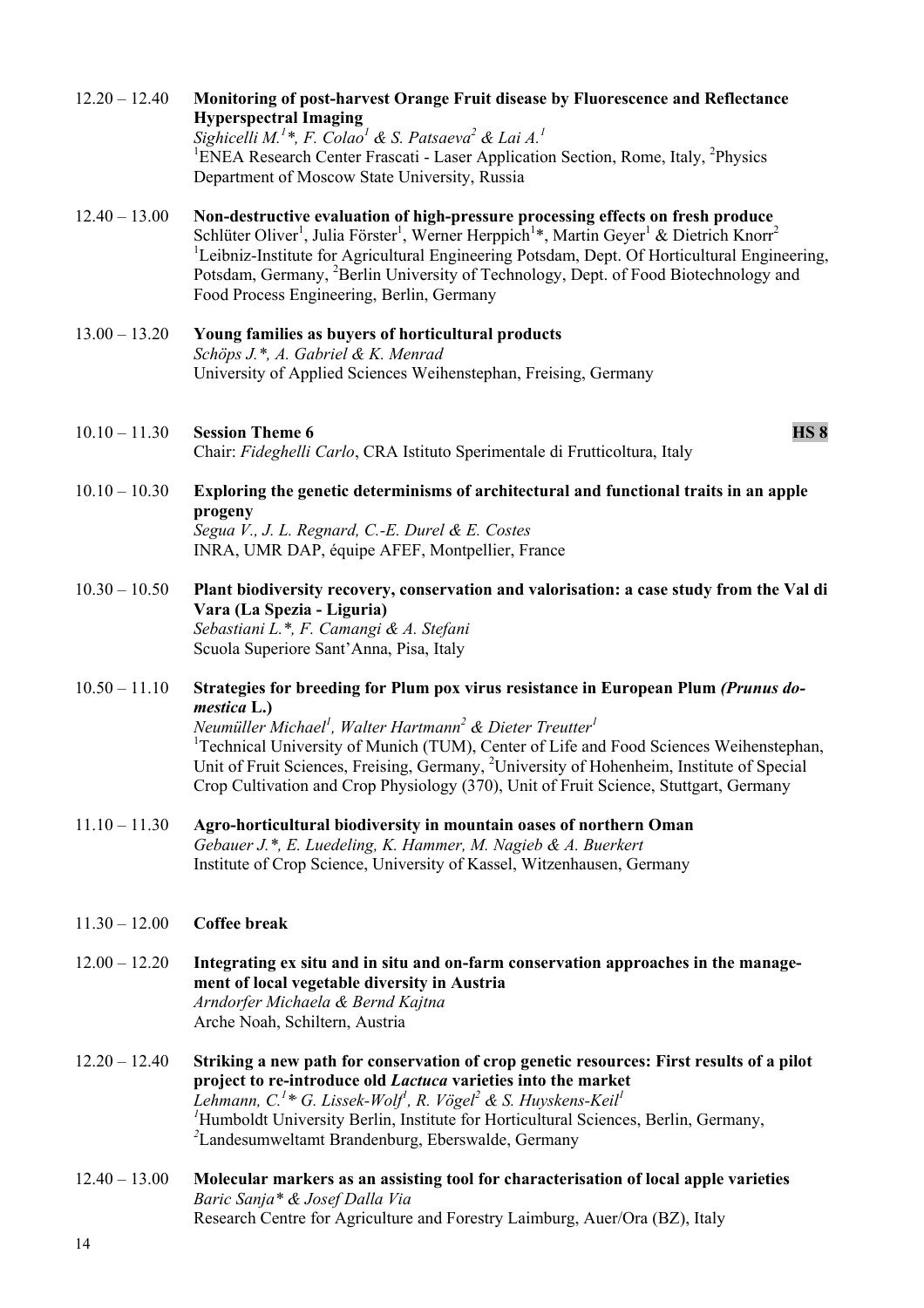# 13.00 – 13.20 **Characterization of a genepool of old broad leaf** *Rhododendron* **hybrids by means of STMS markers**

*Caser Matteo & Valentina Scariot\**  Department of Agronomy, Forest and Land Management - University of Turin, Grugliasco, Italy

13.20 **Farewell**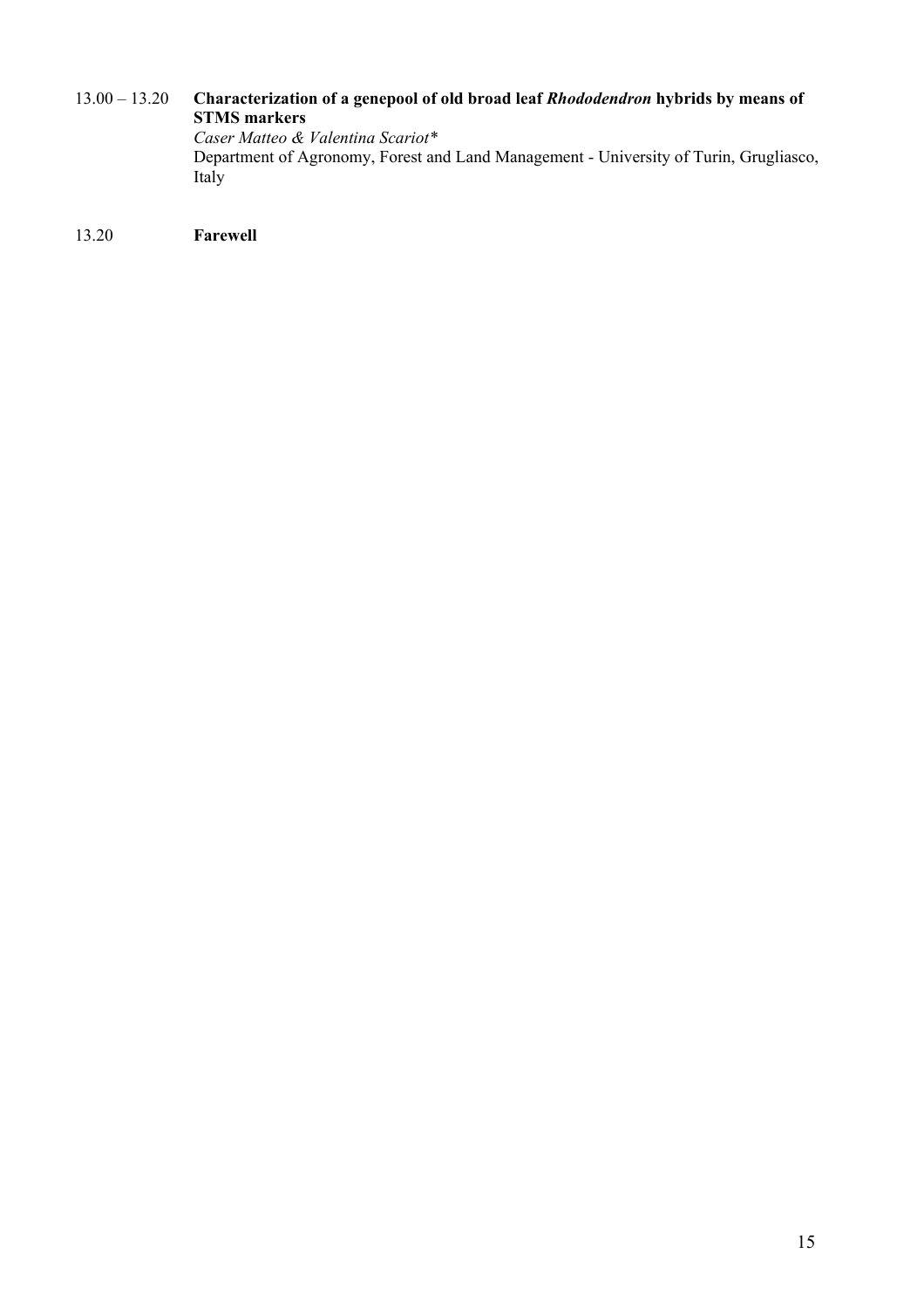# **POSTER SESSIONS**

# **Monday, February 18th, 2008**

13.30 – 14.30 Poster session Themes 1, 2, 3 & General Themes in the foyers

#### **Posters Theme 1**

- P T1-01 **Small urban gardens for the elderly in Italy**  *Tei F., P. Benincasa, M. Farneselli & M. Caprai*  University of Perugia, Italy
- P T1-02 **Torbangun (***Coleus amboinicus* **Lour), a traditional lactagogue among Bataknese lactating women in Indonesia**

*Damanik Rizal\**  Department of Community Nutrition, Faculty of Human Ecology, IPB University, Bogor-Indonesia \*Visiting Lecturer at Department of Nutrition Sciences, Kulliyyah of Allied Health Sciences, International Islamic University Malaysia (IIUM), Kuantan Campus, Pahang-Malaysia

- P T1-03 **Phenolics and anthocyanins in strawberry**  *Rühmann Susanne & Dieter Treutter*  Institute of Fruit Science, TU München, Center of Life Sciences, Freising-Weihenstephan, Germany
- P T1-04 **Seasonality of salicin and phenolic glycoside contents in the bark of three** *Salix* **species** <sup>*Nadja Förster<sup>la</sup>, Christian Ulrichs<sup>la</sup>, Matthias Zander<sup>lb</sup>, Ralf Kätzel<sup>2</sup> & Inga Mewis<sup>la</sup></sup>* <sup>1</sup>Humboldt University Berlin, Institute of Horticultural Science, <sup>1a</sup> Urban Horticulture, <sup>1b</sup> Tree Production and Nursery, Germany, <sup>2</sup>Landesforstanstalt Eberswalde, Fachbereich Waldentwicklung/Monitoring, Germany
- P T1-05 **Antimicrobial and antifungal activity of different extracts from** *Melia azedarach* **L. on phytopathogenic bacteria and fungi of agro-food interest**  *Francesca Gaggìa1\*, Angela Capece2 & Grazia Marino<sup>3</sup>* <sup>1</sup>Department of Agro-environmental Sciences and Technologies, Bologna, Italy, <sup>2</sup>Department of Biology, Potenza, Italy, <sup>3</sup>Department of Fruit Tree and Woody Plants Sciences, Bologna, Italy
- P T1-06 **Development of a new horticultural therapy evaluation method through color reflection**  *Tomoya Kamiyama\* & Haruhisa Inden*  Faculty of Agriculture, University of Miyazaki, Japan

P T1-07 **Storage temperature effects on the antioxidant profile in tomato fruit** *Tillinger, N.*<sup> $1,2$ </sup>, *S. Kiefer*<sup> $1,2$ </sup>\*, *S.*, *W. Palme<sup>3</sup>, G. Soja<sup>1</sup>, & M. Popp*<sup>2</sup> <sup>1</sup> Austrian Research Centers GmbH- ARC, Devision of Biogenetics, Department of Environmental Research, Seibersdorf, Austria, <sup>2</sup>University of Vienna, Institute of Ecology and Conservation Biology, Vienna, Austria, <sup>3</sup>Horticultural College and Research Institutes, Vienna, Austria

P T1-08 **The Effect of Two Different Growing systems (Integrated Pest Management and Organic Cropping System) on Strawberry Fruit Health Components and Quality**  *Magnani S.<sup>1</sup> \*, G. Baruzzi<sup>1</sup> , M. Bonoli1 , L. F. D'Antuono<sup>2</sup> , S. Elementi2 , M. L. Maltoni1 , M. Ranieri<sup>1</sup> & W. Faedi<sup>1</sup> 1* CRA - Unità di ricerca per la Frutticoltura, Forlì, Italy, *<sup>2</sup>* Dipartimento di Scienze e Tecnologie Agroambientali, Università di Bologna, Italy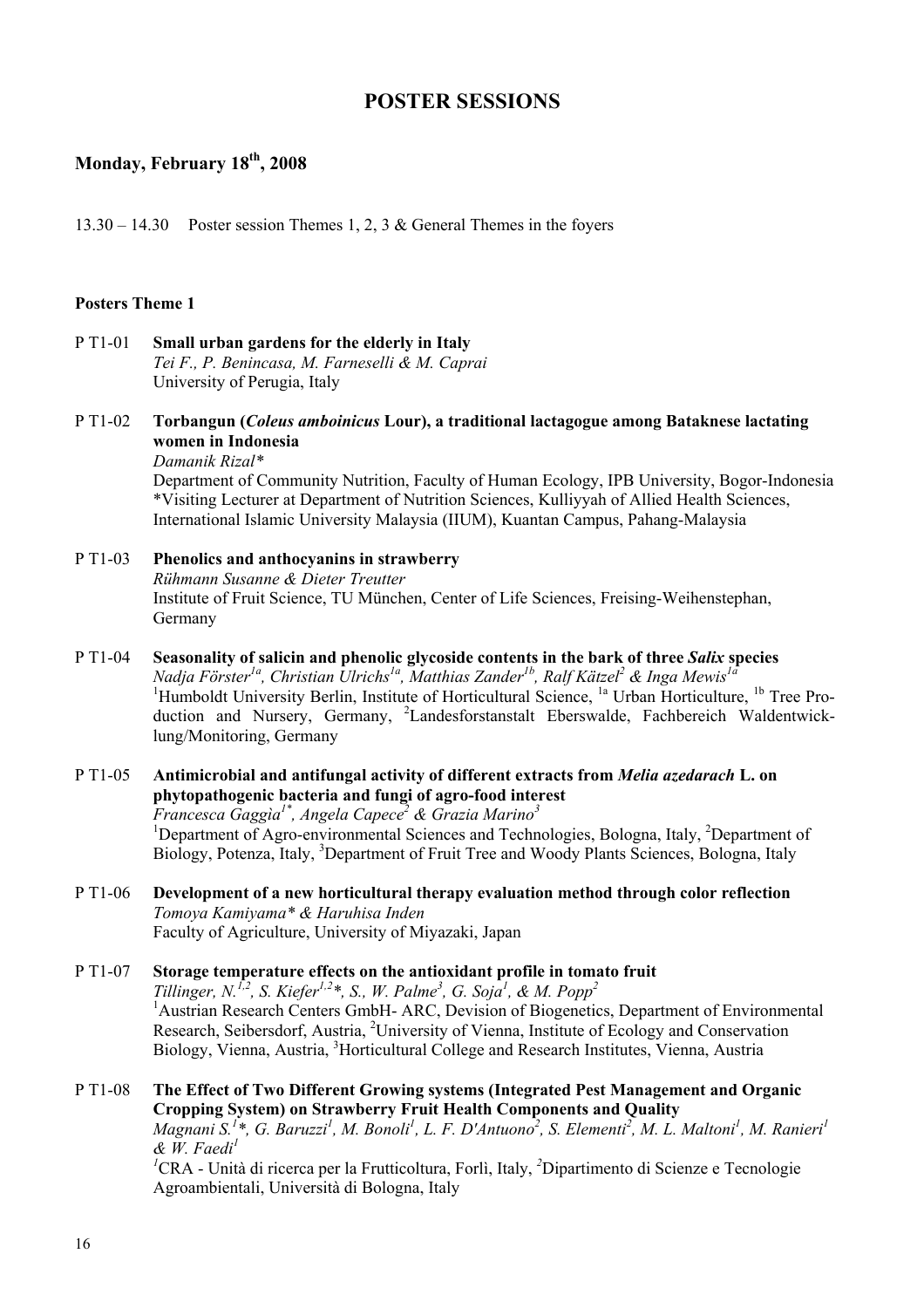#### P T1-09 **Phenolic and antioxidant activity of wild and cultivated Chicory cultivar growing in South Salento (Apulia, Italy)**

*Negro C., R. Accogli, L. Tommasi, L. De Bellis & A. Miceli*  Dipart. di Scienze e Tecnologie Biologiche ed Ambientali, Università del Salento, Lecce, Italy

#### P T1-10 **Fire blight resistance in apple: Influence of polyphenols and salicylic acid**

*Milcevicova R.<sup>1</sup>, T. Fischer<sup>2</sup>, V. Hanke<sup>3</sup>, H. Halbwirth<sup>4</sup>, K. Stich<sup>4</sup>, W. Rozhon<sup>5</sup>, I. Matusiková<sup>6</sup> & E. Wilhelm1*

<sup>1</sup> Austrian Research Centers GmbH, Seibersdorf, Austria, <sup>2</sup>TU München, FG Obstbau, Freising-Weihenstephan, Germany, <sup>3</sup>BAZ, Inst. für Obstzüchtung, Dresden-Pillnitz, Deutschland, <sup>4</sup>TU Wien, Fakultät für Techn.Chemie, Wien, Austria, <sup>5</sup>Max F. Perutz Laboratories, Univ. of Vienna, Austria, <sup>6</sup>Institute of Plant Genetics and Biotechnology, SAS, Nitra, Slovakia

- P T1-11 **Variation of tocopherols content in Italian olive drupes during ripening stage**  *Muzzalupo I.<sup>1</sup> , A. Chiappetta<sup>2</sup> , L. Bruno2 , L.Lombardo1 , F. Steffanizzi<sup>1</sup> \*, M. B. Bitonti<sup>2</sup> & E. Perri<sup>1</sup>* <sup>1</sup>C.R.A. – Centro di Ricerca per l'Olivicoltura e l'Industria Oleria, Rende, Italy, <sup>2</sup>University of Calabria, Dep. of Ecology, Italy
- P T1-12 **Omega-3/omega-6 fatty acids ratio in olive oils from Italian olive varieties**  *Caravita Maria Anna, Ida Curcio, M. Alessandrino, C. Benincasa, F. De Rose*, *G. Godino, Alfredo Madeo, Innocenzo Muzzalupo, Massimiliano Pellegrino, Enzo Perri\* & Elvira Romano* CRA Istituto Sperimentale per l'Olivicoltura, Italy
- P T1-13 **Organoleptic and nutritional attributes of the major apple cultivars grown in Romania** *Petre Gh.<sup>2</sup> , N. Branişte1 , Mădălina Militaru1 & Silvia Petrescu<sup>1</sup>* <sup>1</sup>R.I.F.G. Pitești - Mărăcineni, Argeș, Romania, <sup>2</sup>R.S.F.G. Voinești, Dâmbovița, Romania
- P T1-14 **The effect of D.M.R. technology to the quality of Cabernet sauvignon**  *Podmaniczky, P., Laszlo Kocsis, Zoltan Varga, Erik Tarczal & Peter Taksonyi*  University of Pannonia, Georgikon Faculty of Agriculture, Department of Horticulture, Hungary
- P T1-15 **Environmental friendly fertilising products in organic tomato growing**  *Radics L., A. Divéky-Ertsey, & L. Csambalik\**  Corvinus Univ. of Budapest, Dept. of Ecol. & Sustainable Farming Systems, Budapest, Hungary
- P T1-16 **Protection of table grapes and possible residues levels A Research Project from Austria**  *Schildberger Barbara\* & Ferdinand Regner*  Federal College and Institute for Viticulture and Pomology, Klosterneuburg, Austria
- P T1-17 **Phenolic compounds and antioxidant activity in fruits of peach and nectarine**  *Simeone Anna Maria\*, Maria Grazia Piazza & Carlo Fideghelli*  CRA-Centro di Ricerca per la Frutticoltura, Roma, Italy

# P T1-18 **Testing of different seed treatment materials on seed borne bacterial disease of tomato and pepper**

*Tóbiás A.¹, J. Lehoczki-Tornai J.² & Z. Szalai¹* 

<sup>1</sup>Corvinus University of Budapest Faculty of Horticultural Science, Department of Ecological and Sustainable Agricultural Systems, Hungary, ²Corvinus University of Budapest Faculty of Food Sciences National Collection of Agricultural and Industrial Microorganisms, Hungary

P T1-19 **Climate influences on fruit development and health beneficial components in strawberries**  *Toldam-Andersen T. B.<sup>1</sup>, E. Krüger<sup>2</sup>, H. Dietrich<sup>3</sup>, B. Mezzetti<sup>4</sup>, C. Carlen<sup>5</sup>, B. Duralija<sup>6</sup> & R. Nestby7*

<sup>1</sup>Copenhagen Univ., Dept. of Agricultural Sciences, Denmark. <sup>2</sup>Research Centre Geisenheim, Dept. of Pomology, Germany.<sup>3</sup> Research Centre Geisenheim, Dept. of Wine Analysis and beverage Technology, Germany, <sup>4</sup>Marche Polytechnic University Ancona, SAPROV, Italy, <sup>5</sup>Research Centre Agroscope Changins-Wädenswill, Switzerland, <sup>6</sup>University of Zagreb, Department of Pomology, Croatia, <sup>7</sup>Bioforsk, Trondheim, Norway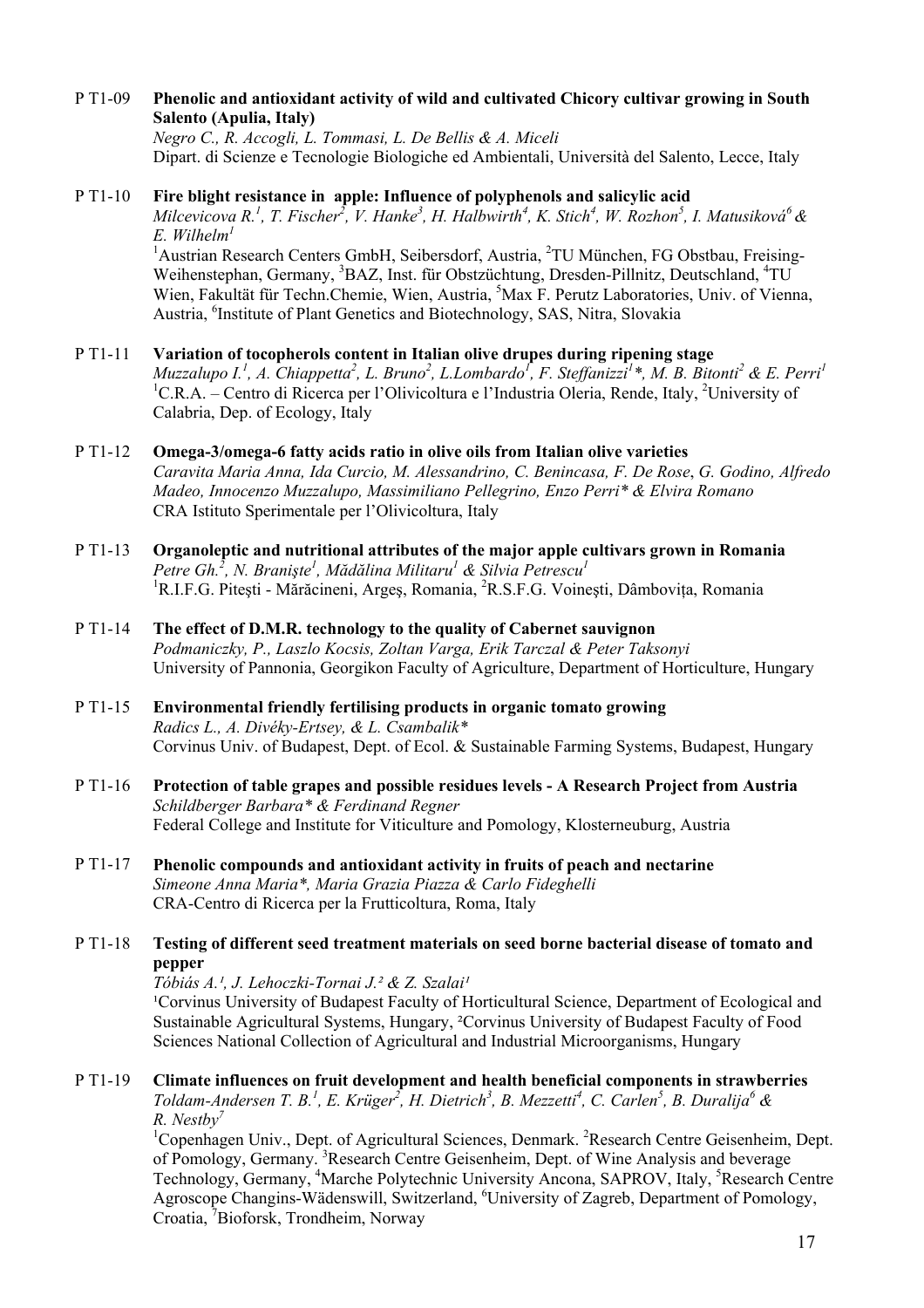#### P T1-20 **Nutritional Value of "Ready to Eat" Endive During Storage as Influenced by Conventional, Integrate and Organic Farming**

*Vallone S.\*, F. Orsini & G. Barbieri*  DIAAT, University of Naples Federico II, Portici, Italy

- P T1-21 **Ascorbic acid content in early potato tubers in field cultivation with covers applied**  *Wadas Wanda\*, Romualda Jablońska-Ceglarek & Edyta Kosterna*  University of Podlasie, Depertment of Vegetable Crops, Poland
- P T1-22 **Secondary plant ingredients of** *Parthenium hysterophorus* **L. and their possible impact on human health in Ethiopia**

*Wiesner Melanie<sup>la\*</sup>, Taye Tessema<sup>2</sup>, Andreas Hoffmann<sup>3</sup>, Carmen Büttner<sup>1b</sup>, Inga Mewis<sup>1a</sup> & Christian Ulrichs1a*

<sup>1</sup>Humboldt University Berlin, Institute of Horticultural Science, <sup>1a</sup>Urban Horticulture, <sup>1b</sup>Phytomedicine, Germany, <sup>2</sup>Plant Protection Research Center, Ambo, Ethiopia, <sup>3</sup>Paul-Ehrlich-Institute, Federal Agency of Sera and Vaccines, Langen, Germany

#### P T1-23 **Study concerning the content in trans- resveratrol at the grape and wine variety**

*Căpruciu Ramona<sup>1</sup> \*, I. Olteanu<sup>1</sup> , Daniela Doloris Cichi<sup>1</sup> , P. Mitrut2 , Dorin C. Costea<sup>1</sup> , M. Cichi3 & Florin D. Capruciu4* 

<sup>1</sup>University of Craiova, Faculty of Horticulture, Craiova, Romania, <sup>2</sup>University of Medicine and Pharmacy, Craiova, Romania, <sup>3</sup>University of Craiova, Faculty of Agriculture, Craiova, Romania, 4 S. C. Domeniul Coreanei Segarcea S. A., Segarcea, Romania

# P T1-24 **Yielding and biological value of some cultivars of** *Cucurbita pepo* **L.**

*Biesiada Anita<sup>1</sup> \*, A. Nawirska<sup>2</sup> , A. Sokół-Łętowska<sup>2</sup> & A. Kucharska<sup>2</sup>* <sup>1</sup>Department of Horticulture, <sup>2</sup>Department of Fruit, Vegetable and Grain Technology, Wrocław University of Environmental and Life Sciences, Wrocław, Poland

P T1-25 **Occurrence and potential role of Phosphoenolpyruvate carboxykinase in the metabolism of organic acids in the flesh of gooseberries (***Ribes grossularia* **L.)** 

*Famiani Franco<sup>1</sup> \*, Alessandro Baldicchi1 , Primo Proietti<sup>1</sup> , Alberto Battistelli2 , Stefano Moscatello2 & Robert P. Walker1*

<sup>1</sup>Dipartimento di Scienze Agrarie e Ambientali, Università degli Studi di Perugia, Perugia, Italy, <sup>2</sup>Istituto di Biologia Agroambientale e Forestale – Consiglio Nazionale delle Ricerche, Porano (TR), Italy

# P T1-26 **Control of the metabolism of the oxalic acid and its interactions with calcium (Ca) in fruits of**  *Actinidia deliciosa* **'Hayward'**

*Moscatello Stefano<sup>1</sup>, Simona Proietti<sup>1</sup>, Franco Famiani<sup>2</sup>, Mirco Boco<sup>2</sup> & Alberto Battistelli<sup>1</sup>\** <sup>1</sup>Istituto di Biologia Agroambientale e Forestale - Consiglio Nazionale delle Ricerche, Porano (TR), Italy, <sup>2</sup>Dipartimento di Scienze Agrarie e Ambientali, Università degli Studi di Perugia, Perugia, Italy

# P T1-27 **Comparison of antioxidant parameters in fruits of a range of apricot (***Prunus armeniaca* **L.) cultivars**

*Tordai E.<sup>1</sup>, R. Engel<sup>2</sup>, R. Hermán<sup>1</sup>, A. Pedryc<sup>1</sup>, A. Blázovics<sup>3</sup>, É. Stefanovits-Bányai<sup>2</sup> & A. Hegedűs 2 \** 

<sup>1</sup>Corvinus University of Budapest, Department of Genetics and Plant Breeding, Budapest, Hungary, <sup>2</sup>Corvinus University of Budapest, Department of Applied Chemistry, Budapest, Hungary, <sup>3</sup>Semmelweis University, II. Department of Medicine, Budapest, Hungary

# P T1-28 **Comparative antioxidant characterization of stone fruits grown in Hungary**

*Stefanovits-Bányai É.\*, N. Papp, B. Szilvássy, Z. Szabó, J. Nyéki & A. Hegedűs 2* Corvinus University of Budapest, Department of Applied Chemistry, Budapest, Hungary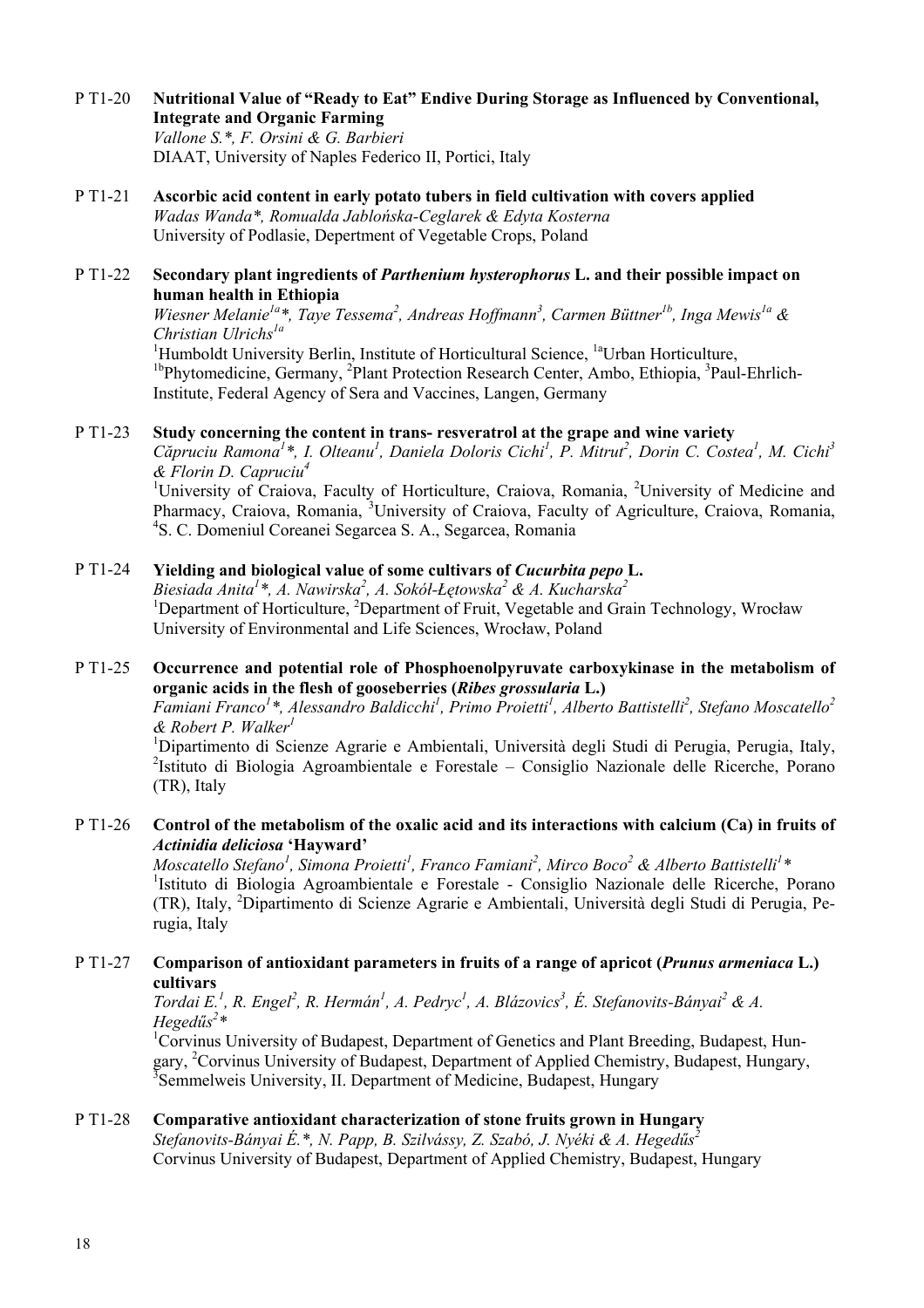#### **Posters Theme 2**

P T2-01 **Effects of boron and salinity on red raspberry in vitro**  *Neocleous Damianos & Miltiadis Vasilakakis*  Agric. Research Institute, Ministry of Agriculture, Natural Resources and Environment, Cyprus

# P T2-02 **Regulation of gene expression in roots of cabbage varieties differing in root hair growth under P-deficiency**

*Bremer Melanie\* & Manfred K. Schenk*  Institute of Plant Nutrition, Leibniz Universität Hannover, Hannover, Germany

#### P T2-03 **Pollen characteristics of intergeneric crossings in the family of the** *Ranunculaceae Dhooghe E., D. Reheul & M.C. Van Labeke*  Department of Plant Production, Faculty of Bioscience Engineering, Gent, Belgium

#### P T2-04 **Histological and molecular analysis in self-incompatible and inter-compatibles mandarins**  *Distefano G.<sup>1</sup> , G. Las Casas1 , M. Caruso<sup>1</sup> , A. Gentile1 , S. La Malfa1 , S. Del Duca<sup>2</sup> , M. Herrero<sup>3</sup> & E. Tribulato<sup>1</sup>* <sup>1</sup>Dipartimento di OrtoFloroArboricoltura e Tecnologie Agroalimentari, University of Catania, Italy, <sup>2</sup>Dipartimento di Biologia Evoluzionistica Sperimentale, University of Bologna, Italy,

<sup>3</sup>Departemento de Pomologia, Estación Experimental de Aula Dei, Consejo Superior de Investigaciones Cientificas, Zaragoza, Spain

#### P T2-05 **Haploid technology in fruit tree breeding**  *Germana Maria Antonietta*  Dipartimento S.EN.FI.MI.ZO. Facoltà di Agraria. Università degli Studi di Palermo, Palermo. Italy

# P T2-06 **The development of SNPs (Single Nucleotide Polymorphism) markers in** *Fragaria vesca* **and**  *Rubus idaeus* **and their transferability between the two species**. *Palmieri Luisa\*, Alessio Saviane, Maddalena Sordo, Stella Grando & Lara Giongo*  IASMA, San Michele all'Adige, Italy

P T2-07 **Proteome anslysis of wild and cultivated** *Cynara cardunculus* **L. sl.**  *Guarino Carmine, Luciana De Simone, Simona Santoro & Filomena Porcaro*  Department of Biological and Environemental Sciences,University of Sannio,Benevento, Italy

# P T2-08 **Immundiagnostic method to detect viruses in** *Agaricus* **species**

*Halász Krisztián<sup>1</sup> , András Geösel<sup>1</sup> , Melinda Bray2 , József Szarvas2 , Csaba Hajdú2 & Noémi Lukács<sup>1</sup>*

<sup>1</sup>Corvinus Univ. Budapest, Dept. of Plant Physiology and Plant Biochemistry, Hungary, <sup>2</sup> Pannonia Mushroom Compost Ltd., Demjén, Hungary

# P T2-09 **Formation of embryo like structures on** *Pelargonium*

*Hauser Bernhard* 

Technische Univerität München, Wissenschaftszentrum Weihenstephan, Freising-Weihenstephan, Germany

# P T2-10 **Priming onion seed lots differing in the level of ageing for improved germination and emergence**

*Jagosz Barbara & Barbara Michalik*  Agricultural University in Krakow, Poland

# P T2-11 **Cloning and molecular characterization of double-stranded RNA of two Beet Cryptic Viruses (BCV1 and -2)**

*Szegő A.<sup>1</sup> , N. Enünlü2 , D. Veliceasa<sup>2</sup> , P. S. Desmukh<sup>2</sup> , L. Szilák2 , & N. Lukács1,2* <sup>1</sup>Corvinus Univ. of Budapest, Department of Molecular Plant Physiology and Plant Biochemistry, Budapest, Hungary, <sup>2</sup>Biological Researcher Center, Institute of Plant Biology, Szeged, Hungary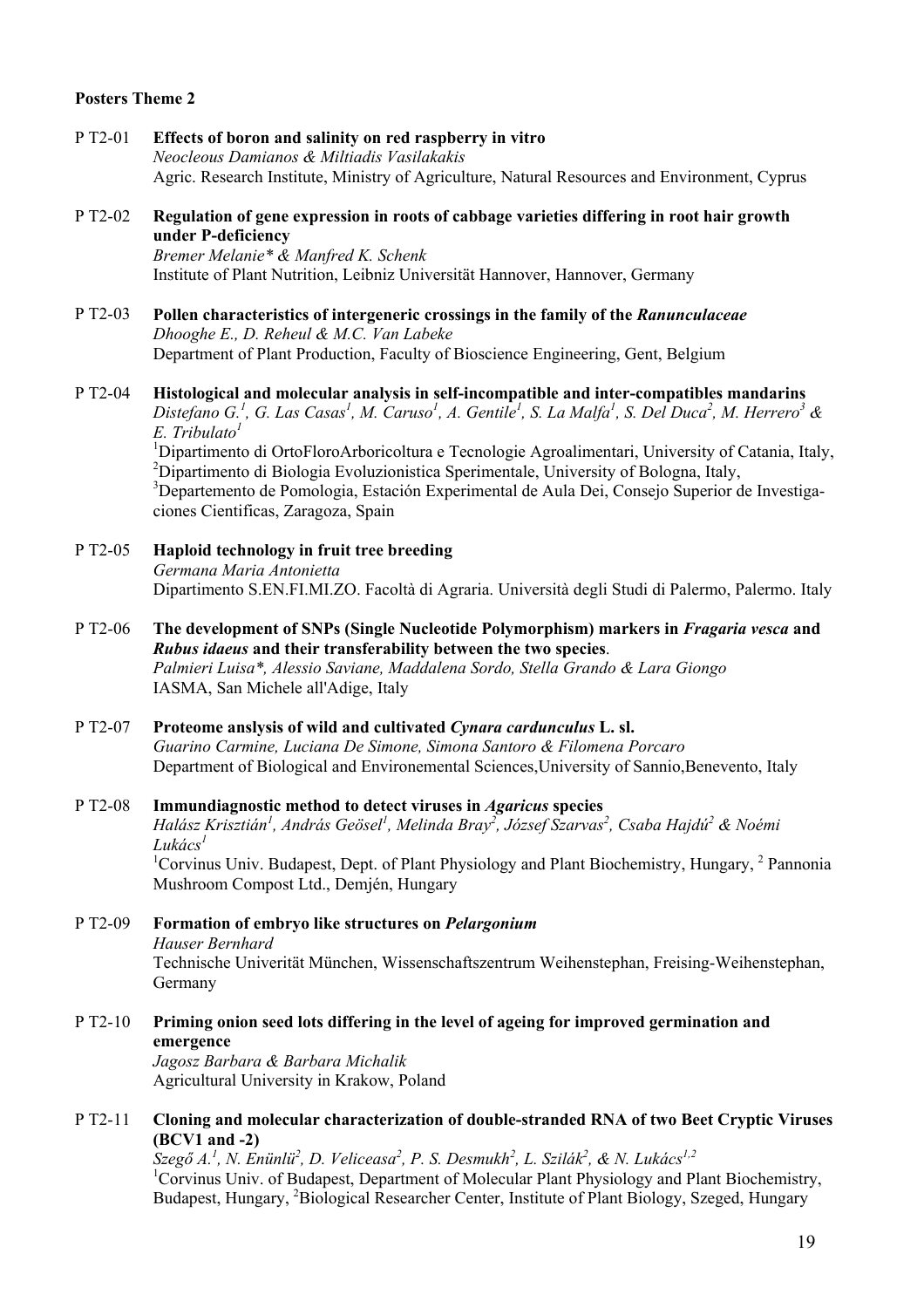#### P T2-12 **Genetic, environmental and molecular components affecting pollen viability and sexual incompatibility in olive tree (***Olea europaea* **L.)**

Koubouris G.<sup>1,3</sup>, I. Metzidakis<sup>1</sup>, A. Doulis<sup>2</sup> & M. Vasilakakis<sup>3</sup>\*

<sup>1</sup>Olive Cultivation and Post Harvest Physiology Laboratory, Institute of Olive Tree and Subtropical Plants, Chania, Greece, <sup>2</sup>Plant Biotechnology Laboratora, Institute of Viticulture, Floriculture & Vegetable Crops, Heraklion, Greece, <sup>3</sup>Pomology Laboratory, School of Agriculture, Aristotle University of Thessaloniki, Thessaloniki, Greece

# P T2-13 **Use of molecular markers linked to QTLs for fire blight resistance in pear breeding**  *Christen Danilo1\*, Pierre-Marie Le Roux1 , Markus Kellerhals1 , Jürg Frey1 , Brion Duffy1 , Andrea Patocchi<sup>1</sup> , Luca Dondini2 , Stefano Tartarini2 , Silviero Sansavini2 & Toshiya Yamamoto<sup>3</sup>* <sup>1</sup>Agroscope Changins-Wädenswil Research Station ACW, Conthey and Wädenswil, Switzerland, <sup>2</sup>Dipartimento di Colture Arboree, University of Bologna, Italy, <sup>3</sup>National Institute of Fruit Tree Science, University of Tsukuba, Japan

- P T2-14 **Biotechnological approaches to control the expression of potential allergens in small fruits**  *Marzban Gorji, Fatemeh Maghuly, Anita Herndl, Elena Popovich, Elitza Stoyanova, Hermann Katinger & Margit Laimer*  Plant Biotechnology Unit, IAM, Department of Biotechnology, BOKU, Vienna, Austria
- P T2-15 **Studies on ABA sensitivity and drought tolerance in** *Arabidopsis* **and tomato**  *Bacsó Renáta1 \*, T. Janda<sup>2</sup> , A. Molnar1 , V. Nagy1 , B. Marton<sup>1</sup> & I. Papp1* <sup>1</sup>Dept of Plant Physiology and Plant Biochemistry, Corvinus Univ. of Budapest, Budapest, Hungary, <sup>2</sup>Agric. Research Inst. of the Hungarian Academy of Sciences, Martonvásár, Hungary
- P T2-16 **New digital techniques for yield prediction of fruit crops**  *Blanke Michael M.*  INRES - University of Bonn, Germany
- P T2-17 **Response of transgenic mannitol-producing tobacco plants to water deficit.**  *Macaluso L., R. Lo Bianco & M. Rieger*  Università degli Studi di Palermo - Dipartimento S.En.Fi.Mi.Zo - Sezione di Frutticoltura Mediterranea, Tropicale e Subtropicale., Italy
- P T2-18 **A wholistic approach in understanding oak drought stress response**  *Schulz N.<sup>1</sup> \*, E. Wilhelm<sup>1</sup> , K. Burg<sup>1</sup> , S. Fluch<sup>1</sup> , M. Oufir2 & J.-F. Hausman<sup>2</sup>* <sup>1</sup> Austrian Research Centers GmbH, Seibersdorf, Austria, <sup>2</sup>Centre de Recherche Public Gabriel Lippmann, Luxemburg

#### P T2-19 **Impact-Analytics: implementation of Bioelectric Recognition biosensors to enhance absolute food safety on a country wide scale** *Ulrichs Christian<sup>1,2</sup> & Spiridon E. Kintzios<sup>1,3</sup>*

<sup>1</sup>Impact-Analytics GmbH, Berlin, Germany, <sup>2</sup>Humboldt-Universität zu Berlin, Urban Horticulture, Berlin, Germany, <sup>3</sup>Agricultural Biotechnology, Agricultural University of Athens, Athens, Greece

- P T2-20 **In vitro micropropagation of** *Adenium* **selections by axillary branching**  *Hajji*  $M$ <sup>*1*</sup> & *B*. *Watillon*<sup>2</sup>\* <sup>1</sup>Belgis Biotech S.A., Gembloux, Belgium, <sup>2</sup>CRA-W Biotechnology Dept., Gembloux Belgium
- P T2-21 **Quality in peach fruit: the locus** *f* **in two peach populations**  *Vendramin E.\*, R. Quarta, M. T. Dettori, S. Micali, J. Giovinazzi & I. Verde*  CRA, Centro di Ricerca per la Frutticoltura, Rome, Italy
- P T2-22 **Developing a VIGS vector for cucumber (***Cucumis sativus* **L.)**  *Deák, T.1 \*, Gy. D. Bistray1 & J. Burgyán<sup>2</sup>* <sup>1</sup>Corvinus Univ. of Budapest, Dept. of Genetics and Plant Breeding, Budapest, Hungary, <sup>2</sup>Agric. Biotechnology Center, Gödöllő, Hungary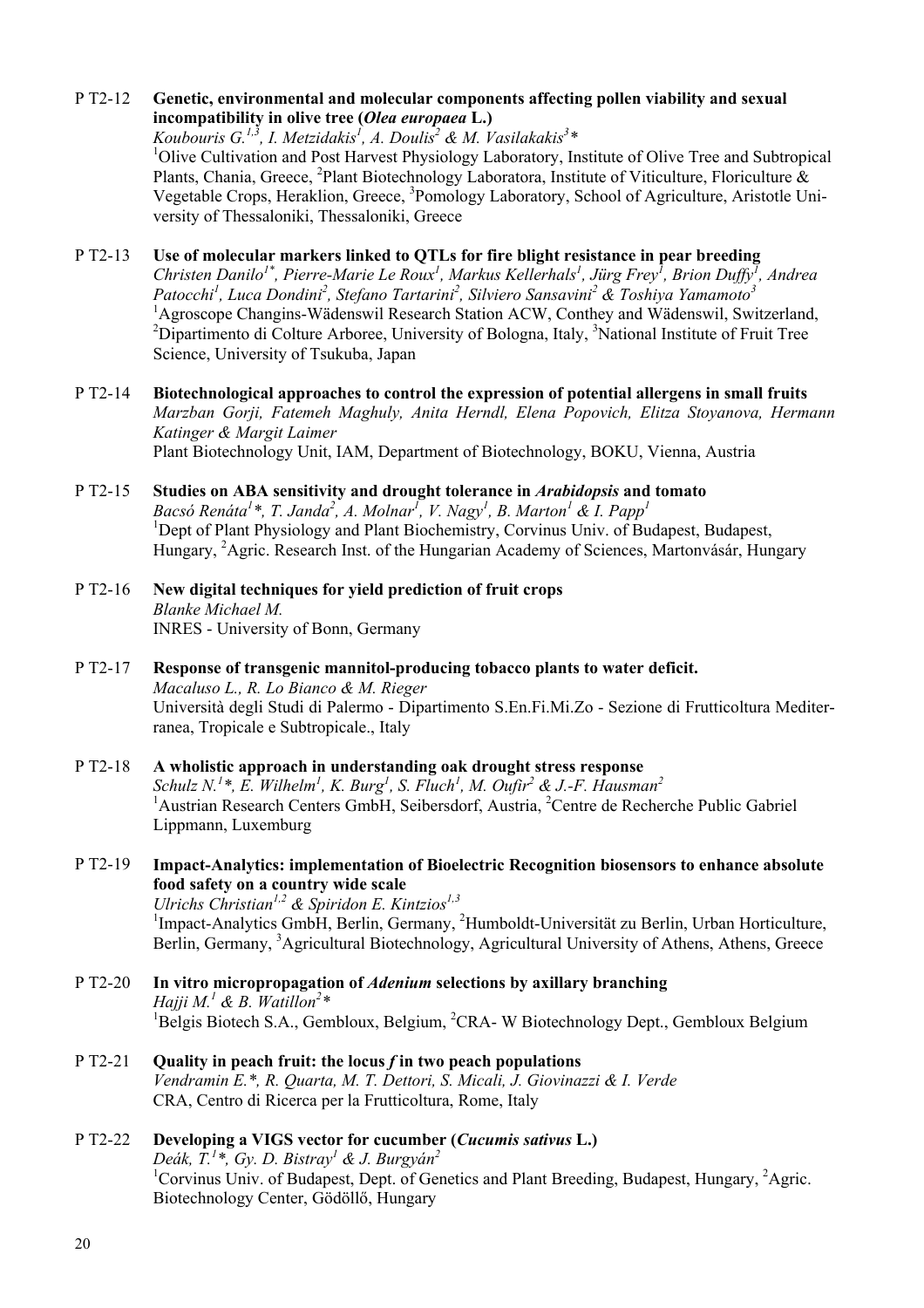#### **Posters Theme 3**

P T3-01 **Possibilities for unpolluted crop production in heavy metal contaminated areas**  *Cvetkovic J., G. Popsimonova, D. Mukaetov & T. Stafilov*  Institute of Agriculture, Sts. Cyril and Methodius University, Macedonia

# P T3-02 **The Influence of Climatic Changes On Quality of Wines Obtained From The Romanian Varieties of Grapes**

*Băducă Cîmpeanu C.<sup>1</sup> \*, M. Gheorghită<sup>2</sup> , G. Beleniuc3 , D. Boboc4 , C. Muntean<sup>5</sup> & J. E. Pardo Gonzalez<sup>6</sup>*

<sup>1,2,5</sup> University of Craiova, Faculty of Horticulture, Departament of Oenology, Craiova, Romania, <sup>3</sup>SC AGERFERM SRL, Constanta, Romania, <sup>4</sup> Romanian Autorised Testers Association, Romania, 6 University La-Mancha, Albacete, Spain

- P T3-03 **Plant damages in zoo exhibits**  *Balder Hartmut\*, M. Haas & W. Sasse*  University of Applied Sciences Berlin, Berlin, Germany
- P T3-04 **Reduced water use in the management of containerised bedding plants: effects on ornamental properties, growth and physiology -** *Petunia* **case study**  *Blanusa Tijana1,2\*, Alison Caldwell2 & Ross Cameron<sup>2</sup>* <sup>1</sup>Horticultural Sciences Department, The Royal Horticultural Society, Wisley, UK, <sup>2</sup>School of Biological Sciences, Plant Science Laboratories, University of Reading, Whiteknights, Reading UK

#### P T3-05 **Monitoring and evaluation of environmental factors incidence on biodiversity variability in wine- growing**

*Cichi Daniela Doloris1 , Dorin Constantin Costea<sup>1</sup> , Ion Olteanu1 , Ramona Capruciu<sup>1</sup> , Daniela*  Ciupeanu Calugaru<sup>1</sup>\*, Mihai Cichi<sup>2</sup> & L. C. Maracineanu<sup>1</sup> <sup>1</sup>University of Craiova, Faculty of Horticulture, Craiova, Romania, <sup>2</sup>University of Craiova, Faculty of Agriculture, Craiova, Romania

P T3-06 **The influence of the varied hydric regime on the bioproductive parameters of Grapevine**  *Dorin C. Costea\*, Daniela Doloris Cichi, Ion Olteanu, Ramona Capruciu\*, Elena Nadia Genoiu & L.C. Mărăcineanu*  University of Craiova, Faculty of Horticulture, Craiova, Romania

#### P T3-07 **Influence of irrigation on nut traits, production and photosynthetic activity of hazelnut cultivar 'Tonda di Giffoni'**

*Cristofori V.<sup>1</sup>\*, C. Cammilli<sup>1</sup>, E. Rugini<sup>1</sup> & C. Bignami<sup>2</sup>* <sup>1</sup>Dipartimento di Produzione Vegetale, Università degli Studi della Tuscia, Viterbo, Italy, 2 Dipartimento di Scienze Agrarie e degli Alimenti, Università degli Studi di Modena e Reggio Emilia, Italy

# P T3-08 **Isotopic evidences and constrains in atmosphere-soil-plant system**

*Feurdean Lucia<sup>1</sup> \*, Victor Feurdean1 , Silviu Apahidean2 , Maria Apahidean2 & Augusta Lujerdean<sup>2</sup>* <sup>1</sup>National Institute of Research and Development for Isotopes and Molecular Technologies, Cluj-Napoca, Romania, <sup>2</sup>University of Agricultural Sciences and Veterinary Medicine, Cluj-Napoca, Romania

# P T3-09 **Study of climatical variability influence on several quality parameters of black grapes varieties for high quality wines**

*Genoiu Elena Nadia\*, Traian Catalin Genoiu, Ion Olteanu, Daniela Doloris Cichi & Dorin Constantin Costea* 

Faculty of Horticulture, University of Craiova, Romania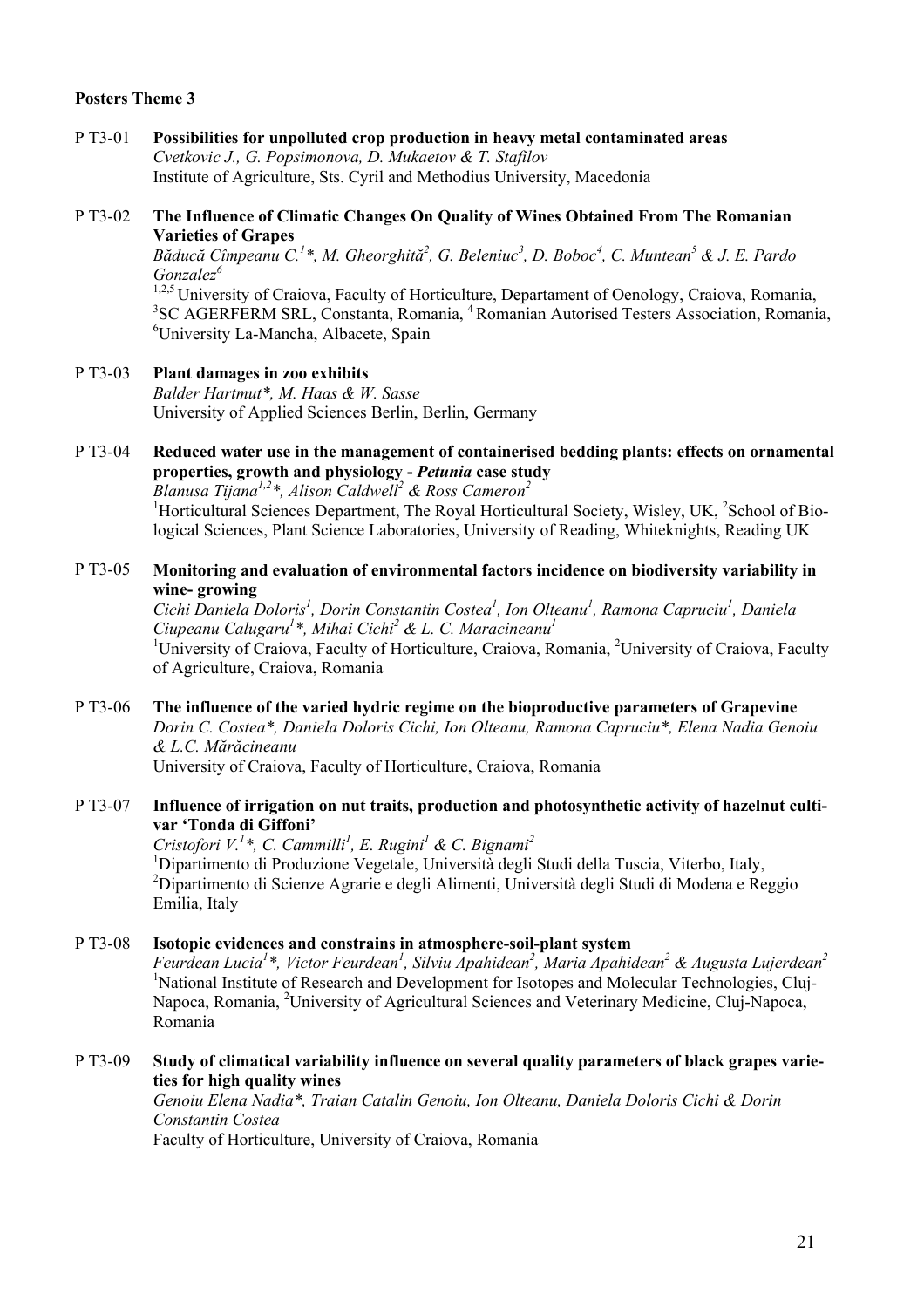#### P T3-10 **Evaluating drought adaptation in olive trees grown under different irrigation regimes through high resolution stem growth analysis**

*Giovannelli A.<sup>1</sup> , R. Tognetti2 , R. d'Andria3 , F. Morelli3 , F. Fragnito<sup>3</sup> & A. Lavini3* <sup>1</sup>Laboratorio Xilogenesi, Istituto Valorizzazione Legno e Specie Arboree (CNR-IVaLSA), Sesto Fiorentino (FI), Italy, <sup>2</sup>Dipartimento di Scienze e Tecnologie per l'Ambiente e il Territorio (STAT), Università del Molise, Pesche (IS), Italy, <sup>3</sup> CNR -Istituto per i Sistemi Agricoli e Forestali del Mediterraneo, Ercolano (Napoli), Italy

#### P T3-11 **The estimation of winter hardiness of peach trees on Pumiselect rootstock in the conditions of Poland**

*Szewczuk Adam & Ewelina Gudarowska\**  Wrocław University of environmental and life sciences, Department of horticulture, Poland

# P T3-12 **Risk analysis of the establishment of the Western Flower Thrips (***Frankliniella occidentalis***) under outdoor conditions in Austria as a result of the climatic change**

*Kahrer Andreas<sup>1</sup> \* & Herbert Formayer<sup>2</sup>*

<sup>1</sup> Austrian Agency for Health and Food Safety, Institute for Plant Health, Vienna, Austria, 2 University of Natural Resources and Applied Life Sciences, Institute of Meteorology, Vienna, Austria

#### P T3-13 **An assembled project to evaluate past and future impacts of global warming on agronomic traits in fruit tree crops, exploiting a phenological database and optimizing an experimental network**

*Legave J. M.<sup>1\*</sup>, B. Baculat<sup>2</sup>, B. Gleizer<sup>3</sup>, C. Hilaire<sup>3</sup>, M. Jay<sup>3</sup>, V. Mathieu<sup>3</sup> & J. F. Berthoumieu<sup>4</sup><br><sup>1</sup>DJB A Montpollier France <sup>2</sup>DJB A Avignon, France <sup>3</sup>Ctifl Nîmes, France <sup>4</sup>Aemes Agen, France* INRA Montpellier, France, <sup>2</sup>INRA Avignon, France, <sup>3</sup>Ctifl Nîmes, France, <sup>4</sup>Acmg Agen, France

# P T3-14 **In-situ visualization of water flow in seedling using neutron radiography**

 $M$ atsushima Uzuki<sup>1</sup>, Nikolay Kardjilov<sup>2</sup>, André Hilger<sup>2</sup> & Werner Herppich<sup>3</sup> <sup>1</sup>Faculty of Agriculture, Iwate Univ., Japan, <sup>2</sup>Hahn-Meitner-Institut, Abt. SF3, Berlin, Germany, 3 Leibniz-Institut für Agrartechnik Potsdam-Bornim, Potsdam, Germany

# P T3-15 **GIS aided Agro-ecological zoning of Republic of Macedonia**

*Mukaetov Dusko, Ordan Cukaliev, Tijana Sekuloska & Julijana Cvetkovic*  Institute of Agriculture, Macedonia

# P T3-16 **The impact of the atmospheric noxes from Craiova town on some physiological parameters at annual flower species**

*Nicu Carmen\*, Manda Manuela, Anton Doina & Elena Gavrilescu*  Faculty of Horticulture, University of Craiova, Romania

#### P T3-17 **Revealing the drought stress vulnerability of asparagus plants**  *Schaller J.\* & P.-J. Paschold*  Geisenheim Research Center, Section of Vegetable Crops, Geisenheim, Germany

# P T3-18 **The ornamental tree** *Picea glauca* **'Conica' as a model plant for uptake studies with the environmental pollutant trinitrotoluene**

*Schoenmuth Bernd<sup>1</sup> \*, Tanja Scharnhorst<sup>1</sup> , Wilfried Pestemer1 , Detlef Schenke2 & Carmen Büttner1* <sup>1</sup>Humboldt University, Berlin, Germany, <sup>2</sup>Federal Research Centre for Agriculture and Forestry (BBA), Berlin, Germany

P T3-19 **The complex effect of environmental stress factors on phytohormone system in carrot leaves**  *Urbonavičiūtė Akvilė, Giedrė Samuolienė, Jurga Sakalauskaitė, Gintarė Šabajevienė, Aušra Brazaitytė & Povilas Duchovskis*  Lithuanian Institute of Horticulture, Lithuania

# P T3-20 **Verifiability and molecular analysis of** *Cherry leaf roll virus* **infecting Finnish** *Betula* **spp.**  *Grubits Elise<sup>1</sup>\*, Susanne von Bargen<sup>1</sup>, Risto Jalkanen<sup>2</sup> & Carmen Büttner<sup>1</sup>* <sup>1</sup>Humboldt-Universität zu Berlin, Berlin, Germany, <sup>2</sup>Metla, Finnish Forest Research Institute, Rovaniemi, Finland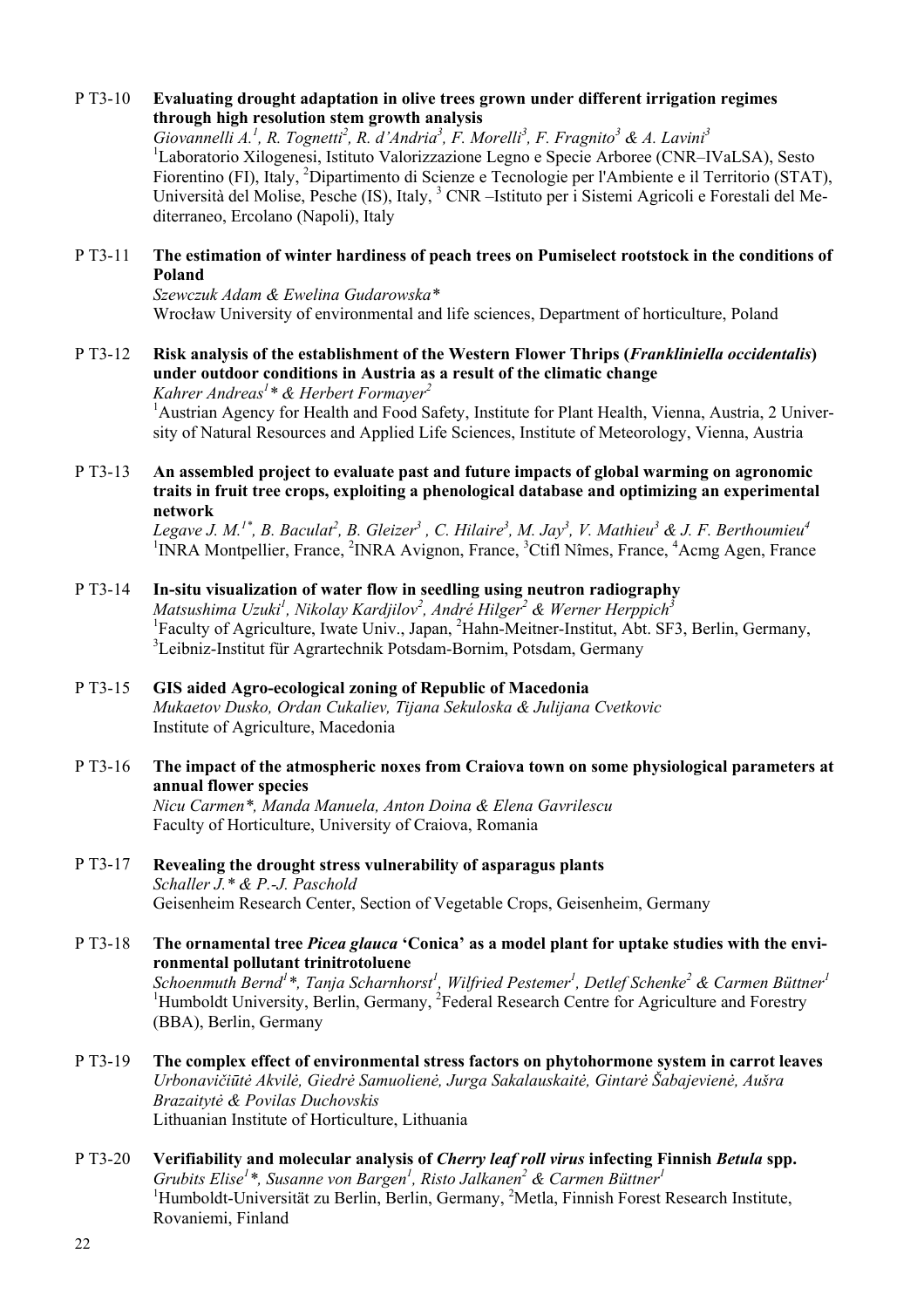#### P T3-21 **Impact of Substrates and Fertilization on Quality of Drainage Water of Extensive Roof Greening**

*Jauch Martin<sup>1</sup> \*, Elke Meinken<sup>1</sup> & Ludwig Nätscher2* <sup>1</sup>Research Institute for Horticulture at the Weihenstephan University of Applied Sciences, Freising, Germany, <sup>2</sup>Nutrition and Food Research Center, TU München, Freising, Germany

- P T3-22 **Horticultural plants in unstable climate**  *Markovskaya Eugenia F., Marina I. Sysoeva & Elena G. Sherudilo*  Petrozavodsk State University, Petrozavodsk, Russia
- P T3-23 **Influence of climate on flowering phenology of pome and stone fruit in Romagna (Italy)**  *Bergamaschi M., D. Giovannini\*, A. Liverani & S. Sirri*  C.R.A. - Unità di ricerca per la Frutticoltura, Forlì, Italy
- P T3-24 **Influence of spatial variability of soil properties on the response of a citrus orchard under regulated deficit irrigation**

*Fernández José Luis Muriel*  Centro IFAPA, Las Torres-Tomejil, Sevilla, Spain

# **Posters General Themes**

P TG-01 **Water management and productivity of olive trees (***Olea europaea* **L.) in Southern Italy: results from a four-year field study** 

*d'Andria R.\*<sup>1</sup> , A. Lavini1 , M. Patumi<sup>1</sup> , G. Morelli1 , R. Tognetti2 & L. Sebastiani3* <sup>1</sup>CNR - Institute for Agricultural and Forest Mediterranean Systems, Ercolano (NA), Italy,  ${}^{2}$ EcoGeoFor Lab, University of Molise, Pesche (IS), Italy,  ${}^{3}$  Biolabs, Scuola Superiore Sant'Anna, Pontedera (PI), Italy

# P TG-02 **Multi-criterial approaches for the inventory and the evaluation of traditional cultural landscapes**

*Barbera Giuseppe1 , Rita Biasi2 , Federico Botti2 & Sebastiano Cullotta<sup>1</sup>* **1** Dipartimento di Colture Arboree, Università di Palermo, Italy, **<sup>2</sup>** Dipartimento di Produzione Vegetale, Università degli Studi della Tuscia, Italy

# P TG-03 **A biophysical model describing carbon and water fluxes in tomato fruit – a good candidate for the future virtual fruit**

*Bertin N1 , P. Bussieres<sup>1</sup> \*, H-F Liu<sup>2</sup> & M. Génard<sup>1</sup>* <sup>1</sup>INRA, UR1115 Plantes et systèmes de culture horticoles, Avignon, France, <sup>2</sup>Agricultural College, Shi He Zi University, Shi, He Zi, Xin Jiang, China

# P TG-04 **Detached tomato fruit grown on various sucrose solutions and comparison with fruit grown on plant**

*Bussières P<sup>1</sup> \*, N. Bertin1 , R. Nasri<sup>2</sup> , L. Valat<sup>2</sup> & H. Sallanon<sup>2</sup>* <sup>1</sup>INRA, UR1115 Plantes et systèmes de culture horticoles, Avignon, France, <sup>2</sup>UMR A408 Sécurité et Qualité des Produits d'origine Végétale, Université d'Avignon, France

# P TG-05 **Studies Concerning the Behaviour of some Gladiolus Cultivars for Improving the Romanian Floral Assortment**

*Cantor Maria\*, Adelina Dumitraş, Rodica Pop, Ioana Pop, Mirela Cordea & A. Zaharia*  University of Agricultural Sciences and Veterinary Medicine Cluj-Napoca, Faculty of Horticulture, Romania

# P TG-06 **Water salinity and SAR influence on yield and quality in fennel**

*Cantore V.<sup>1</sup> , G. Cucci G.2 , & G.Lacolla<sup>2</sup>* <sup>1</sup>Istituto di Scienze delle Produzioni Alimentari, CNR, Bari, Italy, <sup>2</sup>Dipartimento di Scienze delle Produzioni Vegetali, Università di Bari, Bari, Italy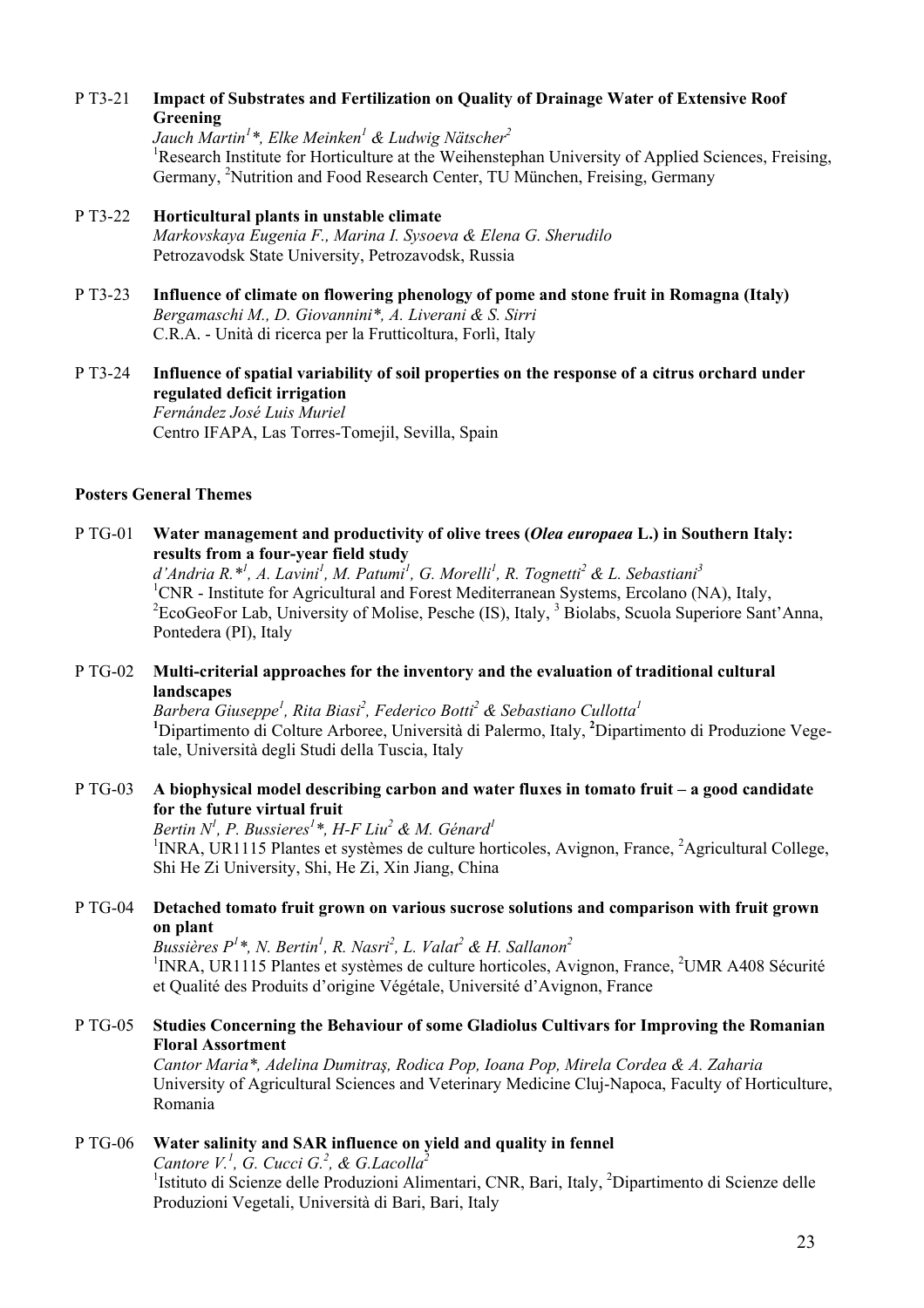#### P TG-07 **Effects of the kaolin based particle film technology on temperature, gas exchange and yield of water stressed tomato**

*Cantore V., B. Pace, & F. Boari*  Istituto di Scienze delle Produzioni Alimentari, CNR, Bari, Italy

P TG-08 **Horticulture in Bosnia and Herzegovina**  *Djuric Gordana, B. Pašalić & M. Cvetković* Faculty of Agriculture, University of Banjaluka, Banjaluka, Bosnia & Herzegovina

# P TG-09 **Plant genetic resources in Republica Srpska (BiH)**

*Djurić Gordana ¹, Lidija Tomić¹, M. Cvetković¹, Đ. Gatarić¹, D. Mandić², D. Marković¹ & Danijela Kondić¹* 

<sup>1</sup>Faculty of Agriculture, University of Banjaluka, Bosnia & Herzegovina, <sup>2</sup>Agricultural Institute of Republika Srpska, Banjaluka, Bosnia & Herzegovina, Bulevar Vojvode Petra Bojovića 1A, 78 000 Banjaluka, Republika Srpska, Bosnia & Herzegovina

#### P TG-10 **Reproductive biology: pistil development in some olive cultivars in central Italy**

*Fornaciari Marco, Carlo Sgromo, Lara Reale, Francesco Ferranti, Fabio Orlandi, Tommaso Bonofiglio & Bruno Romano*  Department of Plant Biology, Agroenvironmental and Animal Biotechnology. Perugia University, Italy

# P TG-11 **Detection of Rhizoctonia diseases**

*Grosch R.<sup>1</sup>\*, J. H.M. Schneider<sup>2</sup>, S. Jabaji-Hare<sup>3</sup> & A. Kofoet<sup>1</sup>* <sup>1</sup>Institute of Vegetable and Ornamental Crops (IGZ) Großbeeren/Erfurt e.V., Großbeeren, Germany, <sup>2</sup>Institute of Sugar Beet Research (IRS), Bergen op Zoom, The Netherlands, <sup>3</sup>Macdonald Campus, McGill University, Montreal, Canada

# P TG-12 **Quantification of calcium amount deposited on tomato fruit cuticles and apple seedling leaves by means of energy dispersive x-ray analysis**

*Hunsche Mauricio, Andreas Ulbrich & Georg Noga*  Institute of Crop Science and Resource Conservation - Horticultural Sciences - University of Bonn, Germany

# P TG-13 **The effect of storage temperature on antioxidant activity in bell pepper during prolonged storage**

*Ilic Zoran<sup>1</sup>\*, Yacov Vinokur<sup>2</sup>, Avital Ben-Yosef<sup>2</sup>, Yacov Pertzelan<sup>2</sup>, Sharon Alkalai-Tuvia<sup>2</sup> & Elazar Fallik2*

<sup>1</sup>Faculty of Agriculture, Zubin Potok., Kosovska Mitrovica, Serbia, <sup>2</sup>ARO- The Volcani Center, Postharvest Science of Fresh Produce, Israel

#### P TG-14 **Possibilities to save Energy in Winter Production of potted Herb Species**  *Kell K.\*, V. Heninng, Th. Jaksch & M. Beck*  Research Institute for Horticulture at the Weihenstephan University of Applied Sciences, Freising, Germany

# P TG-15 **Biology of Downy mildew (***Peronospora* **sp.) of basil (***Ocimum basilicum* **L.)**  *Kofoet A., P. Römer & R. Simon*  Institute of Vegetable and Ornamental Crops (IGZ) Grossbeeren/Erfurt e.V., Germany, GHG-Saaten GmbH, Germany, University of Applied Sciences Weihenstephan, Germany

# P TG-16 **Adaptation of spray solutions to weed surface characteristics: improvement of glyphosate deposit characteristics and biological efficacy**  *Kraemer T., M. Hunsche\* & G. Noga*

Institut of Crop Science and Resource Conservation -Horticultural Sciences- University of Bonn, Bonn, Germany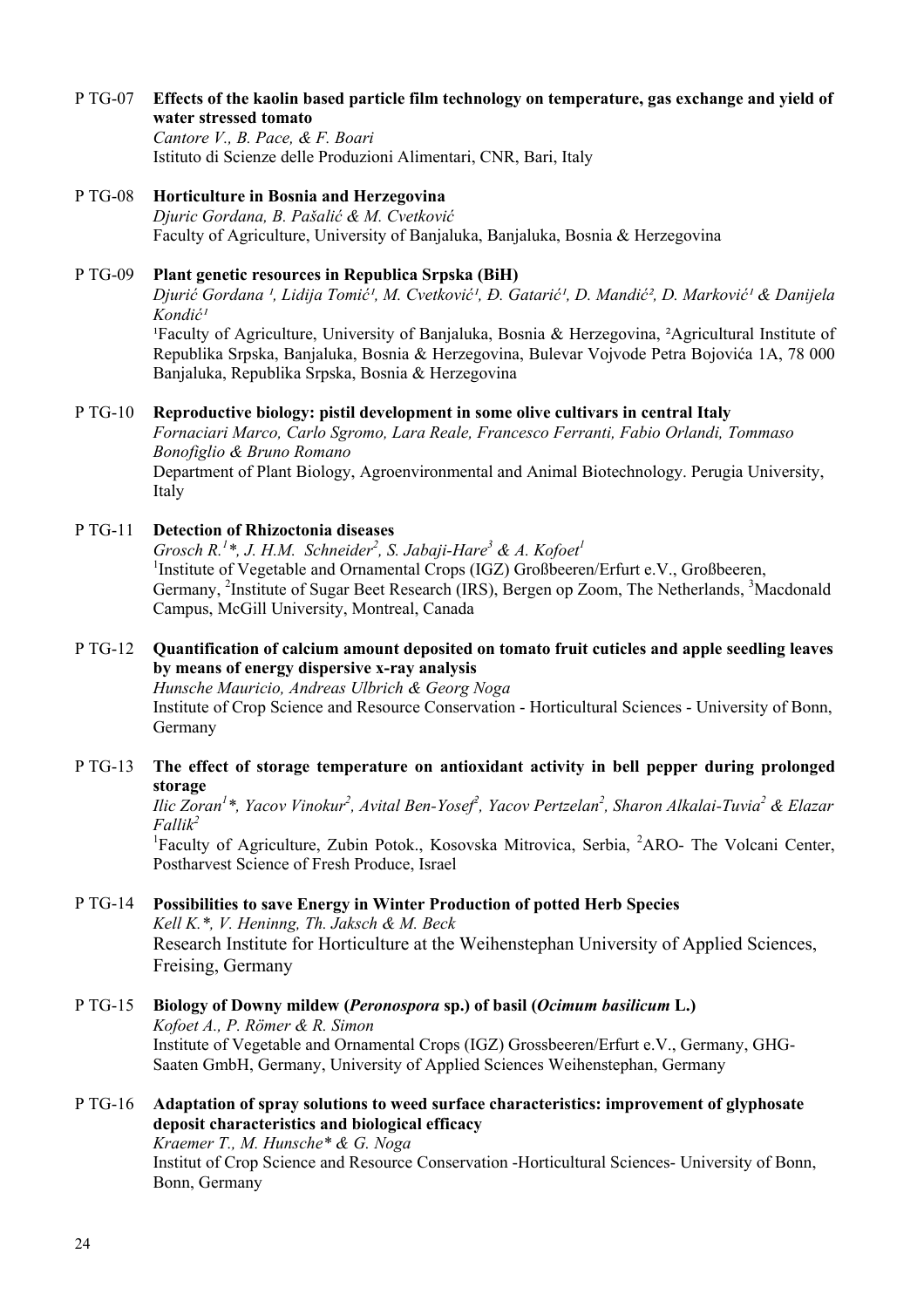# P TG-17 **Biotechnological approaches to contain virus diseases in woody crop plants**  Laimer M.<sup>1</sup>, F. Maghuly<sup>1</sup>, M. A. Khan<sup>1</sup>, E. Borroto-Fernandez<sup>1</sup>, V. Hanzer<sup>1</sup>, I. Balla<sup>2</sup>\* & *H. Katinger*<sup>1</sup> Plant Biotechnology Unit, IAM, Dept. Biotechnology, BOKU, Wien, Austria, <sup>2</sup>Research Institute for Fruitgrowing and Ornamentals, Budapest, Hungary

- P TG-18 **Nutraceutical value of local fruit species germplasm in agroecosystems of the Alps**  *Mellano Maria Gabriella, Gabriele Loris Beccaro & Giancarlo Bounous*  Department of Arboriculture, University of Torino, Grugliasco (TO), Italy
- P TG-19 **Effects of cultivation temperature, chilling and inoculation with endophytes on photosynthetic parameters of different pepper (***Capsicum annuum***) varieties**  *Naglreiter Ch.<sup>1</sup>, H. R. Bolhàr-Nordenkampf<sup>2</sup>, F. Rasche<sup>3</sup>, A. Sessitsch<sup>3</sup> & Th. G. Reichenauer<sup>1</sup>\** <sup>1</sup> Austrian Research Centers GmbH – ARC, Abt. f. Umweltforschung, Seiberdorf, Austria, <sup>2</sup>University of Vienna, Dept. of Plant-Ecophysiology and functional Anatomy of Plants, Vienna, Austria, 3Austrian Research Centers GmbH-ARC, Dept. of Bioresources, Seibersdorf, Austia

# P TG-20 **Differences in light (PAR) and their effect on the physiology and morphology of** *Allium ursinum* **L.**

*Almstedt R., M. Klinkhammer, A. Ulbrich & R. Pude*  Bonn University, INRES - Horticultural Sciences, Wesseling, Germany

# P TG-21 **Research concerning greenhouse tomatoes grown on organic substratum in Transilvania-Romania**

*Apahidean Al. S., M. Apahidean\*, R. Sima, D. Maniutiu & E. Csok*  University of Agriculture Sciences and Veterinary Medicine, Cluj-Napoca, Romania

# P TG-22 **Effects of Intercropping-systems on Red Radish**

*Balas Johannes\*, Alexandra Kreuzer, Daniela Noll, Thomas Leichtfried, Dennis Reitinger & Markus Hohenecker* 

University of Natural Resources and Applied Life Sciences, Vienna, Austria

# P TG-23 **Flavonoid and ascorbic acid content in a red-pigmented** *Lactuca sativa* **variety as affected by different light conditions**

*Behn H.\*, A. Ulbrich, M. Schmitz-Eiberger & G. Noga*  Bonn University, Inst. of Crop Sciences and Resource Conservation – Horticultural Sciences, Bonn, Germany

# P TG-24 **Multimedia support in the problem-based and interdisciplinary lecture on 'Agricultural Marketing and Quality Management'**

*Bokelmann Wolfgang, Georg Ruhm\* & Andrea von Allwörden*  Humboldt University of Berlin, Faculty of Agricultural and Horticultural Sciences, Institute for Economics and Social Science, Berlin, Germany

P TG-25 **A process oriented and stochastic model for asparagus spear growth**  *Graefe Jan\*, Carmen Feller & Adolf Heißner*  Institute of Vegetable and Ornamental Crops, Grossbeeren, Germany

# P TG-26 **Effects of mechanically induced stress on growth and development of tomato (***Lycopersicon esculentum* **Mill.) seedlings**

*Henne K. E.\*, J. Pfenning & H.-P. Liebig*  Inst. of Special Crop Cultivation and Crop Physiology, Univ. of Hohenheim, Stuttgart, Germany

#### P TG-27 **Application of manure fertilizer on the basis of sheep's wool in the horticulture**  *Herfort S.1 , H. Grüneberg<sup>2</sup> & M. Böhme2* <sup>1</sup>Inst. of Agricultural and Urban Ecological Projects (IASP) at the Humboldt-University of Berlin, Germany <sup>2</sup>Humboldt-University of Berlin, Inst. of Horticultural Sciences, Section Horticultural Plant Systems, Germany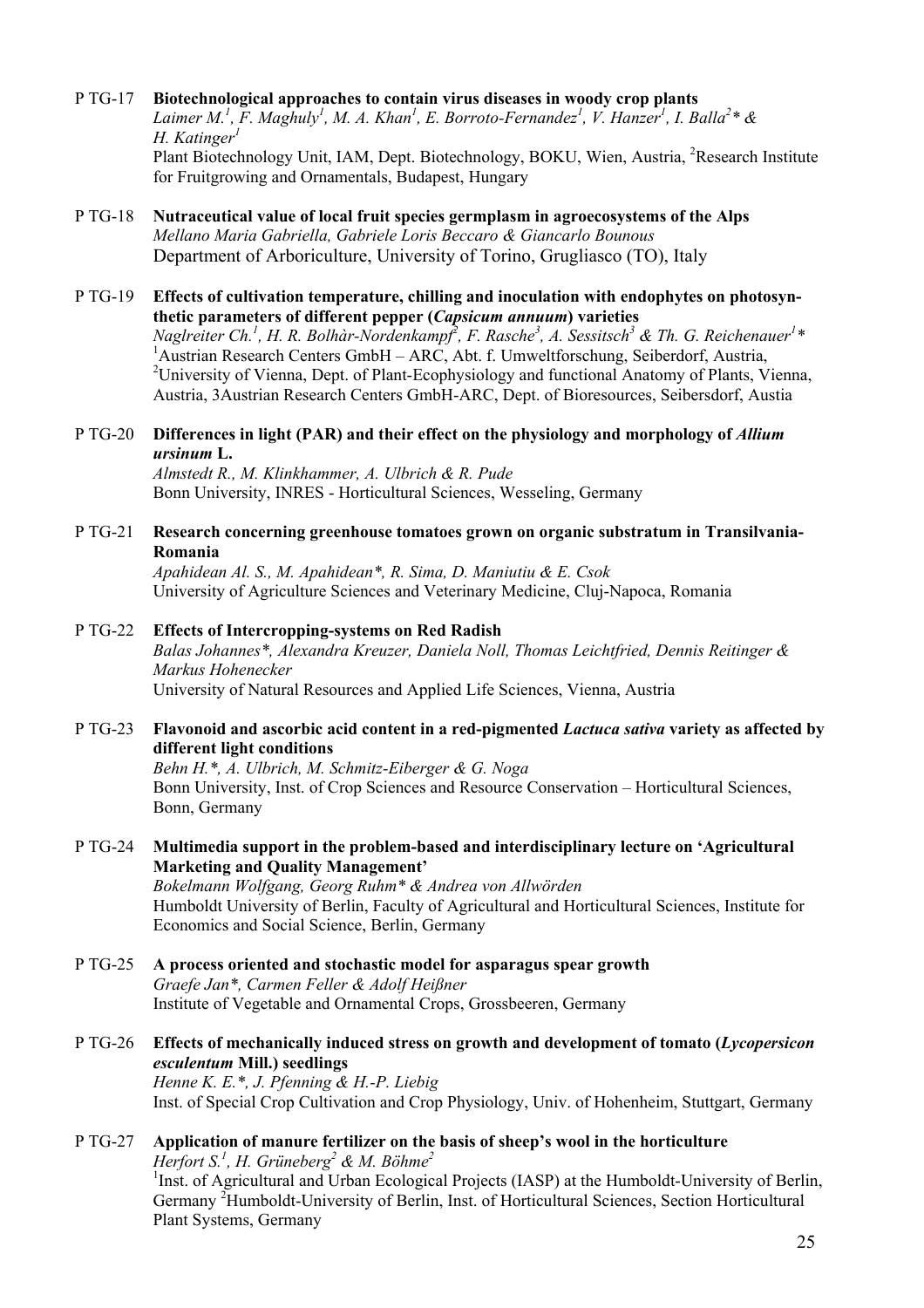#### P TG-28 **Introducing e-learning to horticulture teaching and training**  *Calmbach Marc\*, Holger Strunk\* & Christoph Hintze*

LVG Heidelberg, Heidelberg, Germany

# P TG-29 **Effect of a new "silver" PE greenhouse covering film on microclimate and production of a tomato crop**

*Katsoulas N., M. Katsoupa, Ch. Papaioannou & C. Kittas*  University of Thessaly, School of Agricultural Sciences, Dept. of Agriculture Crop Production and Rural Environment, Magnesia, Greece

# P TG-30 **Comparing of yield and nutrient status of greenhouse tomato grown in drainage and recirculating nutrient systems**

*Piróg Józef<sup>1</sup> & Andrzej Komosa<sup>2</sup> \** 

<sup>1</sup> Department of Vegetable Crops, Agricultural University of Poznań, Poland<sup>2</sup>Department of Horticultural Plant Nutrition, Agricultural University of Poznań, Poland

# P TG-31 **Development of techniques for rapid production of rattan seedlings**  *Kouakou K. L.1,2\*, I. A. Zoro Bi1 & J-P. Baudoin2* <sup>1</sup>Université d'Abobo-Adjamé, UFR des Sciences de la Nature, Laboratoire de Biologie et Amélioration des Productions Végétales, Côte d'Ivoire, <sup>2</sup>Gembloux Agricultural University (FUSAGx), Unité de Phytotechnie tropicale et d'Horticulture, Gembloux, Belgium

# P TG-32 **Productive and vegetative responses of 'Gala' and 'Fuji' apple trees under controlled irrigation strategies**

*Talluto G., G. Volpe, V. Farina & R. Lo Bianco*  Università degli Studi di Palermo - Dipartimento S.En.Fi.Mi.Zo - Sezione di Frutticoltura Mediterranea, Tropicale e Subtropicale., Palerma, Italy

# P TG-33 **Study regarding to the application of some cultural techniques with the view to obtain "reduced size plants" - Establishing of some methods of reducing of size plants at some flower species decorative by leaves**

*Manda Manuela, Carmen Nicu & Anton Doina*  Faculty of Horticulture, University of Craiova, Romania

# P TG-34 **The BBCH Scale. - Codification and description of phenological growth stages of plants and there international use in horticultural and agricultural research**  *Meier Uwe*

Federal Research Centre for cultivated Plants, Julius Kuehn Institute, Braunschweig, Germany

# P TG-35 **Restricted Irrigation Effects on Peach and Nectarine Fruit Growth, Quality and Storage Ability**

*Nanos George\*, Eleni Pliakoni, Nikolaos Katsoulas & Constantinos Kittas*  School of Agricultural Sciences, University of Thessaly, Volos, Greece

# P TG-36 **Optimized nitrogen management in the production of chicory roots with respect to chicon quality**

*Neuweiler Reto & Juergen Krauss*  Federal Department of Economic Affairs DEA, Agroscope Changins-Waedenswil Research Station ACW, Waedenswil, Switzerland

# P TG-37 **Fate of thiacloprid applied in nutrient solution to a tomato crop grown in a closed hydroponic system**

*Patakioutas, G1 , G. Karras1 \*, M. Anagnostou3 , V. Loutsou1 , D. Savvas2 & V. Triantafyllidis1* <sup>1</sup>Department of Floriculture and Landscape Architecture, Technological Educational Institute (T.E.I.) of Epirus, Arta, Greece, <sup>2</sup>Agricultural University of Athens, Department of Crop Science, Laboratory of Vegetable Production, Athens, Greece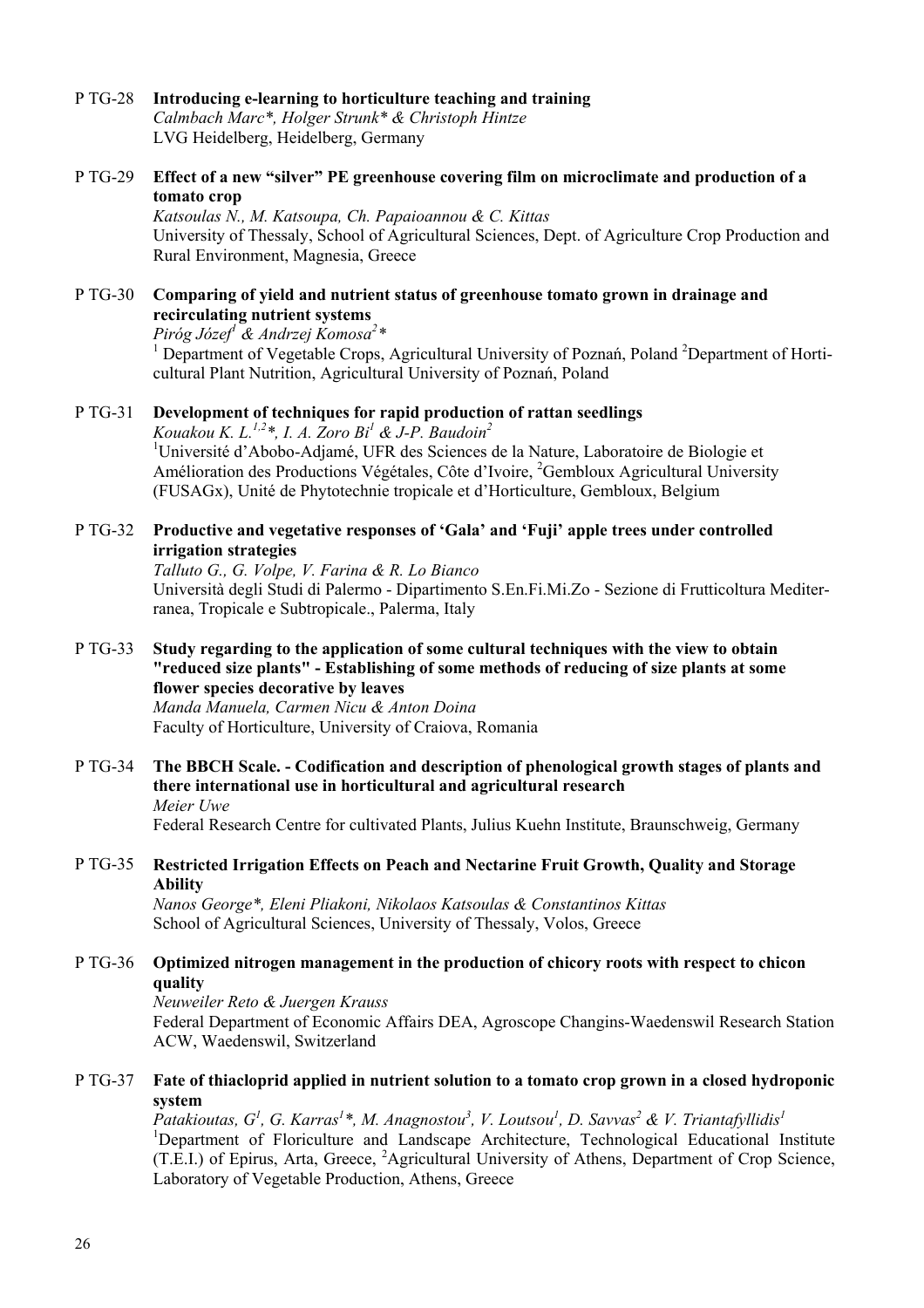P TG-38 **Behaviour of some high valuable ornamental species/varieties within propagation, growther and fortification process for a better quality and impact of green spaces on the environment**  *Posedaru Alina\* & Mădălina Militaru* 

Research Institute for Fruit Growing Pitesti-Maracineni, Arges, Romania

# P TG-39 **Formation of honey guides in** *Rudbeckia hirta*

Schlangen Karin<sup>1</sup>, Silvija Miosic<sup>1</sup>, Florian Vitzthum<sup>2</sup>, Wilfried Schwab<sup>2</sup>, Sonja Gamsjäger<sup>3</sup>, Mauri*zio Musso<sup>3</sup> ,Karl Stich<sup>1</sup> & Heidi Halbwirth<sup>1</sup>* 1 Technische Universität Wien, Institut für Verfahrenstechnik, Umwelttechnik und Technische Biowissenschaften, Austria, <sup>2</sup>TechnischeUniversität München, Biomolekulare Lebensmitteltechnologie, Germany, <sup>3</sup>Universität Salzburg, Department für Materialforschung und Physik, Austria

# P TG-40 **Flavonoid metabolism in apple leaves after infection with different strains of** *Erwinia amylovora*

*Gosch Christian<sup>1</sup>, Karin Schlangen<sup>1</sup>, Heidi Halbwirth<sup>1</sup>, Brion Duffy<sup>2</sup> & Karl Stich<sup>1</sup>* 1 Technische Universität Wien, Institut für Verfahrenstechnik, Umwelttechnik und Technische Biowissenschaften, Austria, <sup>2</sup>Agroscope FAW Wädenswil, Plant Protection Division, Switzerland

# P TG-41 **Does Flavonoid 3'-hydroxylase accept also chalcones as substrates?**

 $H$ albwirth Heidi<sup>1</sup>, Fuat Topuz<sup>1</sup>, Karin Schlangen<sup>1</sup>, Christian Seitz<sup>2</sup> & Karl Stich<sup>1</sup> <sup>1</sup>Technische Universität Wien, Institut für Verfahrenstechnik, Umwelttechnik und Technische Biowissenschaften, Austria, <sup>2</sup>TechnischeUniversität München, Lehrstuhl für Zierpflanzenbau, Germany

P TG-42 **Pest Risk Analysis for** *Metcalfa pruinosa* **Say, an introduced planthopper to Austria**  *Strauss Gudrun* 

Austrian Agency for Health and Food Safety, Institute for Plant Health, Vienna, Austria

#### P TG-43 **Comparison of the genetic diversity of Hungarian apricot cultivars and group of cultivars from Middle Asia, North America and Mediterranean area**  *Pedryc A.\*, R. Hermán & J. Halász* Corvinus University of Budapest, Department of Genetics and Plant Breeding, Budapest, Hungary

# P TG-44 **A new conception for the hypothetical infection mechanism of blossom blight [***Monilia laxa* **(Ehr.)] on apricot**

*Gutermuth A.\* & A. Pedryc*  Corvinus University of Budapest, Department of Genetics and Plant Breeding, Budapest, Hungary

P TG-45 **First Report of Potato Spindle Tuber Viroid (PSTVd) on Ornamental Plants in Austria**  *Gottsberger Richard\*, Betty Suarez-Mahecha, Helga Reisenzein*  Austrian Agency for Health and Food Safety, Institute for Plant Health, Vienna, Austria

P TG-46 **Occurrence and spread of** *Scaphoideus titanus* **in Austria**  *Zeisner Norbert*  Austrian Agency for Health and Food safety, Institute for Plant Health, Vienna, Austria

P TG-47 **Molecular Pathways for Detection of** *Xanthomonas axonopodis* **pv.** *poinsetticola***, the Bacterial Leaf Spot Pathogen on** *Euphorbia pulcherrima Plenk Astrid & Richard Gottsberger*  Austrian Agency for Health and Food Safety, Institute for Plant Health, Vienna, Austria

#### P TG-48 **Grapevine phytoplasma diseases – possible risks for the Austrian viticulture**  *Reisenzein Helga, Robert Steffek & Norbert Zeisner*  Austrian Agency for Health and Food Safety, Institute for Plant Health, Vienna, Austria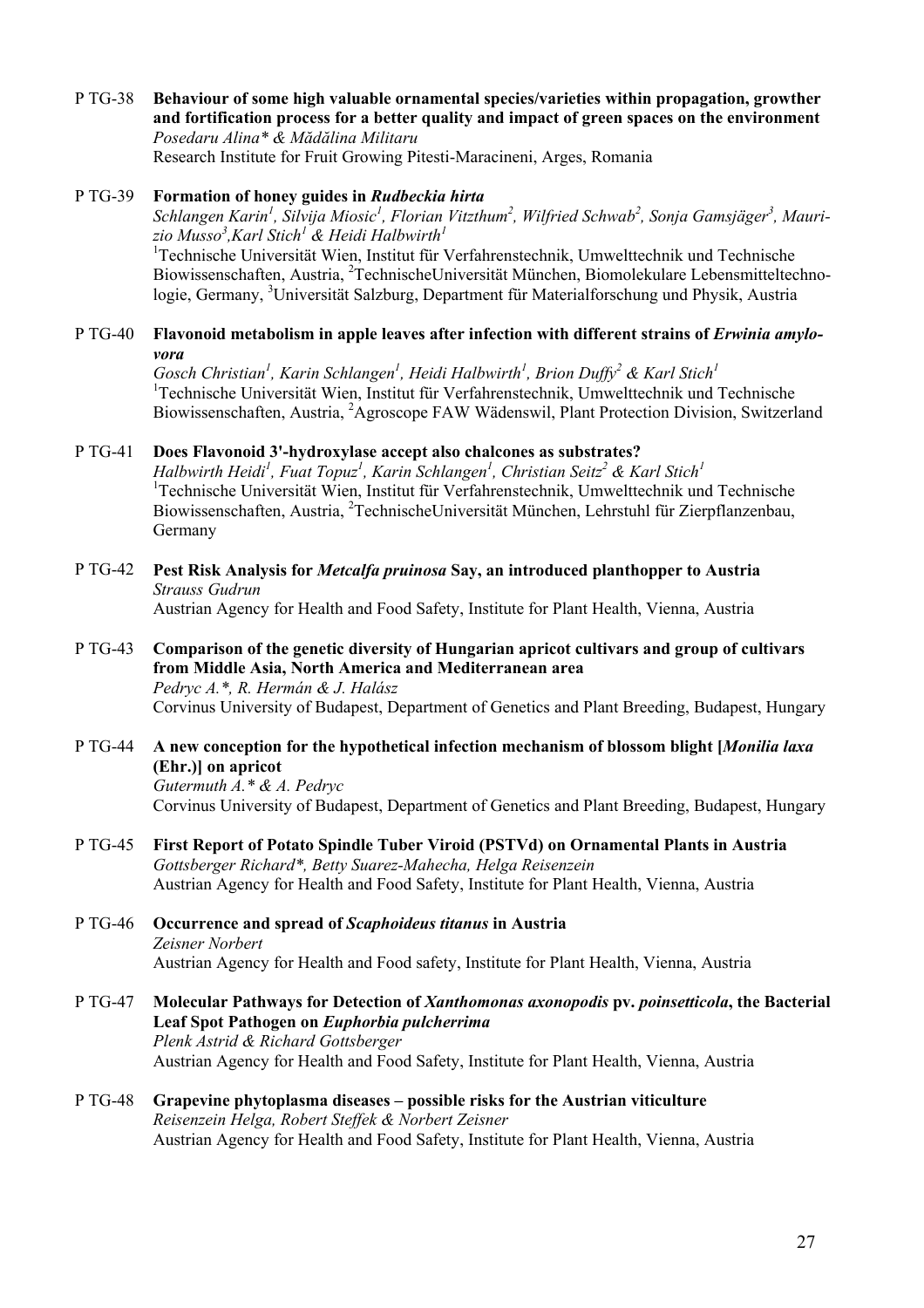# P TG-49 **Influence of Effective Microorganisms as a means of improving the quality of tomatoes in protected cultivation**

*RK Ndona<sup>1</sup> , A. Spornberger<sup>1</sup> , K. Jezik1 , J. K. Friedel2 , T. Rinnofner2 , M. Laimer3 , G. Marzban<sup>3</sup> , H. Klima<sup>4</sup>*

<sup>1</sup>Department of Applied Plant Sciences and Plant Biotechnology, Institute of Horticulture, Fruit-Growing and Viticulture, University of Natural Resources and Applied Life Sciences, Vienna, Austria, <sup>2</sup>Department of Sustainable Agricultural Systems, Division of Organic Farming, University of Natural Resources and Applied Life Sciences, Vienna, Austria, <sup>3</sup>Department of Biotechnology, Institute for Applied Microbiology, Unit of plant Biotechnology/Proteomics, University of Natural Resources and Applied Life Sciences, Vienna, Austria, <sup>4</sup>Atomic Institute of the Austrian Technical University, Vienna, Austria

# P TG 50 **Quarantine Insects on Imported Orchids: A Modified Realtime PCR Identification Method for** *Thrips palmi* **Larvae**

*Gottsberger, R. A.\*, G. Grabenweger & A. Kahrer*  Austrian Agency for Health and Food Safety, Institute for Plant Health, Vienna, Austria

# P TG 51 **Current Fire Blight Situation in Austria, Control Strategies and Measurements**  *Persen U. & J. Schaffer*

Austrian Agency for Health and Food Safety, Institute for Plant Health, Vienna, Austria

# P TG 52 **Inhibitory Effect of Some Medicinal Plants Essential Oils on Post-Harvest Fungal Disease of Greenhouse Tomato Fruits**

*Arouiee<sup>1</sup>*, *H. & Hasanzadeh Mobini<sup>2</sup>, S.* <sup>1</sup> Horticultural Department, College of Agriculture, Ferdowsi University of Mashhad, IRAN, <sup>2</sup>MS Student in College of Agriculture, UPM University, Malaysia

P TG 53 **Multiple Cropping for** *Myopardalis pardalino* **Control of** *Cucumis melo* **var.** *inodorus Arouiee1 H. & Dariny K. Khalili Dariny 1 Horticultural Dep , College of Agriculture, Ferdowsi University, Mashhad , Iran* 

# P TG 54 *Ferula assa-foetida as a Natural Pesticide* **for Aphids and Spider Mite Control in Peach, Plum and Sweet Cherry Orchards**  *Arouiee H.*

Horticultural Dep., College of Agriculture, Ferdowsi University, Mashhad, Iran

# **Tuesday, February 19th, 2008**

 $11.30 - 12.30$  Poster session Themes 4, 5, & 6 in the foyers

# **Posters Theme 4**

P T4-01 **Newly Developed Plant Factories: a Low-Cost Approach Using Hybrid Electrode Fluorescent Lamps**  *Hiromi Akiko\* & Haruhisa Inden* Faculty of Agriculture, University of Miyazaki, Japan

# P T4-02 **Improving vegetable yield and quality standards in organic farming by defining functional cultivation protocols**  *Maggio Albino & Stefania De Pascale*

Department of Agricultural Engineering and Agronomy - University of Naples Federico II, Italy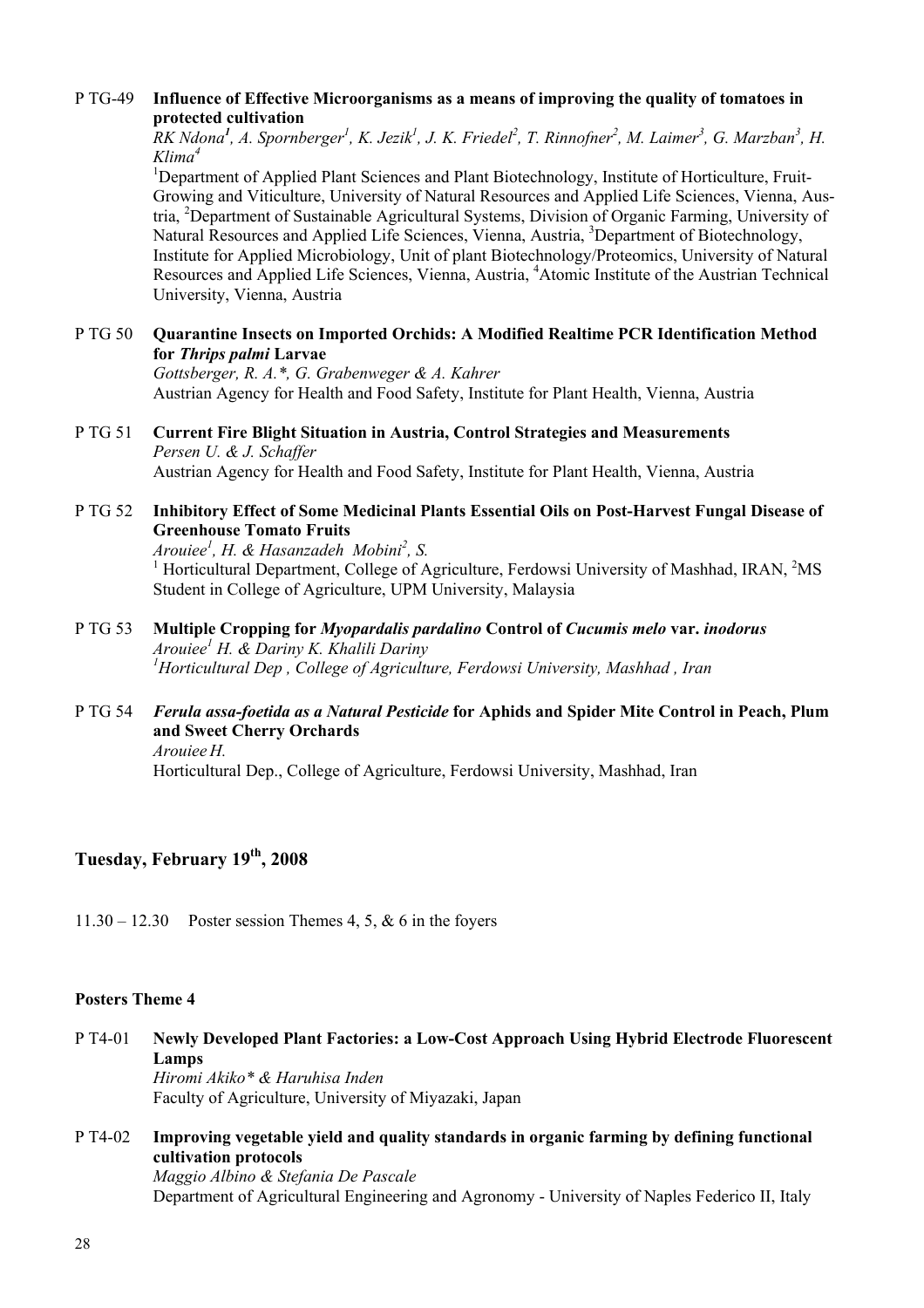#### P T4-03 **Application of saccharose during blossom to attract honey bees and their influence on yield and quality of strawberries (***Fragaria* **x** *ananassa***)**

*Reinisch D.<sup>1</sup> , A. Spornberger<sup>1</sup> , H. Pechhacker2 , R. Steffek2 \* & J. Altenburger2* <sup>1</sup>Univ. of Natural Resources and Applied Life Sciences, Inst. of Horticulture and Viticulture, Vienna, Austria, <sup>2</sup>Univ. of Natural Resources and Applied Life Sciences, Dept. of Sustainable Agricultural Systems, Vienna, Austria, <sup>3</sup>Austrian Agency for Health and Food Safety, Institute for Plant Health, Vienna, Austria

# P T4-04 **Nano-structured silica based insecticides**

*Mucha-Pelzer Tanja1 \*, N. Debnath<sup>2</sup> , A. Goswami<sup>2</sup> , I. Mewis1 & Ch. Ulrichs1* <sup>1</sup>Section Urban Horticulture, Institute for Horticultural Science, Humboldt University Berlin, Germany, <sup>2</sup>Biological Sciences Division, Indian Statistical Institute, Kolkata, India

P T4-05 **How to get potato plants resistant to low temperatures and nematode invasion** *Sysoeva Marina I. \*, Elizaveta M. Matveeva & Elena G. Sherudilo*  Institute of Biology, Karelian Research Centre of Russian Academy of Sciences, Russia

P T4-06 **Strategies for alternative energy supply in greenhouse production in Saxony, Germany**  comparative cost methods for different combustibles and perspectives for a CO<sub>2</sub> reduction *Ruhm G.\*, N. Gruda, W. Bokelmann & U. Schmidt*  Humboldt University of Berlin, Faculty of Agriculture and Horticulture, Department of Agricultural Economics and Social Sciences and Department of Horticultural Sciences, Berlin, Germany

- P T4-07 **Living mulches in field tomato production** *Adamczewska-Sowińska Katarzyna\* & Eugeniusz Kolota*  Wroclaw University of Enviromental and Life Sciences, Wroclaw, Poland
- P T4-08 **Evaluation of coated slow-release fertilizer for low temperature cultivation of ornamental plants**  *Amberger-Ochsenbauer Susanne*  Res. Inst. for Horticulture, Weihenstephan Univ. of Applied Sciences, Freising, Germany

P T4-09 **Life cycle assessment (LCA) and food miles - an energy balance for fruit imports versus home-grown apples**  *Blanke Michael M.*  INRES - University of Bonn, Germany

- P T4-10 **Comparison of big gun sprinkler and mini sprinkler irrigation systems for the Radicchio cultivation: evaluation of environmental impact and crop production**  *Bortolini Lucia<sup>1</sup> , Maurizio Borin<sup>2</sup> & Tomaso Bisol<sup>1</sup> \**  <sup>1</sup>Dept. Land Use and Agro-Forestry Systems, <sup>2</sup>Dept. Environmental Agronomy and Crop Production, University of Padua, Italy
- P T4-11 **Indicators of nitrogen status for ornamental woody plants**  *Demotes-Mainard Sabine1 \*, Rachid Boumaza<sup>1</sup> , Sylvie Meyer2 & Zoran G. Cerovic2* <sup>1</sup>UMR462 SAGAH INRA-INH-Université d'Angers, Beaucouzé, France, <sup>2</sup>ESE, UMR8079 CNRS-Université Paris 11, Orsay, France
- P T4-12 **Utilisation of cooling tower water of power plants in order to reduce expenses for greenhouse**  heating, to increase the primary energy efficiency, and to reduce CO<sub>2</sub>-emissions *von Elsner Burkhard*

Biosystems and Engineering Section, Institute of Biological Production Systems, Leibniz University Hannover, Germany

# P T4-13 **Soil-plant N dynamics in processing tomato grown with different fertigation-irrigation frequencies**

*Farneselli Michela, Paolo Benincasa & Francesco Tei*  University of Perugia, Dept. of Agricultural and Environmental Sciences, Italy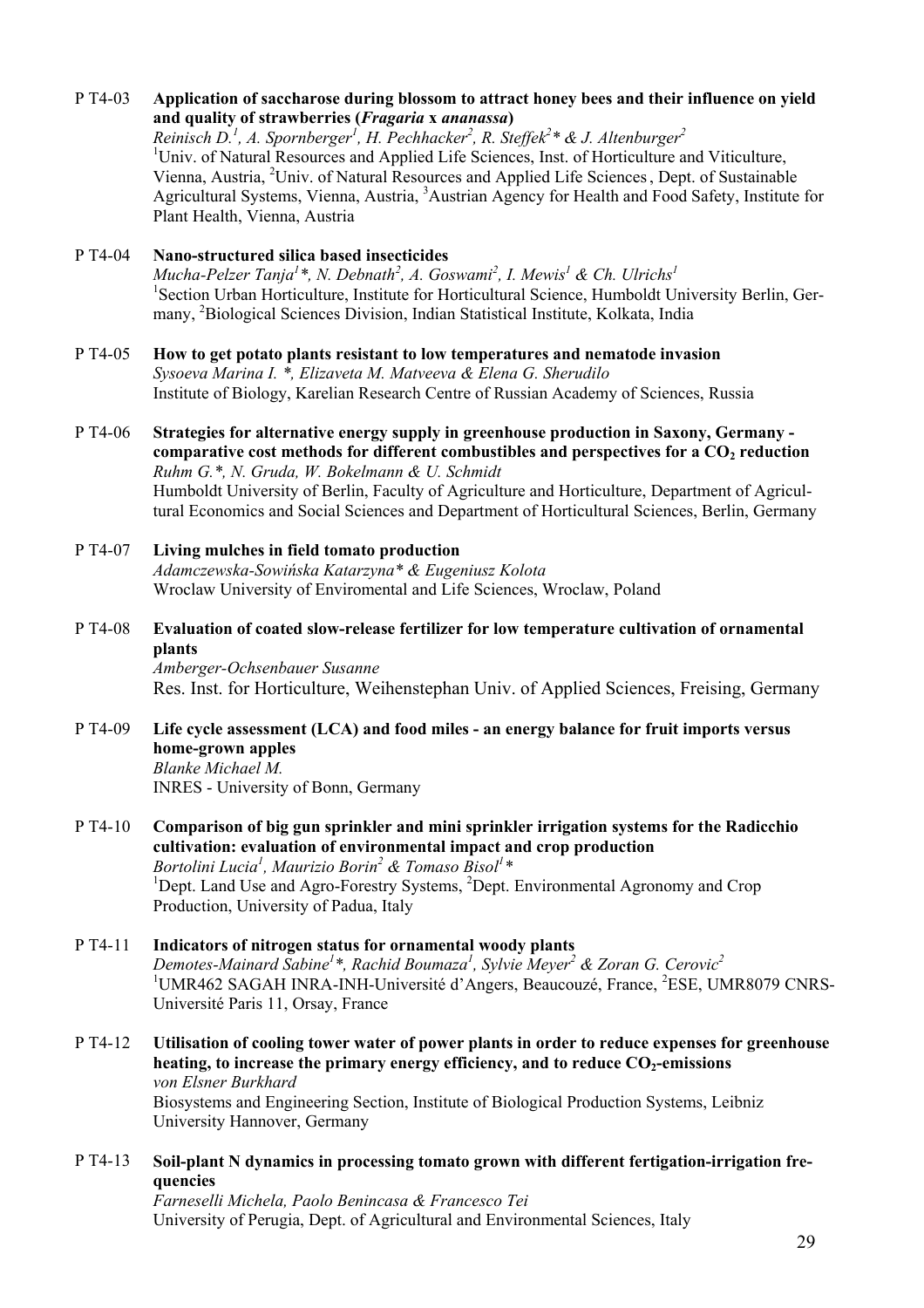P T4-14 **Comparison of a standard climatic regime and a 24 h temperature integration regime in tomato soilless culture** 

> *Granges André, Gilli Céline\* & Jean-Michel Gillioz*  Agroscope Changins-Wädenswil Research Station ACW, Switzerland

- P T4-15 **Mechanical weed control of the intra-row area with robotic system**  *Gobor Zoltan, Lutz Damerow\* & Peter Schulze Lammers*  University of Bonn, Institute for Agricultural Engineering, Bonn, Germany
- P T4-16 **Five years of the fungus** *Monilinia* **on blueberries in Europe: Status quo vadis** *Gosch Christian<sup>1</sup> \* & Theresia Gosch<sup>2</sup>* <sup>1</sup>Vienna University of Technology, Institute of Chemical Engineering, Vienna, Austria, 2 Heidelbeergarten Gosch, St. Ulrich im Greith, Austria
- P T4-17 **Yield and quality of field-grown vegetables at different sites in Europe as affected by fertilizer application together with the nitrification inhibitor DMPP and its environmental implications**  *Hähndel R.\* & A. H. Wissemeier*

BASF Agricultural Center, Limburgerhof, Germany

- P T4-18 **Estimation of nitrogen release in garden soils**  *Konnemann H.<sup>1</sup> , A. Bucher1 , E. Meinken<sup>1</sup> & L. Nätscher2* <sup>1</sup>Research Institute for Horticulture, Weihenstephan University of Applied Sciences, Germany, <sup>2</sup>Nutrition and Food Research Center, TU München, Germany
- P T4-19 **Assessing critical nitrate concentration in the root zone of a fertigated, soil-grown, tomato crop**

*Lecompte François1 \* & Frédérique Bressoud<sup>2</sup>* <sup>1</sup>INRA, UR Plantes et Systèmes de culture Horticoles, Avignon, France, <sup>2</sup>INRA, UE d'Alénya, Alénya, France

- P T4-20 **Influence of different techniques of fertilization on lettuce cultivated in southern Italy**  *Losavio Nicola\*, Rita Leogrande, Ornella Lopedota & Francesco Montemurro*  CRA - Agriculture Research Council, Metaponto, Italy
- P T4-21 **Controlling products in retailing market gardens**  *Meggendorfer Ludwig & Sonja Reichenbach*  Technische Universität München, Lehrstuhl für Betriebswirtschaftslehre - Marketing und Konsumforschung, Germany
- P T4-22 **Building sustainable cropping systems by combining scientific and empirical knowledge. The example of soil-born disease control on vegetable sheltered crops**  *Tchamitchian M. 1\*, M. Navarrete1 , F. Bressoud2 , J. Fauriel1 , & L. Pares2* <sup>1</sup>INRA Écodéveloppement, Domaine St Paul, Avignon, France, <sup>2</sup>INRA, Domaine Expérimental

Horticole du Mas Blanc, Alenya, France P T4-23 **Effects of strategies for N fertilization and fixed ploughing date on field vegetable cultivation** 

> **and nitrate leaching**  Pfenning, J.<sup>1</sup>\*, A. Schwarz<sup>2</sup>, G. Zühlke<sup>1</sup>, W.-A. Bischoff<sup>2</sup> & H.-P. Liebig<sup>1</sup> <sup>1</sup>Institute of Special Crop Cultivation and Crop Physiology, Vegetable Science, University of Hohenheim, Stuttgart, Germany, <sup>2</sup>Gutachterbüro TerrAquat, Stuttgart, Germany

P T4-24 **Improving mechanical weed management as an alternative for chemical weed control in selected medicinal herbs** 

*Pietzsch K., A. Ulbrich & R. Pude*  Bonn University, INRES -Horticultural Sciences, Germany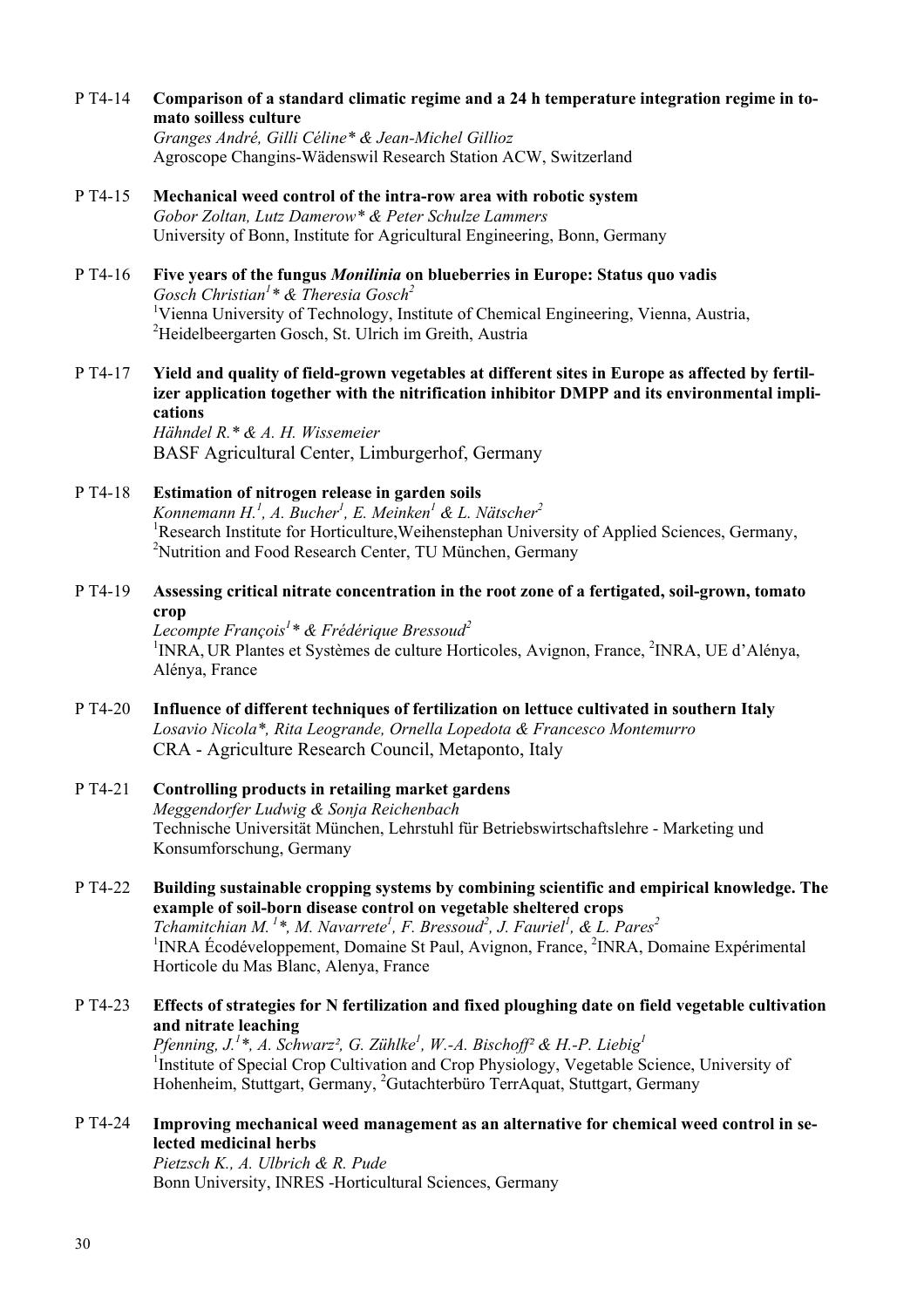# P T4-25 **Control of** *Trialeurodes vaporariorum* **with parasitoid wasps and the predatory mite** *Amblyseius swirskii* **in cut flower gerbera**

*Richter Ellen<sup>1</sup> \*, Oliver Berndt2 & M. Hommes2*

<sup>1</sup>State Institute for Agriculture and Fishing Research Mecklenburg-Western Pomerania, Centre of Excellence for Vegetable Production, Gülzow, Germany, <sup>2</sup>Institute for Plant Protection in Horticulture, Julius Kuehn Institute, Braunschweig, Germany

# P T4-26 **Competitiveness of Fresh Produce Production in Europe**  *Riedel Bettina*  Humboldt-Universität zu Berlin, Wirtschafts- uns Sozialwissenschaften des Landbaus, Ökonomik der Gärtnerischen Produktion, Germany

# P T4-27 **Alleviation of salt stress in** *Cynara cardunculus* **L. var.** *scolymus* **Fiori by arbuscular mycorrhizal fungi**

*Ruta Claudia, Anna Tagarelli & Irene Morone-Fortunato*  Department of Scienze delle Produzioni vegetali, Università degli Studi di Bari,Bari, Italy

# P T4-28 **Using of Phytoproducts for Plant Protection in Biological Horticulture**  *Šalamon Ivan*

Department of Ecology, Faculty Humanity and Natural Sciences, Presov University, Slovakia

#### P T4-29 **Pathogenicity of entomopathogenic fungi to endophytic leaf miner moth** *Kalmus Marko<sup>1</sup> , Claudia Wendt2 , Sandra Lerche1 , Helga Sermann1 & Carmen Büttner<sup>1</sup>* 1 Humboldt-Universität zu Berlin Landwirtschaftlich-Gärtnerische Fakultät, FG Phytomedizin, Germany, <sup>2</sup>Biologische Bundesanstalt für Land- und Forstwirtschaft, Berlin, Germany

#### P T4-30 **The use of brassicas to reduce inoculum potential of soil-borne pests in Austrian horticulture**  *Robert Steffek1 , Andreas Spornberger<sup>2</sup> , Karl Stich3 & Luca Lazzeri4*  <sup>1</sup>AGES, Institute of Plant Health, Vienna, Austria,<sup>2</sup>University of Natural Resources and Applied Life Sciences, Vienna, Austria, <sup>3</sup>Technische Universität Vienna, Austria, <sup>4</sup>ISCI, Research Institute for Industrial Crops, Bologna, Italy

# P T4-31 **Influence of the soil, fertilization and plant protection management systems on the apple ecosystem resilience**

*Sumedrea D.\*, E. Chitu, G. Teodorescu, M. Sumedrea & Fl. Marin*  RIFG Research Institute for Fruit Growing Pitesti, Maracineni, Romania

# P T4-32 **Attempts to save energy in cultivation of bedding plants by a simple alternative temperature strategy**

*Kohlrausch F., H.-P. Haas, L. Köhler, D. Prucker & T. Winkelmann*  Res. Inst. for Horticulture, Weihenstephan Univ. of Applied Sciences, Freising, Germany

# P T4-33 **Microclimate patterns under different shading nets**  *Bartzanas Thomas, Catherine Baxevanou, Dimitris Feidaros & Constantinos Kittas* Centre for Research and Technology-Thessaly, Institute of Technology and Agricultural Ecosystems, Greece

- P T4-34 **Organic mulch in tree rows as an alternative to herbicide in apple**  *Solomakhin A.<sup>1</sup> \* & Michael M. Blanke2* <sup>1</sup>Michurinsk, Russia, <sup>2</sup>INRES - University of Bonn, Germany
- P T4-35 **Regulation of fruit set by mechanical flower thinning in fruit crops**  *Damerow L.\* & M. M. Blanke*  Institute of Agricultural Engineering and INRES, University of Bonn, Germany
- P T4-36 **Assessing the possibility of biomass use on greenhouse heating using GIS**  *Gialis Stelios, Thomas Bartzanas, Christos Tselios, Leonidas Toulios & Constantinos Kittas*  Univ. of Thessaly - Department of Agriculture Crop Production and Rural Environment, Greece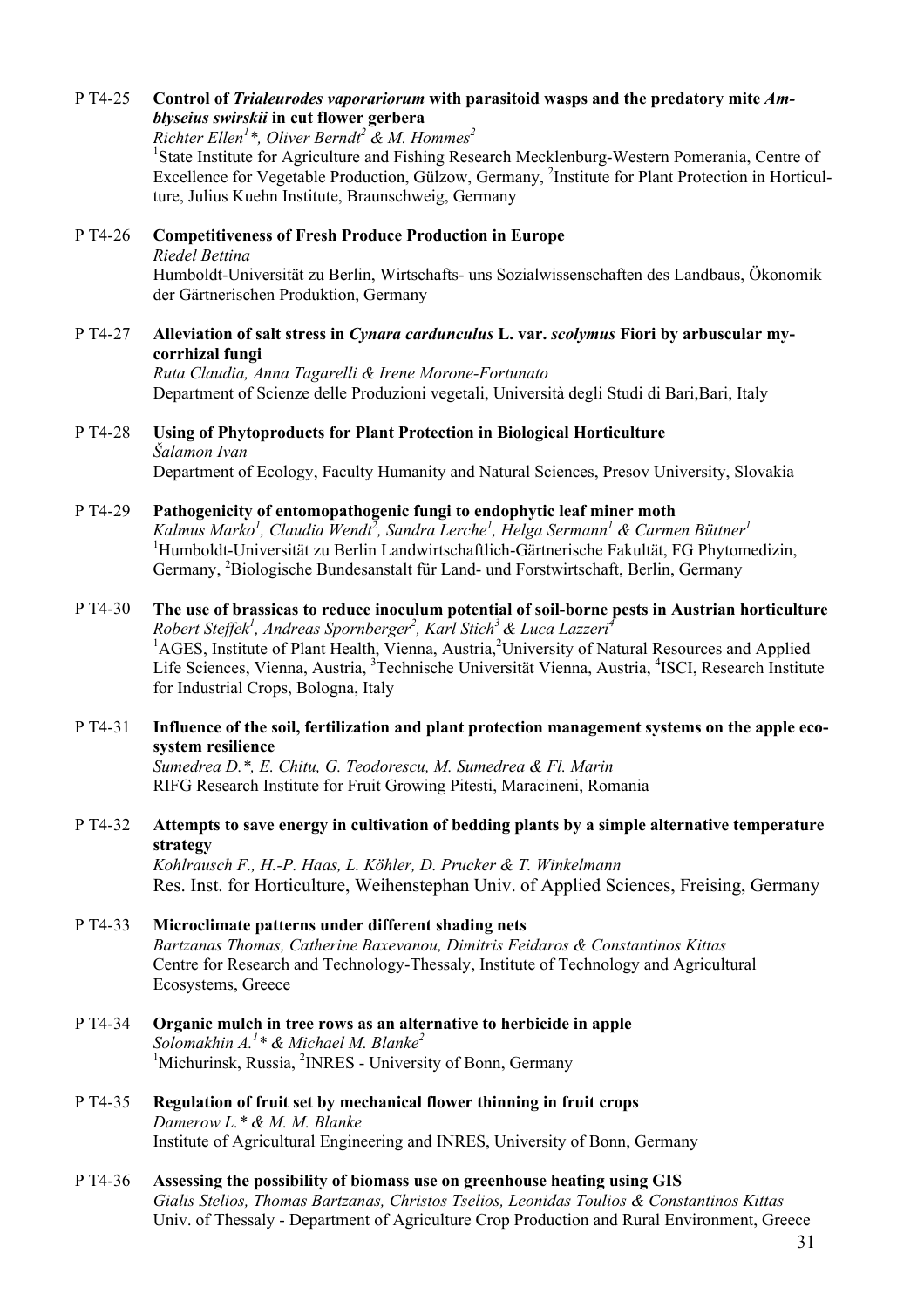- P T4-37 **Criteria-based and value-oriented horticultural and agricultural practice in crop-growing**  *Meier Uwe*  Federal Biological Research Centre for Agriculture and Forestry (BBA), Germany
- P T4-38 **Use of industrially made Growing Media in Horticulture a Survey** *Neumaier Dieter, Andreas Gabriel, Michael Heusser, Elke Meinken & Klaus Menrad*  Res. Inst. for Horticulture, Weihenstephan Univ. of Applied Sciences, Freising, Germany
- P T4-39 **Treatments with effective microorganisms on apple flowers and influence of fungicides on microflora of effective microorganisms**  *Spornberger A., R. Ndona, B. Kögler & W. Kneifel*  Univ. of Natural Resources and Applied Life Sciences, Inst. of Horticulture and Viticulture, Vienna, Austria
- P T4-40 **Fertilizers with nitrification inhibitors reduce deleterious effects of salt stress and overfertilization in horticultural crops**  *Wissemeier A. H.\*, W. Weigelt & R. Hähndel*  BASF Agricultural Center, Limburgerhof, Germany
- P T4-41 **Laser light beams for open field weed control in horticulture**  *Wöltjen Christian<sup>1</sup>*, *Dirk Herzog<sup>2</sup> & Thomas Rath<sup>1</sup>* <sup>1</sup>Biosystems and Horticultural Engineering Section, Leibniz University Hannover, Germany, <sup>2</sup>Laser Zentrum Hannover e. V., Hannover, Germany
- P T4-42 **Characterization of physiological responses in strawberry to drought stress**  *Razavi F\* & M. C. Van Labeke*  Department of plant production, Faculty of Bioscience and Engineering, Ugent, Belgium
- P T4-43 **Comparision of customer satisfaction in different types of distribution channels of horticultural products in Austria and Bavaria**  *Kittemann, F.\*, M. Göttl, A. Gabriel & K. Menrad*  University of Applied Sciences Weihenstephan, Freising, Germany
- P T4-44 **Clustering of groups of regular customers in horticultural retail stores in Austria**  *Gabriel A.\* & K. Menrad*  University of Applied Sciences Weihenstephan, Freising, Germany
- P T4-45 **Growth stage and conditions affect sorbitol: sucrose ratio in peach source and sink organs**  *Lo Bianco R.*  Univ. degli Studi di Palermo, Sezione di Frutticoltura Mediterranea, Tropicale e Subtropicale, Italy
- P T4-46 **Vision based plant recognition under overlapping situations in horticulture**  *Pastrana Julio\* & Thomas Rath*  Biosystems and Horticultural Engineering Section, Leibniz University Hannover, Germany
- P T4-47 **Stabilisation of the colour of red fruit juices by admixture with apple phytocomponents**  *Renard Catherine M. G. C., Philippe Sanoner & Stéphanie Guillotin*  UMR08 Sécurité et Qualité des Produits d'Origine Végétale, INRA, Université d'Avignon, Avignon, France

# P T4-48 **Characteristics of early Ripening Strawberry Cultivars as tolerant alternatives to 'Elsanta' in**  *Verticillium* **infested soils**

*Spornberger, A.<sup>1</sup>, J. Scheiblauer<sup>1</sup>, H. Weissinger<sup>1\*</sup>, R. Steffek<sup>2</sup>, J. Altenburger<sup>2</sup>, K. Stich<sup>3</sup> & K. Jezik1*

<sup>1</sup>Univ. of Natural Resources and Applied Life Sciences, Department of Applied Plant Sciences and Plant Biotechnology, Vienna, Austria, <sup>2</sup>Austrian Agency for Health and Food Safety, Institute for Plant Health, Vienna, Austria, <sup>3</sup>Vienna University of Technology, Faculty of Technical Chemistry, Institute of Chemical Engineering, Vienna, Austria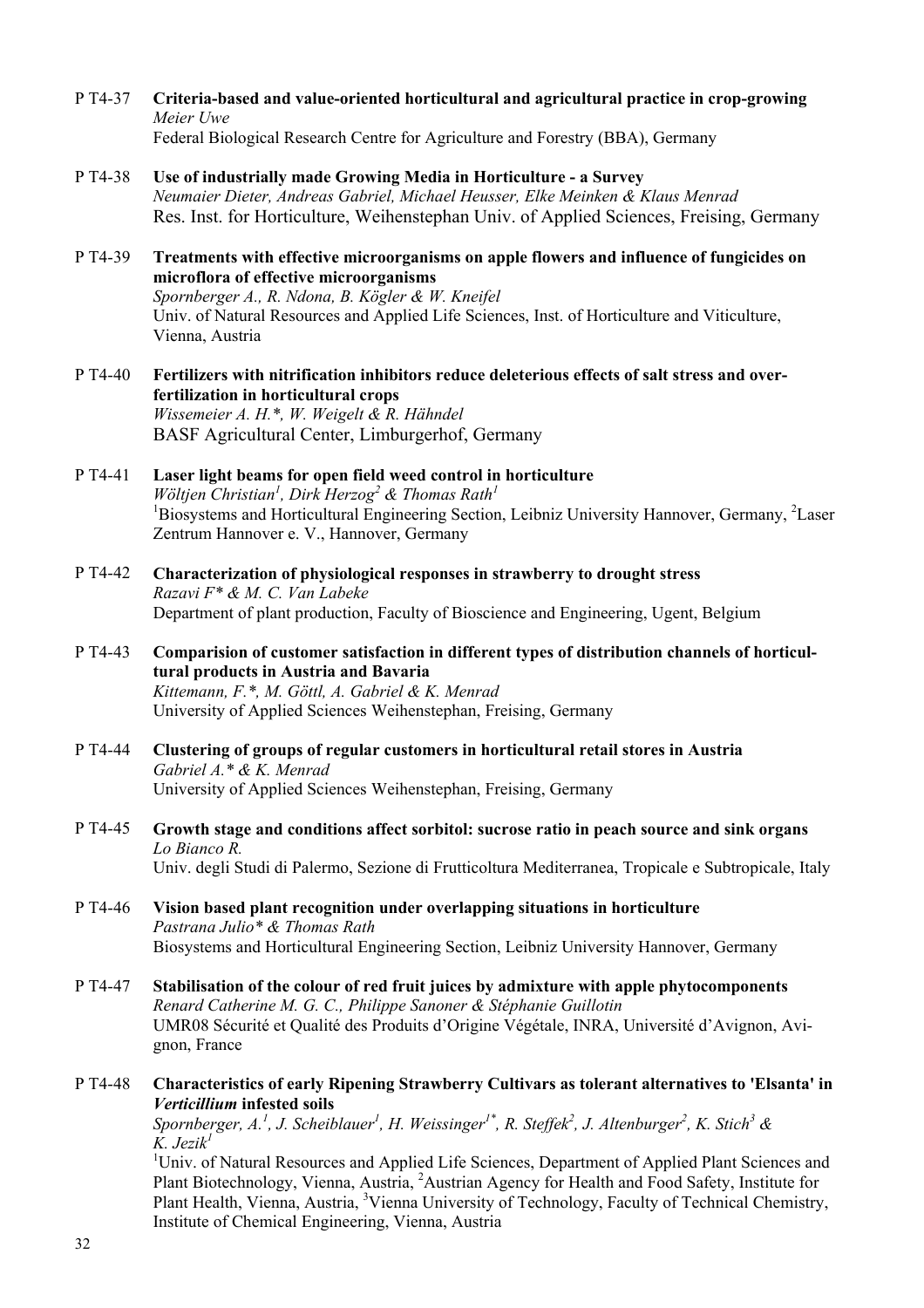# P T4-49 **Seasonal changes in photosynthetic activity and carbohydrate content in leaves of three fig cultivars (***Ficus carica* **L.)**

*Vemmos S.\*, E. Petri & V. Stournaras*  Department of Crop Science, Agricultural University of Athens, Athens, Greece

#### P T4-50 **Annual balance of CO2 exchange in an olive orchard: assessment by eddy covariance and biometric methods**

*Pernice F.<sup>1</sup> \*, A. Motisi<sup>1</sup> , F. Rossi<sup>2</sup> , T. Georgiadis<sup>2</sup> , M. Nardino<sup>2</sup> , G. Fontana<sup>1</sup> , G. Dimino3 & A. Drago<sup>3</sup>*

<sup>1</sup>Dipartimento di Colture Arboree, Palermo, Italy, <sup>2</sup>IBIMET-CNR. Istituto di Biometeorologia, Bologna, Italy, <sup>3</sup>Servizio Informativo Agrometerologico Siciliano, Assessorato Agricoltura e Foreste, Palermo, Italy.

- P T4-51 **Use of reject heat from biogas powerplants for greenhouse heating** *Pietzsch Markus & Joachim Meyer*  Department of Plant Sciences, Technical University of Munich, Germany
- P T4-52 **The contributionof arbuscular mycorrhizal fungi in tomato and melon seedlings production**  *Ruta Claudia, Rosaria Perrini & Irene Morone Fortunato*  Department of Scienze delle Produzioni Vegetali, Bari, Italy
- P T4-53 **Characterisation of sainfoin tannins by degradation studies and MALDI-Tof MS**  *Galezowska Angelika\*, Marina Dobreva, Trevor Gibson, Wayne Hayes, Rainer Cramer & Irene Mueller-Harvey*  Department of Agriculture, University of Reading, UK

# P T4-54 **Formation of tannins in sainfoin (***Onobrychis viciifolia***)**  *Castro Ana\*, Jana Thill, Heidi Halbwirth, Karin Schlangen & Karl Stich*  Technische Universität Wien, Institut für Verfahrenstechnik, Umwelttechnik und Technische Biowissenschaften, Austria

# P T4-55 **Polyphenols and Other Natural Products in the Forage Legume Sainfoin (***Onobrychis viciifolia***)**

*Regos Ionela\*, Koraljka Paskaš & Dieter Treutter*  Technical University of Munich, Institute of Fruit Science, Freising, Germany

- P T4-56 **Agronomic characterisation of European germplasm of sainfoin**  *Demdoum Samir\*, Ignacio Delgado, José Valderabano & Ferdinando Muñoz*  Centro de Investigacion y Tecnologia Agroalimentaria de Aragon, Zaragoza, Spain
- P T4-57 **Methane production of different varieties of sainfoin (***Onobrychis viciifolia***) in dairy cows measured by in vitro technique**

*Domenis Mila\*, Wilbert Pellikaan, Steven Borgijink Fabio Giallongo & Wouter Hendriks*  Animal Nutrition Group, Wageningen Institute of Animal Science, Wageningen University, Wageningen, The Netherlands

P T4-58 **Pre-Breeding and Development of Sainfoin (***Onobrychis viciifolia***)**  *Hayot Christine\*, Joan Doidy, Steve Bentley & Lydia Smith*  National Institute of Agricultural Botany, Cambridge, UK

# P T4-59 **Flavonoid biosynthesis in sainfoin (***Onobrychis viciifolia***)**  *Thill Jana\*, Heidi Halbwirth, Karin Schlangen & Karl Stich*  Technische Universität Wien, Institut für Verfahrenstechnik, Umwelttechnik und Technische Biowissenschaften, Vienna, Austria

P T4-60 **Direct nozzle injection system for a real-time site-specific pesticide application**  *Vondricka, J., P. Schulze Lammers & L. Damerow\**  Institute of Agricultural Engineering, Bonn, Germany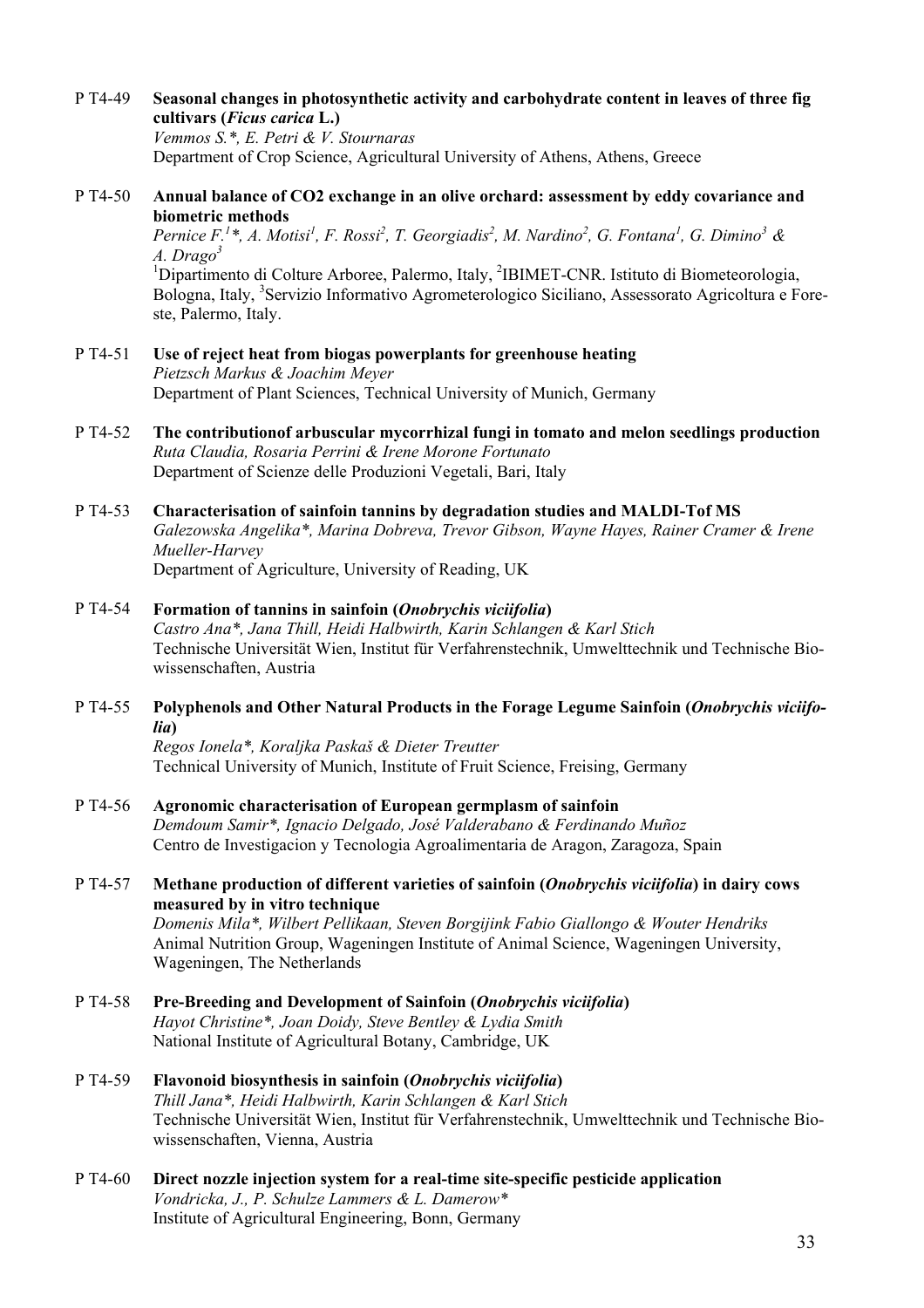P T4-61 **"Bio"system grapevine breeding in the Murfatlar vineyard – Romania**  *Ranca Aurora*  Research Station for Viticulture and Enology Murfatlar, Basarabi – Constanta, Romania

#### **Posters Theme 5**

- P T5-01 **Effect of cultivar on dry matter and sugar content in tomato fruits**  *Bjelic Vukasin, Djordje Moravcevic & Damir Beatovic* University of Belgrad, Faculty of Agriculture, Serbia
- P T5-02 **Relationship between cropping system and compositional parameters of early sweet corn**  *Orosz Ferenc<sup>1</sup>\*, Éva Stefanovits Bányai<sup>2</sup>, Antal Ferenczy<sup>3</sup> & Katalin Slezák<sup>1</sup>* <sup>1</sup>Department of Vegetable and Mushroom, <sup>2</sup>Department of Applied Chemistry, <sup>3</sup>Department of Mathematics and Informatics, Corvinus University of Budapest, Hungary
- P T5-03 **Effect of some agronomical factors on nitrates (V) content in early potato tubers**  *Wadas Wanda\* & Romualda Jablońska-Ceglarek* University of Podlasie, Department of Vegetable Crops, Siedlce, Poland

# P T5-04 **Ferrous oxide saves the world**

*Inden Haruhisa, Yoshihiro Tonoi, Akiko Hiromi & Hirohiko Sasamoto*  Faculty of Agriculture, University of Miyazaki, Japan

P T5-05 **The influence of the various conditioning treatments on the compositional parameters of rose wines**  *Muntean Camelia, Felicia Stoica & C. Baduca* 

University of Craiova, Faculty of Horticulture, Department Enology, Romania

- P T5-06 **The influence of different type of maceration on flavor complex in Romanian flavors wines**  *Stoice Felicia, Camelia Muntean, Daniela Cichi & Daniela Ciupeanu Călugăru*  University of Craiova, Faculty of Horticulture, Department Enology, Romania
- P T5-07 **The changing of axin content in the hardwood cuttings during the storage and the rooting period by HPLC**

*Sándor G., G. Végvári, & A. Hajagos*  Department of Fruit Science, Corvinus University of Budapest, Budapest, Hungary

# P T5-08 **Effect of Nitrogen and Potassium Fertilization on Productivity and Fruit Quality of 'Crimson Seedless' Grapes**

Abd El-Razek E.<sup>1,2</sup>\*, D. Treutter<sup>1</sup>, M. M. S. Saleh<sup>2</sup>, M. El-Shammaa<sup>2</sup>, N. Abdel-Hamid<sup>3</sup>, M. Abou-*Rawash<sup>3</sup>*

<sup>1</sup> Fruit Science Unit and Tree Physiology, Technical University of Munich (TUM), Germany, <sup>2</sup> Pomology Dept., Agricultural and Biological Division, National Research Center (NRC), Egypt, <sup>3</sup>Horticulture Dept., Faculty of Agriculture, Ain Shams University, Egypt

#### P T5-09 **Managing Quality in Finnish Ostrobothnian Horticultural Supply-chains**  *Balas Johannes & Marja Naaranoja*  University of Natural Resources and Applied Life Sciences, Vienna, Austria

- P T5-10 **Occurrence of viruses in asparagus (***Asparagus officinalis* **L.) in North Germany**  *Bandte M.<sup>1</sup>\*, E. Grubits<sup>1</sup>, C. Schmidt<sup>1</sup>, D. Weber<sup>2</sup>, F. Uwihs<sup>2</sup> & Carmen Buettner<sup>1</sup>* <sup>1</sup>Humboldt-Universität zu Berlin, Institute of Horticultural Sciences, Department Phytomedicine, Berlin, Germany, <sup>2</sup>Landwirtschaftskammer Hannover, Hannover, Germany
- P T5-11 **Influence from the leaf area on the vase life in cut roses**  *Graf Wolfgang & Heiner Grüneberg*  Humboldt-University Berlin, Institute for Horticultural Science, Berlin, Germany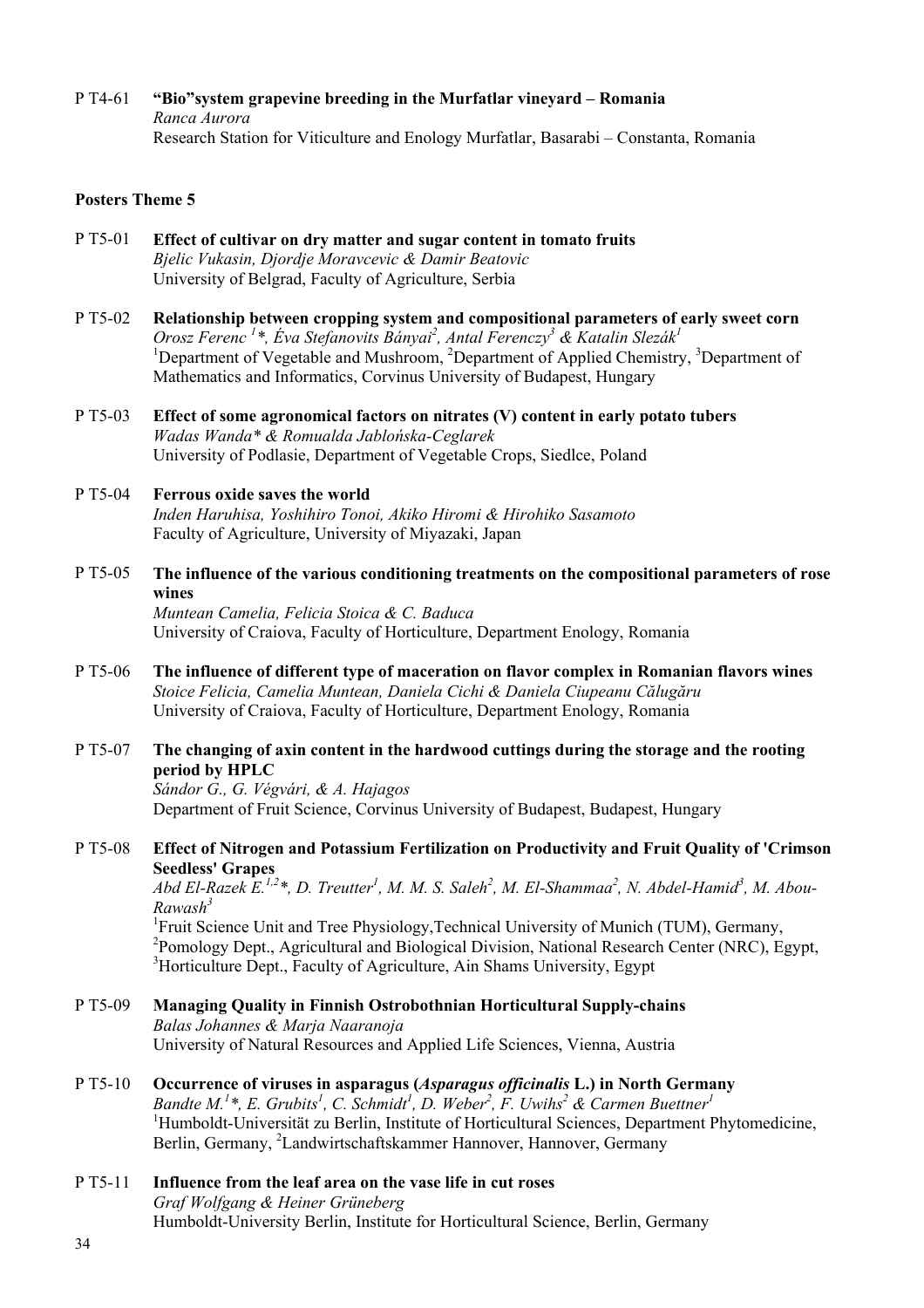# P T5-12 **The effect of iron chelates on yielding and nutritional state of greenhouse tomato grown in peat substrate**

*Chohura Piotr1 \*, Eugeniusz Kołota<sup>1</sup> , &Andrzej Komosa<sup>2</sup>*

<sup>1</sup>Department of Horticulture Wrocław University of Enviromental and Life Sciences, Wroclaw, Poland, <sup>2</sup>The August Cieskowski Agricultural University, Department of Horticultural Plant Nutrition, Poznań, Poland

#### P T5-13 **Light transmissions (PAR-, UVA- and UVB-radiation) of different greenhouse glassmaterials and their effects on plant-physiological and plant-morphological parameters**  *Dannehl D.\*, U. Schmidt & T. Rocksch*

Humboldt-University of Berlin, Institute for Horticultural Science, Department for Horticultural Engineering, Germany

# P T5-14 **Effect of EMAP storage on the respiration, carbohydrate balance and quality of unrooted azalea cuttings.**

*De Storme Nico<sup>1</sup> , Peter Ragaert<sup>2</sup> & Marie-Christine Van Labeke1,3* <sup>1</sup>Department of Plant Production, University of Gent, Gent, Belgium, <sup>2</sup>Department of Food Technology and Nutrition, University of Gent, Gent, Belgium, <sup>3</sup>Research Centre for Ornamental Plants, Destelbergen, Belgium

# P T5-15 **The joint project "Molecular physiological analysis of adventitious root development in**  *Petunia***"**

*Druege Uwe1 \*, Marcel Bucher2 , Silvio Gianinazzi<sup>3</sup> , Mohammad-Reza Hajirezaei<sup>4</sup> , Bettina Hause5 & Philipp Franken<sup>1</sup>*

<sup>1</sup>Institute of Vegetable and Ornamental Crops, Erfurt & Großbeeren, Germany, <sup>2</sup>University of Cologne, Germany, <sup>3</sup>National Institute for Agricultural Research, Dijon, France, <sup>4</sup>Leibniz Institute of Plant Genetics and Crop Plant Research, Gatersleben, Germany, <sup>5</sup>Leibniz Institute of Plant Biochemistry, Halle, Germany

# P T5-16 **Biochemical and histological analysis of nitrogen-mediated root formation in** *Petunia* **cuttings**  *Y. Klopotek<sup>1</sup> \*, K.-Th. Haensch 1 , M.-R. Hajirezaei 2 , B. Hause <sup>3</sup> , S. Zerche <sup>1</sup> & U. Druege 1* <sup>1</sup> Institute of Vegetable & Ornamental Crops, Erfurt, Germany; <sup>2</sup> Leibniz Institute of Plant Genetics and Crop Plant Research, Gatersleben, Germany; <sup>3</sup> Leibniz Institute of Plant Biochemistry, Halle, Germany

# P T5-17 **Biochemical and histological analysis of storage-mediated root formation in** *Petunia* **cuttings** *Klopotek Yvonne1 \*, Klaus-Thomas Haensch<sup>1</sup> , Mohammad-Reza Hajirezaei<sup>2</sup> , Bettina Hause3 & Uwe Druege1*

<sup>1</sup>Institute of Vegetable and Ornamental Crops, Erfurt & Großbeeren, Germany, <sup>2</sup>Leibniz Institute of Plant Genetics and Crop Plant Research, Gatersleben, Germany, <sup>3</sup>Leibniz Institute of Plant Biochemistry, Halle, Germany

#### P T5-18 **Fruit quality and aroma of tree ripe and detached, sun-exposed 'Annurca' apples**   $Volpe$   $\hat{G}$ <sup>1</sup>, *V.* Farina<sup>1</sup>\*, *G.* Avellone<sup>2</sup> & R. Lo Bianco<sup>1</sup>

<sup>1</sup>Università degli Studi di Palermo - Dipartimento S.En.Fi.Mi.Zo - Sezione di Frutticoltura Mediterranea, Tropicale e Subtropicale., Italy, <sup>2</sup>Department of Chemistry and Pharmaceutical Technologies, University of Palermo, Palermo, Italy

#### P T5-19 **How to kill an asparagus plant?**  *Feller Carmen & Jan Graefe\**  Institute of Vegetable and Ornamental Crops, Großbeeren, Germany

# P T5-20 **Improving Fruit Quality of Sweet Cherry (***Prunus avium* **L.) through Flower thinning: A twoyear field study.**

*Schoedl K.\*, A. Krajl, S. Hummelbrunner, P. Modl & A. Forneck*  University of Natural Resources and Applied Life Sciences, Vienna, Austria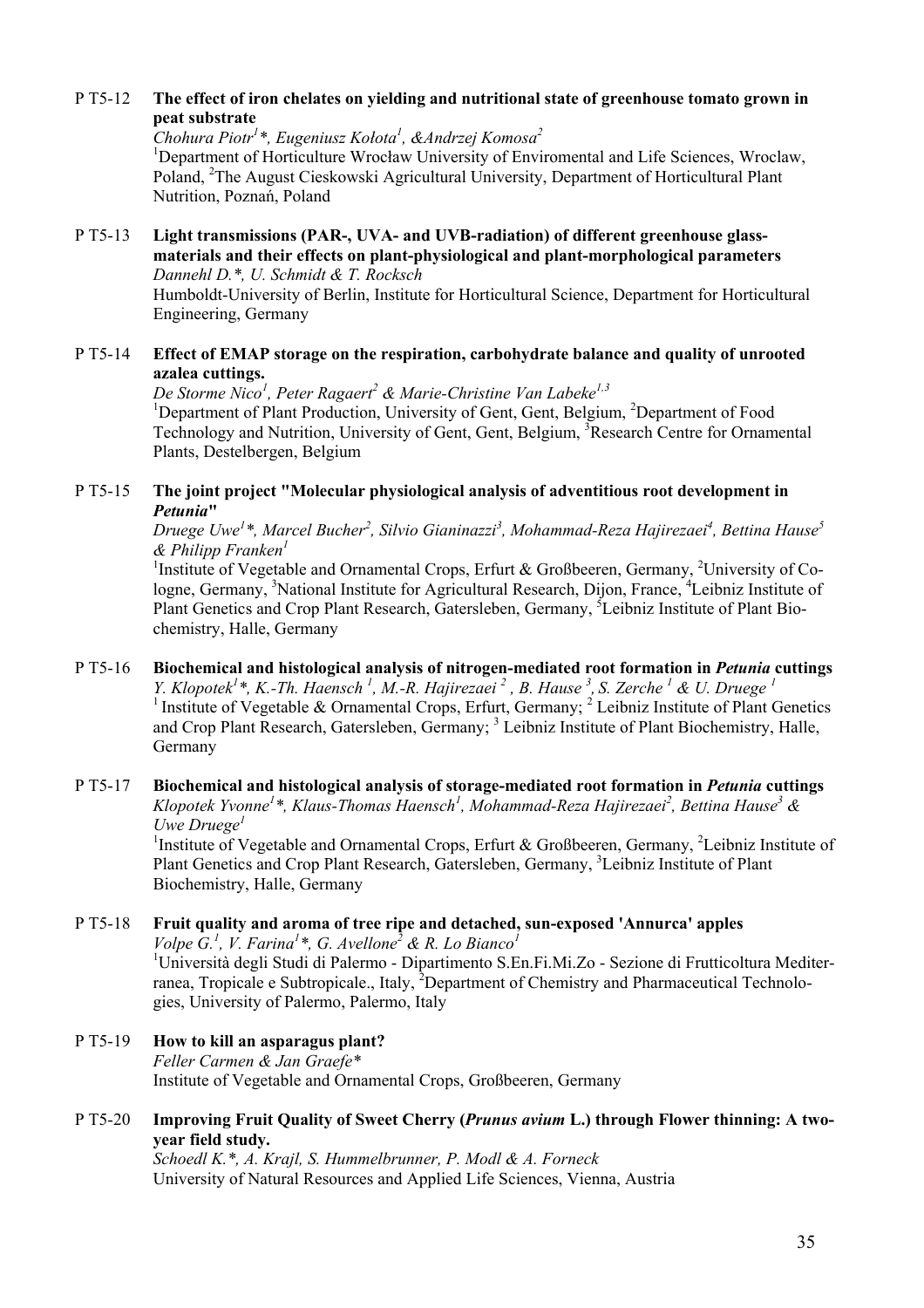# P T5-21 **Quality Management for Vineyards through intra-vineyard and inter-plant monitoring of physiological plant indicators**

*Becker M. & A. Forneck*  University of Natural Resources and Applied Life Sciences, Vienna, Austria

- P T5-22 **Sanitation of root vegetables**  *Geyer Martin\*, Karin Hassenberg & Oliver Schlüter*  Leibniz-Institut für Agrartechnik Potsdam-Bornim, Dept. of Horticultural Engineering, Potsdam, Germany
- P T5-23 **Multi-element (H, C, N, O) stable isotope characteristics of soft fruits and strawberries**  *Camin Federica\*, Matteo Perini, Luana Bontempo & Lara Giongo*  IASMA Research Center, San Michele all'Adige, Italy
- P T5-24 **Water status gradients in cut roses**   $Graf W<sup>1</sup>$ <sup>\*</sup>, *W. B. Herppich*<sup>2</sup>, *S. Huyskens-Keil*<sup>3</sup> & *H. Grüneberg*<sup>1</sup> <sup>1&3</sup>Humboldt University Berlin, Institute for Horticultural Sciences, <sup>1</sup>Section Floriculture and <sup>3</sup> Section Quality Dynamics/Postharvest Physiology, Berlin, Germany, <sup>2</sup>Leibniz-Institute for Agricultural Engineering Potsdam-Bornim, Dept. of Horticultural Engineering, Potsdam, Germany
- P T5-25 *Chalara* **Black Root Rot: A serious Challenge to the Swiss carrot Production and Processing Industry**

*Heller Werner E., Pamela Crespo, Andreas Kägi & Ernst Höhn*  Agroscope Changins-Wädenswil Research Station ACW, Wädenswil, Switzerland

# P T5-26 **Monitoring of cut roses for freshness during post harvest process by cavitation and transpiration studies**

*Spinarova S.1 , L. Hendriks1 \* & F. Steinbacher2* <sup>1</sup>Section of Ornamental Crops, Geisenheim Research Center, Geisenheim, Germany, <sup>2</sup>TU München, Wissenschaftszentrum Weihenstephan, Freising, Germany

# P T5-27 **Effects of saline irrigation water on growth, physiology and quality of** *Mesembryanthemum crystallinum***, a rare vegetable crop**

*Herppich Werner B, Susanne Huyskens-Keil & Monika Schreiner*  Leibniz-Institut für Agrartechnik Potsdam-Bornim e. V., Abt. Technik im Gartenbau, Germany

# P T5-28 **Impact of UV and ozone as physical elicitor on cell wall composition and mechanical properties of white asparagus (***Asparagus officinalis* **L.) in postharvest**

*Huyskens-Keil S.1 \* & W. B. Herppich<sup>2</sup>* <sup>1</sup>Humboldt University Berlin, Institute for Horticultural Sciences, Section Quality Dynamics/Postharvest Physiology, Berlin, Germany, <sup>2</sup>Leibniz-Institute for Agricultural Engineering Potsdam-Bornim, Department of Horticultural Engineering, Potsdam, Germany,

P T5-29 **Studies on Phyllody in** *Parthenium hysterophorus* **and detection of phytoplasmas within important crops cultivated in Ethiopia** 

Janke J.<sup>1</sup>\*, S. von Bargen<sup>1</sup>, C. Ulrichs<sup>1</sup>, T. Taye<sup>2</sup>, M. Bandte<sup>1</sup> & C. Büttner<sup>1</sup> <sup>1</sup>Humboldt-Universität zu Berlin, Institute of Horticultural Sciences, Berlin, Germany, <sup>2</sup>Plant Protection Research Center, Ambo, Ethiopia

# P T5-30 **The effect of ethanol treatment on removal of astringency in stored persimmon fruit (***Diospyros kaki* **L.)**

*Keutgen Anna J.\*, Achmad Nizar & Elke Pawelzik*  Quality of Plant Products, Department of Crop Sciences, University of Goettingen, Goettingen, Germany

P T5-31 **The importance of shops' characteristics for fruit and vegetable buyers**  *Kiss Oszkar Zsolt & Geza Szekely*  Corvinus University of Budapest, Hungary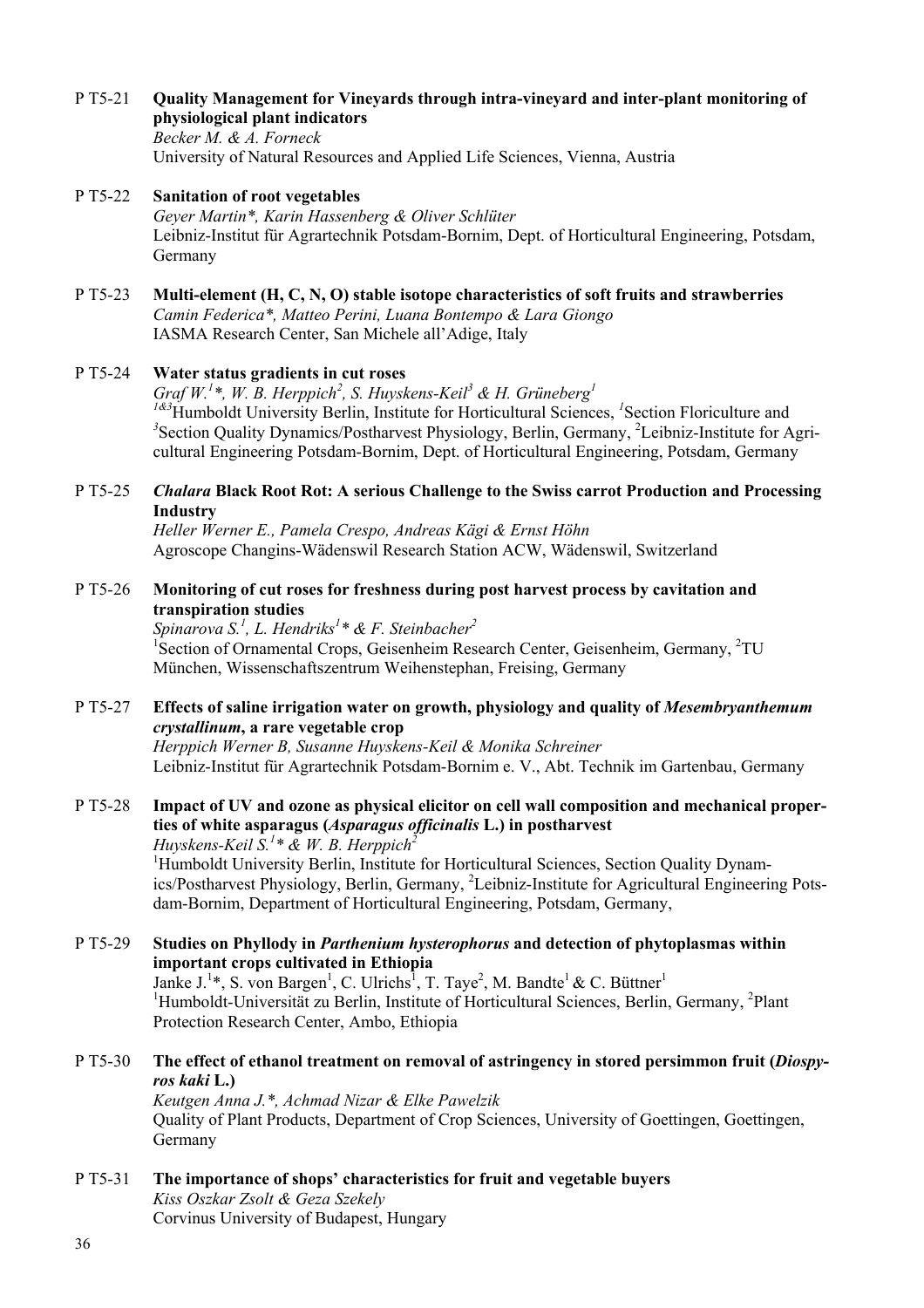#### P T5-32 **Study of a tomato growth model for optimization of greenhouse microclimate in a tomato seedlings greenhouse**

*Peponakis C., N. Katsoulas, D. Petsani & C. Kittas\**  Univ. of Thessaly, Dept. of Agriculture Crop Production & Rural Environment, Magnesia, Greece

#### P T5-33 **Environmental and productive zoning of apple-growing (Golden delicious cv) in western Piedmont district**

 $La\ Iacona\ Tiziana<sup>1</sup>*, Cristiana\ Peano<sup>1</sup>, Federico Spanna<sup>2</sup>, Ivan Neretti<sup>2</sup> & Mattia Sanna<sup>3</sup>$ <sup>1</sup>Department of Arboriculture and Pomology. University of Torino, Grugliasco (TO) Italy, <sup>2</sup>Regional Phytosanitary Service, Agrometeo Sector, Torino, Italy, <sup>3</sup>Centre of Competence in the Agro-environmental Sector (AGROINNOVA), University of Torino, Grugliasco (To), Italy

# P T5-34 **Quality comparison in different storage times between Golden delicious apples coming from various pedo-climatic areas**

*La Iacona Tiziana1 \*, Cristiana Peano1 & Federico Spanna2* <sup>1</sup>Department of Arboriculture and Pomology. University of Torino, Grugliasco (TO) Italy, 2 Regional Phytosanitary Service, Agrometeo Sector, Torino, Italy

# P T5-35 **Effect of hypoxia on yield and quality of leafy vegetables grown in floating system**  *Lenzi A., A.Baldi & R. Tesi\**

Department of Agronomy and Land Management, University of Florence, Italy

#### P T5-36 **Freshbag® for Transport of Cut Flowers**  *Neumaier Dieter, Rolf Roeber & Traud Winkelmann*

Res. Inst. for Horticulture, Weihenstephan Univ. of Applied Sciences, Freising, Germany

P T5-37 **Sooty blotch fungi on German apples: new insights in phylogenetic diversity of species**  *Oertel B.1 , T. Feldmann<sup>1</sup> , J.C. Batzer2 , M. L. Gleason<sup>2</sup> , J. Frank3 & H.-J. Schroers3* <sup>1</sup>Institute of Crop Science and Resource Conservation (INRES), University of Bonn, Germany, <sup>2</sup>Department of Plant Pathology, Iowa State University, Ames, IA, USA,  ${}^{3}$ Agricultural Institute of Slovenia, Ljubljana, Slovenia

# P T5-38 **A new method to separate the VIS/NIR-absorption of chlorophylls from fruit spectra of tomato, apple and grapes**

*Pflanz Michael\* & Manuela Zude*  Leibniz Institute for Agricultural Engineering Potsdam-Bornim e.V. (ATB), Potsdam, Germany

# P T5-39 **Effects of temperature and light level on primrose flowering**  *Ruttensperger Ute<sup>1</sup> & Beate ter Hell<sup>2</sup>* <sup>1</sup>Staatliche Lehr- und Versuchsanstalt für Gartenbau, Germany, <sup>2</sup>LVG Ahlem der Landwirschaftskammer Niedersachsen, Germany

P T5-40 **Evaluation of Combined Use of Fog systems and CO2 enrichment in Greenhouses by using Phytomonitoring Data**  *Schmidt Uwe\* & C. Huber* 

Humboldt-University of Berlin; Institute of Horticultural Science; Department for Horticultural Sciences, Germany

P T5-41 **Effects of exogenous stress hormone abscisisc acid on cut roses**  *Steinbacher F.\* & B. Hauser*  Technische Universität München –Wissenschaftszentrum Weihenstephan, Freising, Germany

#### P T5-42 **Controlled atmosphere affects the fruit quality during storage of 'Kensington Pride' mangoes**  *Sumual M. F.*<sup> $1$ </sup>\*, *Z. Singh<sup>1</sup> & S. C. Tan*<sup>2</sup> <sup>1</sup>Curtin Horticulture Research Laboratory, Muresk Institute, Division of Science and Engineering, Curtin University of Technology, Perth, Australia, <sup>2</sup>Department of Agriculture and Food Western Australia, South Perth, Australia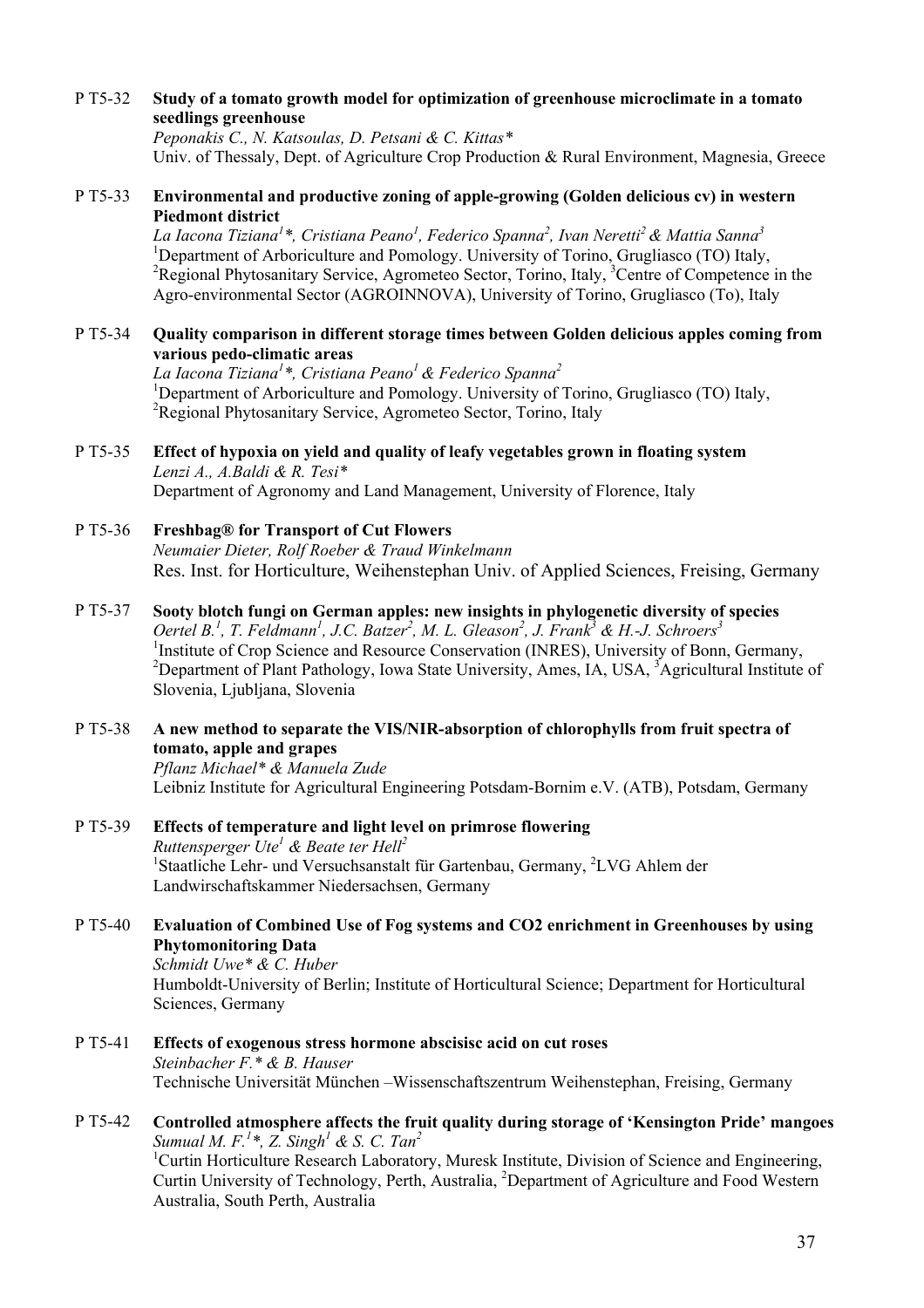P T5-43 **Apple fruit quality monitoring by means of light remission and laser-induced chlorophyll fluorescence under shelf life conditins** 

*Tartachnyk Iryna, Jan Kuckenberg & Georg Noga\**  Institute of Crop Science and Resource Conservation, University of Bonn, Bonn, Germany

- P T5-44 **Quality evaluation of ready to use fennel slices during storage**  Cefola M.,<sup>1</sup>\* N. Calabrese<sup>2)</sup>, F. Baruzzi<sup>2</sup>, A. Carito<sup>2</sup> & B. Pace<sup>2</sup> <sup>1</sup>Dipartimento Prime, Università degli Studi di Foggia, Italy, <sup>2</sup>ISPA, Istituto di Scienze delle Produzioni Alimentari, Bari, Italy
- P T5-45 **The role of arbuscular mycorrhizal fungi on nutrient uptake of Cape gooseberry (***Physalis peruviana* **L.) under salt stress**

*Miranda Diego<sup>1</sup> , Gerhard Fischer1 & Christian Ulrichs2* <sup>1</sup>National University of Colombia, Agronomy Faculty, Bogotá, Colombia, <sup>2</sup>Humboldt University Berlin, Institute of Horticultural Science, Urban Horticulture, Germany

P T5-46 **Effect of variety and cultural practices on pit fragment formation of clingstone peaches during processing** 

*Pantelidis G. & M. Vasilakakis\**  Faculty of Agriculture, Aristotle University of Thessaloniki, Thessaloniki, Greece

P T5-47 **Nitrogen nutrition determines quality of pelargonium stock plants and rooting of cuttings**  *Zerche Siegfried\*, Roland Kadner & Uwe Druege*  Institute of Vegetable & Ornamental Crops Großbeeren/Erfurt e.V., Germany

#### P T5-48 **Investigation on 'Clementine' mandarin rind-spotting in maturity**

Assimakopoulou A.<sup>1</sup>\*, Ch. Tsougrianis<sup>1</sup>, K. Elena<sup>2</sup>, C. Fasseas<sup>3</sup>, G. Karabourniotis<sup>3</sup>, E. Drolia<sup>1</sup> & *D. Dimou<sup>4</sup>*

<sup>1</sup>Ministry of Agriculture, District Laboratory of Agricultural Advisory Service and Fertilizer Analysis, Xylokastro, Greece, <sup>2</sup>Benaki Phytopathological Institute, Kifissia, Greece, <sup>3</sup>Agricultural University of Athens, Athens, Greece, <sup>4</sup>Ministry of Agriculture, Direction of Agricultural Development, Argolida, Greece

P T5-49 **The Malolactic Fermentation And The Sensitive Features of Red Wines Obtained In The Vineyards of Oltenia County Hills From Romania** 

*Băducă Cîmpeanu C.<sup>1</sup> \*, M. Gheorghiţă<sup>2</sup> , G. Beleniuc3 , D. Boboc4 & J. E. Pardo Gonzalez5* <sup>1,2</sup> University of Craiova, Faculty of Horticulture, Department of Oenology, Craiova, Romania, <sup>3</sup>SC AGERFERM SRL, Constanta, Romania, 4 Romanian Authorised Testers Association, Romania, 5 University La-Mancha, Albacete, Spain

- P T5-50 **N, P and K content in radish leaf and root**  *Bjelic Vukasin, Djordje Moravcevic & Damir Beatovic*  Faculty of Agriculture, Belgrade, Serbia
- P T5-51 **Improving fruit quality and microclimate under hailnets in an apple orchard**  *Solomakhin A.<sup>1</sup> \* & Michael M. Blanke2* <sup>1</sup>Michurinsk, Russia, <sup>2</sup>INRES - University of Bonn, Germany
- P T5-52 **Time-resolved Reflectance Spectroscopy as a management tool in the fruit supply chain: an export trial with nectarines**

*Eccher Zerbini P.<sup>1</sup> , M. Vanoli1 , A. Rizzolo<sup>1</sup> , S. Jacob1 , Torricelli A.2 , L. Spinelli2 & Rob Schouten3* <sup>1</sup>CRA-IAA, Milan, Italy, <sup>2</sup>CNR-INFM and CNR-IFN, Politecnico di Milano-Dipartimento di Fisica, Milan, Italy, <sup>3</sup>Horticultural Production Chains, Wageningen University, Wageningen The **Netherlands**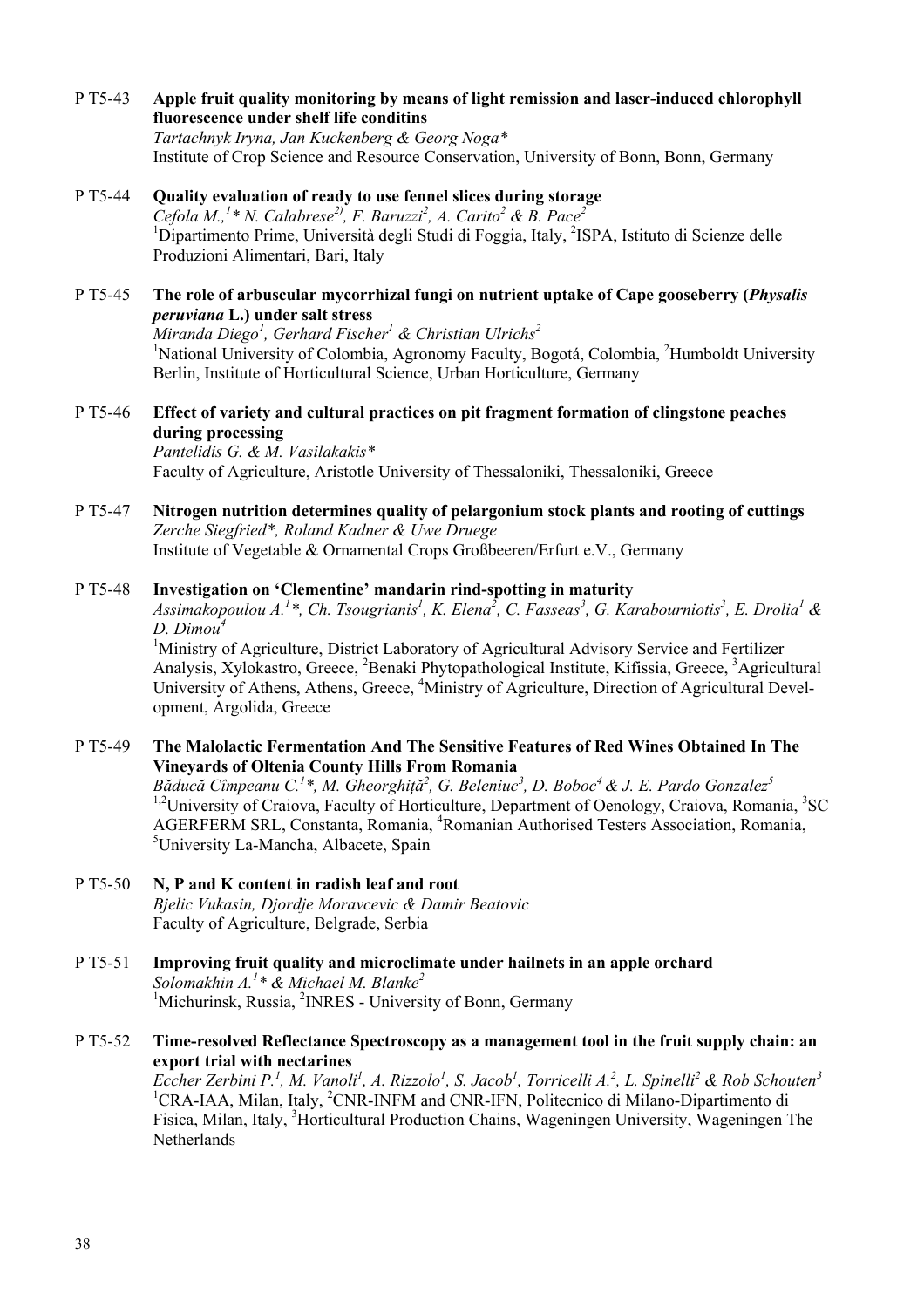#### **Posters Theme 6**

P T6-01 **Effect of rootstock vigour and cultivation techniques on vegetative growth in olive (***Olea europaea* **L.) genotypes characterized by different vigour** 

*Buffa R.\*, G. Campisi, M. La Mantia, F. P. Marra & T. Caruso*  Dipartimento di Colture Arboree, Università di Palermo, Italy

P T6-02 **Cultivar susceptibility assessment and breeding for resistance: possible ways to fight the sharka in peach**

Liverani A.<sup>2</sup>, D. Giovannini<sup>2</sup>\*, F. Brandi<sup>2</sup>, M. Merli<sup>2</sup>, L. Giunchedi<sup>1</sup>, C. Poggi Pollini<sup>1</sup>, L. Bianchi<sup>1</sup> *& A.R. Babini1*

<sup>1</sup>Dipartimento di Scienze e Tecnologie Agroambientali, Bologna, Italy, <sup>2</sup>C.R.A. - Unità di Ricerca per la Frutticoltura, Forlì, Italy

- P T6-03 **Screening of tomato root endophytic fungi for potential application in Biocontrol**  Andrade Diana<sup>1,3</sup>, Rita Grosch<sup>1</sup>, Andreas Kofoet<sup>1</sup>, Karl-Heinz Rexer<sup>2</sup>, Gerhard Kost<sup>2</sup>, Silvia *Restrepo<sup>3</sup> & Philipp Franken<sup>1</sup>* <sup>1</sup>Institute of Vegetable and Ornamental Crops, Großbeeren, Germany, <sup>2</sup>Philipps-University Marburg, Department of Biology, Mycology, Marburg, Germany, <sup>3</sup>Andes University, Department of Biology, Laboratory of Mycology, Bogotá, Colombia
- P T6-04 **Characterization of local fig genetic resources in Slovenia**   $J$ akše Jernej<sup>1,2</sup>\*, Irma Tomaži $\vec{c}^{\text{I}}$ , Maja Podgornik<sup>1</sup> & Dunja Bandelj Mavsar<sup>1</sup>\* <sup>1</sup>University of Primorska, Science and Research Centre of Koper, Institute for Mediterranean Agriculture and Olive Growing, Slovenia, <sup>2</sup>University of Ljubljana, Biotechnical Faculty, Agronomy Department, Ljubljana, Slovenia
- P T6-05 **Clonal variability for agronomic traits in local table olive variety 'Meski'**  *Ben Amar F.\*, M. Msallem, R. Belhoul, F. Jgham, S. Ghouja & M. Felah*  Institut de l'Olivier, Sfax, Tunisia
- P T6-06 **Vegetative and reproductive traits evolution of olive varieties under irrigated conditions**  *Khabou W\*, F. Ben Amar & M. Maalej*  Institut de l'Olivier, Sfax, Tunisia
- P T6-07 **Agronomic behaviour of olive varieties under irrigated conditions in Sfax region (Tunisia)**  *Khabou W. & F. Ben Amar*  Institut de l'Olivier, Sfax, Tunisia

P T6-08 **Sensory evaluation of medlar (***Mespilus germanica* **L.) cultivars**  *Bignami C.<sup>1</sup> , C. Cammilli2 , V. Cristofori<sup>2</sup> & M. Venturi<sup>2</sup>* <sup>1</sup>Dipartimento di Scienze Agrarie e degli Alimenti, Università degli Studi di Modena e Reggio Emilia, Reggio Emilia, Italy, <sup>2</sup>Dipartimento di Produzione Vegetale, Università degli Studi della Tuscia, Viterbo, Italy

- P T6-09 **Morphological divergency of garlic ecotypes in Serbia**  *Bjelic Vukasin, Djordje Moravcevic & Damir Beatovic*  Faculty of Agriculture, Belgrade, Serbia
- P T6-10 **Utilization of the local genetic resources in breeding new valuable cultivars for** *Malus* **and**  *Pyrus* **species**  *Branişte N.1 , Mădălina Militaru<sup>1</sup> , Valeria Petre2 , Gabriela Uncheaşu 2 & Nistor Andrieş 2* <sup>1</sup>R.I.F.G. Pitești – Mărăcineni, Argeș, Romania, <sup>2</sup>R.S.F.G. Voinești, Dâmbovița, Romania
- P T6-11 **Micropropagation and ex situ conservation of pear germoplasm: the role of exogenous carbohydrates**

*Caboni E.\*, M. G. Tonelli & C. Damiano*  CRA Fruit Tree Research Center, Rome, Italy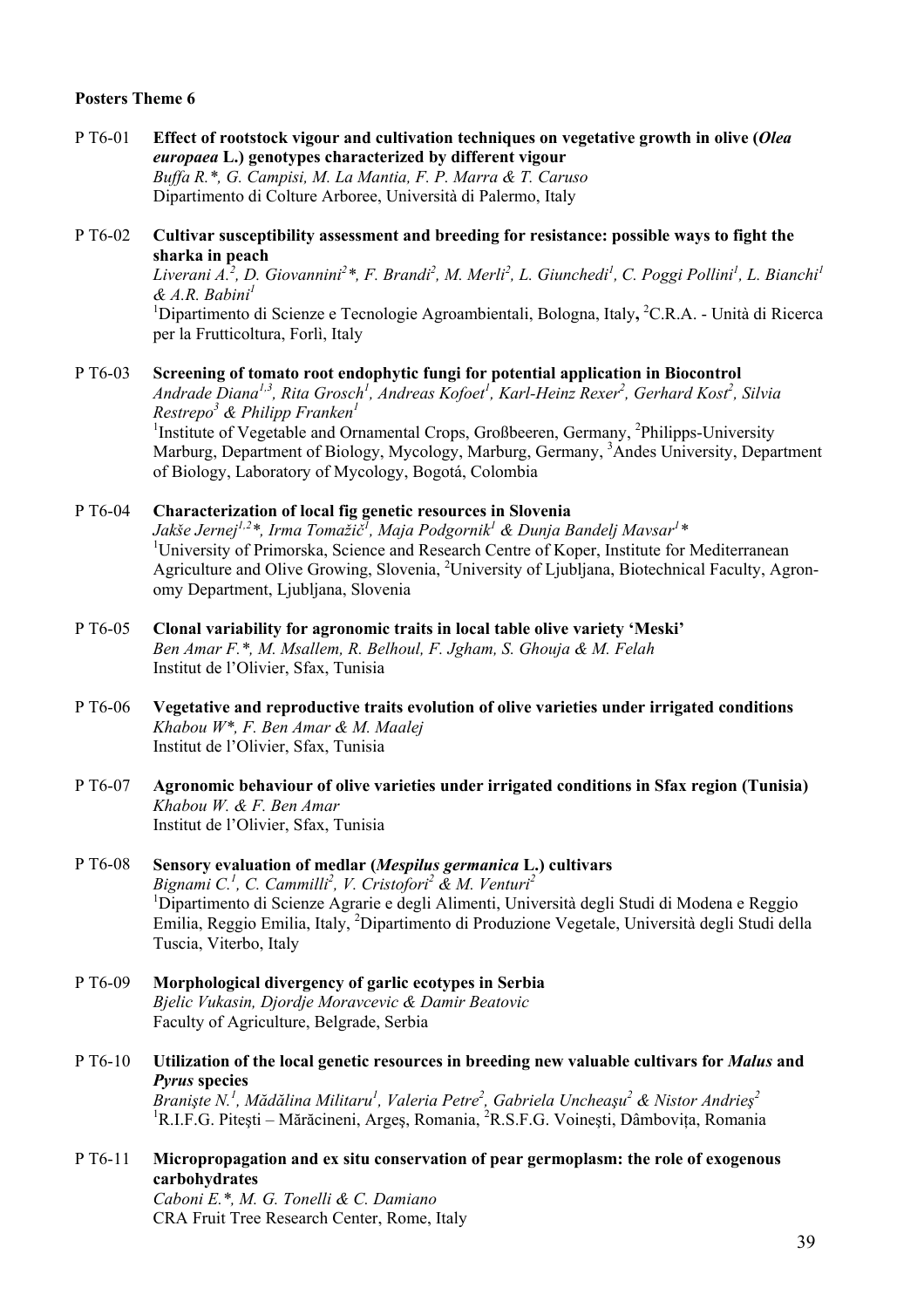# P T6-12 **GENE SAVE – An interregional project for protection of genetic resources and traditional knowledge in the Alpine region**

*Dalla Via Josef1 \*, Andreas Kasal<sup>1</sup> , Christian Partl2 , Manfred Putz3 , Gottfried Moosmann2 & Sanja Baric1*

<sup>1</sup>Research Centre for Agriculture and Forestry Laimburg, Auer/Ora (BZ), Italy, <sup>2</sup>Amt der Tiroler Landesregierung, Gruppe Agrar, Innsbruck, Austria, <sup>3</sup> Landeslandwirtschaftskammer Tirol, Innsbruck, Austria

P T6-13 **Bioagronomic evaluation of local almond cultivars in Apulia region (southern Italy)**  *De Giorgio Donato*  CRA-Istituto Sperimentale Agronomico, Italy

# P T6-14 **Recovery, preservation and analysis of fruit quality of the apple "Mela rosa" a biotype from Campania region (Italy)**

*Delia G.\*, L. Farina, M. Buccheri, P. Rega & C. Damiano*  CRA - Istituto Sperimentale per la Frutticoltura, Italy

# P T6-15 **Biodiversity of genetic resources of** *Maloideae* **(***Pomoideae***) and** *Prunoideae* **subfamilies in Latvia**  *Drudze I.\* & U. Dekens*

Pure Horticultural Research Center, Latvia

P T6-16 **Proof of hybrids in interspecific Cyclamen-crossbreeds – a comparison of methods** *Ewald Aloma\*, F. Hennig & Martina Seyring*  Institut für Gemüse- und Zierpflanzenbau Großbeeren/Erfurt, Germany

# P T6-17 **Studies on Strawberry Germoplasm in Italy**  *Faedi W.\*, G. Baruzzi, M. Bonoli & P. Turci*  CRA - Unità di Ricerca per la Frutticoltura, Forlì, Italy

# P T6-18 **Fruit quality traits of six ancient apple Sicilian cultivars.**  *Farina V.1 \*, G. Volpe1 , P. Agozzino<sup>2</sup> & L. Di Marco<sup>1</sup>* <sup>1</sup>Department S.En.Fi.Mi.Zo., Mediterranean, Tropical and Subtropical Fruit Section, University of Palermo, Palermo, Italy, <sup>2</sup>Department of Chemistry and Pharmaceutical Technologies, University of Palermo, Palermo, Italy

#### P T6-19 **Grapevine goes "retro": A Survey of LTR-Retrotransposons in the Grapevine Genome**  *Benjak Andrej<sup>1</sup> , Ruslan Kalendar2 , Stephanie Boue3 & Astrid Forneck1,4* <sup>1</sup>Institute of Horticulture and Viticulture, DAPP, University of Natural Resources and Applied Life Sciences, Vienna, Austria, <sup>2</sup>MTT/BI Plant Genomics Laboratory, University of Helsinki, Finland, <sup>3</sup> Center of Regenerative Medicine, Barcelona, Spain

# P T6-20 **Description of an ex situ** *Vitis vinifera* **cv.** *sylvestris* **Gmelin Germplasm Collection from the Upper Rhine Valley by means of Genotypes and Phenotypes** *Barth Susanne1,2, Fritz Schumann4 , Fabienne Verzeletti1 , Rolf Blaich<sup>1</sup> & Astrid Forneck1,3* <sup>1</sup>University of Hohenheim, Department of Special Crop Cultivation and Crop Physiology, Viticulture Group, Stuttgart, Germany, <sup>2</sup>present address: Teagasc Crops Research Centre, Oak Park, Carlow, Ireland, <sup>3</sup>present address: University of Natural Resources and Applied Life Sciences, Department of Applied Plant Sciences and Plant Biotechnology, Institute of Horticulture and Viticulture, Vienna, Austria, <sup>4</sup>Bad Dürkheim, Germany

#### P T6-21 **Old and local tomato varieties: agronomic, analytical and sensory quality**  *Granges André, Gilli Céline\* & Jean-Michel Gillioz*  Agroscope Changins-Wädenswil Research Station ACW, Switzerland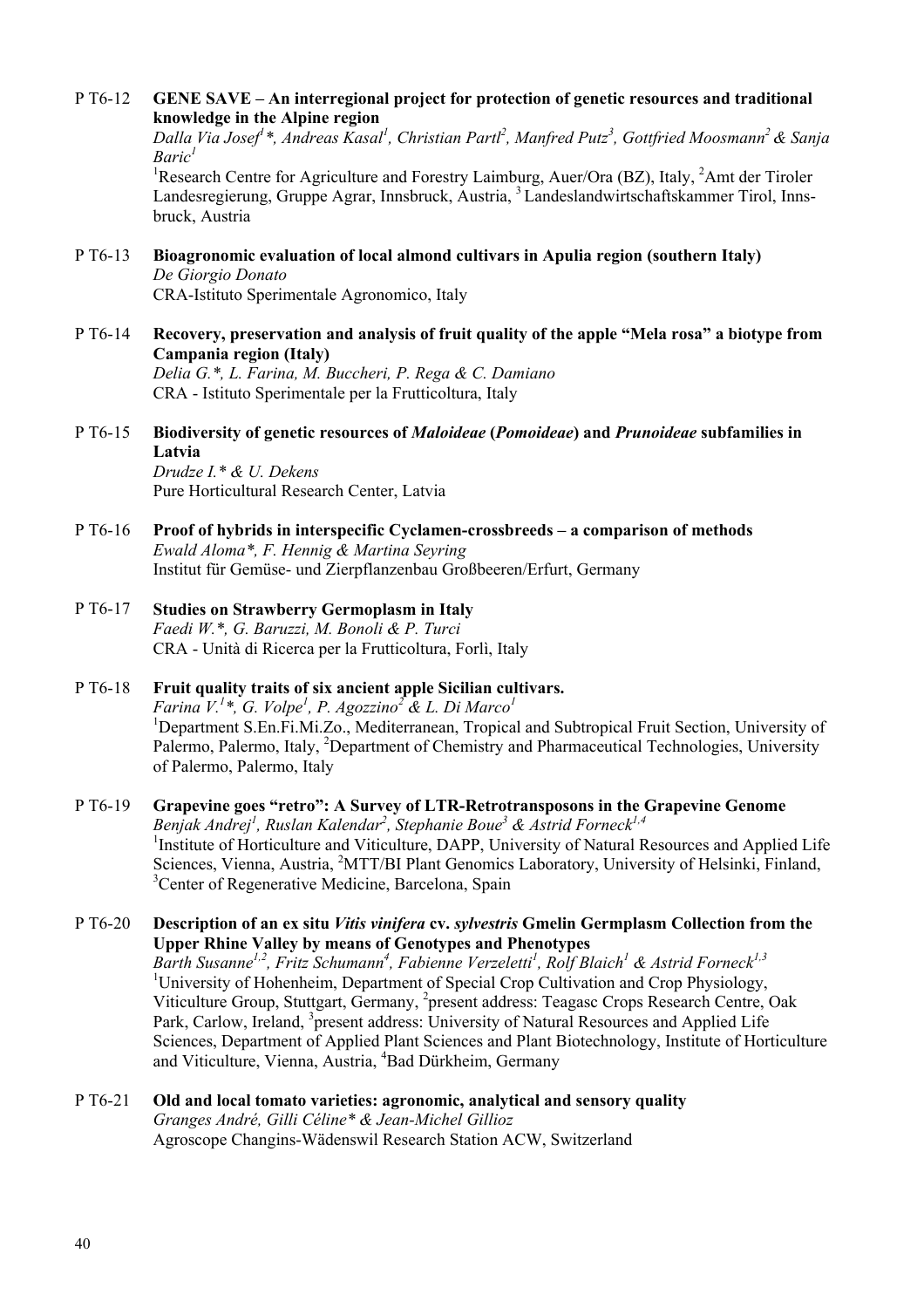|         | Halász Krisztián <sup>1</sup> , András Geösel <sup>1</sup> , Noémi Lukács <sup>1</sup> , Zoltán Bratek <sup>2</sup> & Zoltán Illyés <sup>2</sup><br><sup>1</sup> Corvinus Univ. of Budapest, Department of Plant Physiology and Plant Biochemistry, Hungary,<br><sup>2</sup> Eötvös Loránd University Department of Plant Physiology and Molecular Plant Biology, Hungary                                                                                                                                                               |
|---------|-----------------------------------------------------------------------------------------------------------------------------------------------------------------------------------------------------------------------------------------------------------------------------------------------------------------------------------------------------------------------------------------------------------------------------------------------------------------------------------------------------------------------------------------|
| P T6-23 | Breeding of plums and prunes resistant to PPV<br>Hartmann Walter                                                                                                                                                                                                                                                                                                                                                                                                                                                                        |
|         | University of Hohenheim, Institute of Special Crop Cultivation and Crop Physiology, Germany                                                                                                                                                                                                                                                                                                                                                                                                                                             |
| P T6-24 | Characterization of phenotypic diversity in offspring of Malus sieversii (Ledeb.) Roem.<br>Höfer Monika                                                                                                                                                                                                                                                                                                                                                                                                                                 |
|         | Federal Centre for Breeding Res. on Cultivated Plants, Inst. of Fruit Breeding, Dresden, Germany                                                                                                                                                                                                                                                                                                                                                                                                                                        |
| P T6-25 | Evaluation of native hybrids of Prunus fruticosa Pall. as cherry interstocks<br>Hrotko Karoly, Lajos Magyar & Marta Gyeviki<br>Corvinus University of Budapest, Hungary                                                                                                                                                                                                                                                                                                                                                                 |
| P T6-26 | <b>Evaluation of local olive varieties from Slovene Istria</b><br>Bandelj Dunja <sup>1*</sup> , Milena Bučar-Miklavčič <sup>1</sup> , Bojan Butinar <sup>1</sup> , Irma Tomažič <sup>1</sup> & Jernej Jakše <sup>1,2</sup><br><sup>1</sup> University of Primorska, Science and Research Centre of Koper, Institute for Mediterranean<br>Agriculture and Olive Growing, Koper, Slovenia, <sup>2</sup> University of Ljubljana, Biotechnical Faculty,<br>Agronomy Department, Ljubljana, Slovenia                                        |
| P T6-27 | Ecological establishment and maintenance of perennial borders in urban areas and selection<br>of hardy perennials in Finland.<br>Juhanoja Sirkka* & Riina Lukkala<br>Agrifood Research Finland, Horticulture, Piikkiö, Finland                                                                                                                                                                                                                                                                                                          |
| P T6-28 | <b>Characterisation of Gooseberry Genetic Resources in Latvia</b><br>Kampuss K. <sup>1*</sup> , S. Strautina <sup>1</sup> & S. Kampuse <sup>2</sup><br><sup>1</sup> Latvia Institute of Fruit Growing, Dobele, Latvia, <sup>2</sup> Latvia University of Agriculture, Faculty of<br>Food Technology, Jelgava, Latvia                                                                                                                                                                                                                    |
| P T6-29 | Epidemiological investigations on Cherry leaf roll virus<br>Langer J.*, S. von Bargen & C. Büttner<br>Humboldt-Universität zu Berlin, Institute for Horticultural Sciences, Germany                                                                                                                                                                                                                                                                                                                                                     |
| P T6-30 | 'GiSelA' Cherry Rootstocks in Tests for Virus Tolerance<br>Lankes Christa<br>University of Bonn, INRES - Horticultural Science, Bonn, Germany                                                                                                                                                                                                                                                                                                                                                                                           |
| P T6-31 | Are heirloom Lactuca varieties suitable for market gardening and commercialization?<br>Lissek-Wolf Gunilla <sup>1</sup> *, Cornelia Lehmann <sup>1</sup> , Rudolf Vögel <sup>2</sup> & Susanne Huyskens-Keil <sup>1</sup><br><sup>1</sup> Institute for Horticultural Sciences, Humboldt-Universität zu Berlin, Berlin, Germany,<br><sup>2</sup> Landesumweltamt Brandenburg, Eberswalde, Germany                                                                                                                                       |
| P T6-32 | The effect of soil type on the growth of three organic seed potato varieties<br>Liopa-Tsakalidis A. <sup>T*</sup> , St. Konstantinidou-Doltsinis <sup>2</sup> , St. Gountoudaki <sup>2</sup> , E. Vavoulidou-Theodorou <sup>3</sup><br>& L. Panagiotopoulos <sup>1</sup><br><sup>1</sup> Department of Agricultural Mechanical & Water Resources Engineering, TEI Messolonghiou,<br>Greece, <sup>2</sup> Plant Protection Institute of Patras, N.AG.RE.F., Greece, <sup>3</sup> Soil Science Institute of<br>Athens, N.AG.RE.F., Greece |
| P T6-33 | Seeds pre-treatment effects on the germination potential of Vaccinium corymbosum L. and<br>interspecific hybrid genotypes                                                                                                                                                                                                                                                                                                                                                                                                               |

P T6-22 **The use of symbiotic fungi to propagate Hugarian native orchids** 

*Mérola Stella, Saviane Alessio & Lara Giongo\**  Agrifood Quality Department, IASMA Research Centre, Italy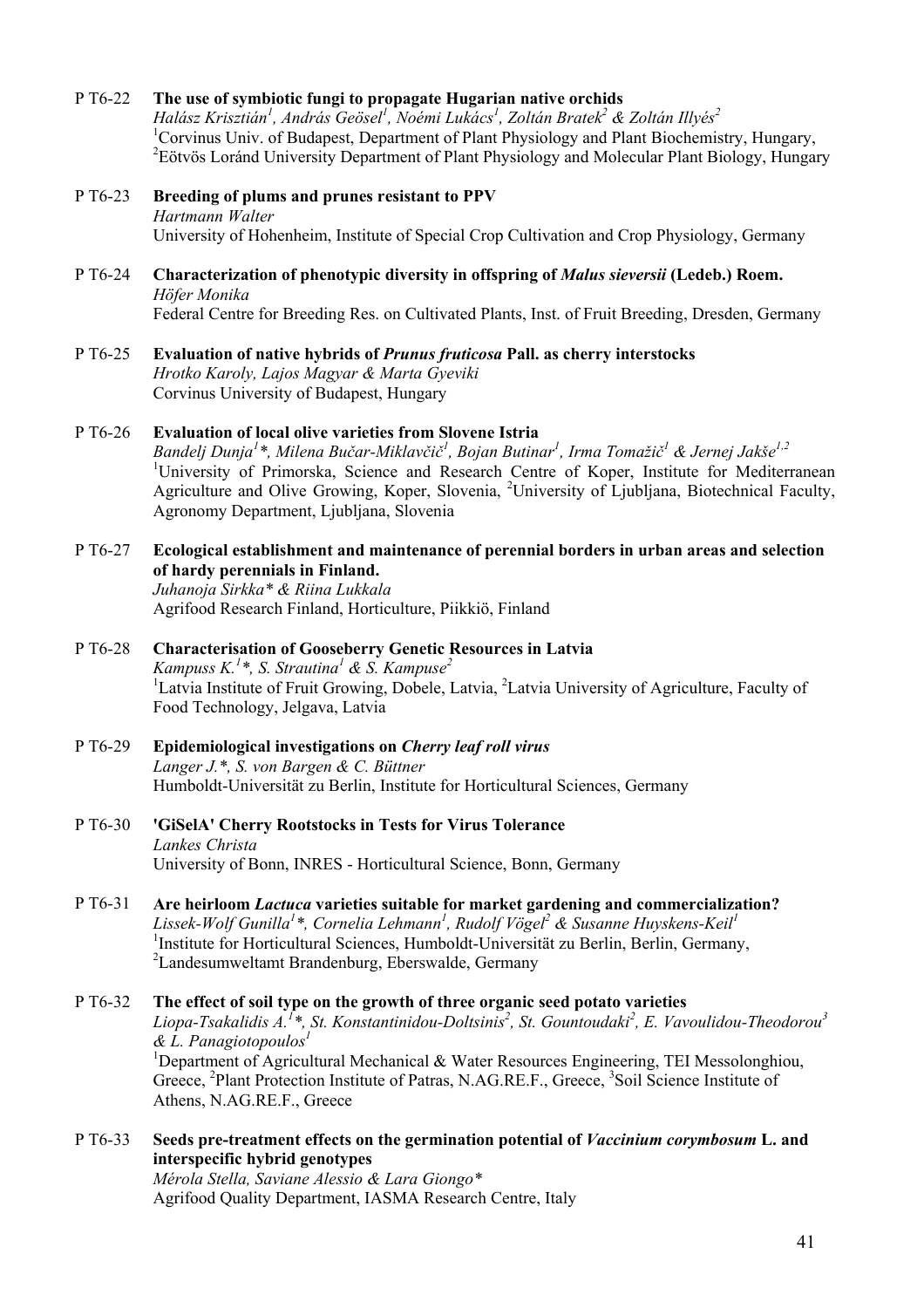#### P T6-34 **Recovery and characterisation of old cultivars and accessions of long storage tomatoes**  *Negro C., Accogli R., Tommasi L., De Bellis L. & A. Miceli\**  Dipartimento di Scienze e Tecnologie Biologiche ed Ambientali, Università del Salento, Lecce, Italy

# P T6-35 **A survey of small fruit European germplasm**

Coman M.<sup>1</sup>, P. Mladin<sup>1</sup>, B. Denoyes-Rothan<sup>2</sup>, A. Sasnauskas<sup>3</sup> & V. Kondakova<sup>4</sup> <sup>1</sup>Research Institute for Fruit Growing Pitesti, Romania, <sup>2</sup>UREF – INRA BP 81 Villenave D'ornon, France, <sup>3</sup>Lithunian Institute of Horticulture, Genetic and Biotechnology Department, Lithuania, 4 Agrobioinstitute, Minister of Agriculture, Bulgaria.

- P T6-36 **The use of molecular markers for germplasm management in an Italian olive collection**  *Muzzalupo I., Lombardo N., Salimonti A., Falabella R., Stefanizzi F.\*, Caravita M.A., Pellegrino M., Godino G. & Perri E.*  C.R.A..Experimental Institute for olive growing, Italy
- P T6-37 **Properties of promising Oblačinska sour cherry clones D4 and D10**  *Nikolić Dragan, Momčilo Milutinović & Vera Rakonjac*  Faculty of Agriculture, Belgrade, Serbia
- P T6-38 **New Acorn Squash (***Cucurbita pepo***) Having Sweet Fruit Flesh**  *Paris Harry S.*  A.R.O. Newe Ya'ar Research Center, Ramat Yishay, Israel
- P T6-39 **Research on phytoplasma persistence in pear and apricot trees under protected environment**  *Pastore Maria<sup>1</sup> \*, Milena Petriccione1 , Samanta Paltrinieri<sup>2</sup> M. Del Vaglio11 , Fabio Gervasi1 & A. Bertaccini2*

<sup>1</sup> Unità di Ricerca in Frutticoltura, Italian Council for Research in Agriculture (C.R.A.), Caserta, Italy, <sup>2</sup>DiSTA, Plant Pathology, Alma Mater Studiorum, University of Bologna, Bologna, Italy

- P T6-40 **Soil Fungal Diversity and the Sustainability of the Viticultural Soils**  *Popa Daniela\* & Valerian Hanescu*  University of Craiova – Horticulture Faculty, Craiova, Romania
- P T6-41 **Molecular characterization of pear (***Pyrus communis* **L.) using microsatellite markers**  *Giovinazzi J., M. T. Dettori, E. Vendramin, S. Micali, I. Verde\* & R. Quarta*  CRA, Centro di Ricerca per la Frutticoltura di Roma, Rome, Italy
- P T6-42 **Evaluation of genetic diversity among and within local populations of common bean (***Phaseolus vulgaris* **L.) from central Italy.**  *Micali S.\*<sup>1</sup>, E. Bramati<sup>2</sup>, R. Quarta<sup>1</sup>, I. Verde<sup>1</sup>, E. Vendramin J. Giovinazzi<sup>1</sup>, A. Canini<sup>2</sup> & M. T. Dettori<sup>1</sup>* <sup>1</sup>CRA, Centro di Ricerca per la Frutticoltura, Rome, Italy, <sup>2</sup>Università 'Tor Vergata', Dip. Biologia, Rome, Italy
- P T6-43 **Collection and identification of local quince genotypes (***Cydonia oblonga* **Mill.) in Iran**  *Razavi F.1,2\*, M. C. van Labeke1 & K. Arzani2* <sup>1</sup>Department of Plant production, Faculty of Bioscience and Engineering, Ugent, Belgium, <sup>2</sup>Department of Horticulture, Tarbiat Modarres university, Tehran, Iran
- P T6-44 **Evaluation of variability in Japanese wild azaleas and application of lime-tolerant genetic resources for breeding**

*Scariot Valentina<sup>1</sup> \* & Nobuo Kobayashi2* <sup>1</sup>Department of Agronomy, Forest and Land Management – University of Turin, Grugliasco (TO), Italy, <sup>2</sup>Laboratory of Plant Breeding, Faculty of Life and Environmental Science, Shimane University, Nishikawatsu, Matsue, Japan,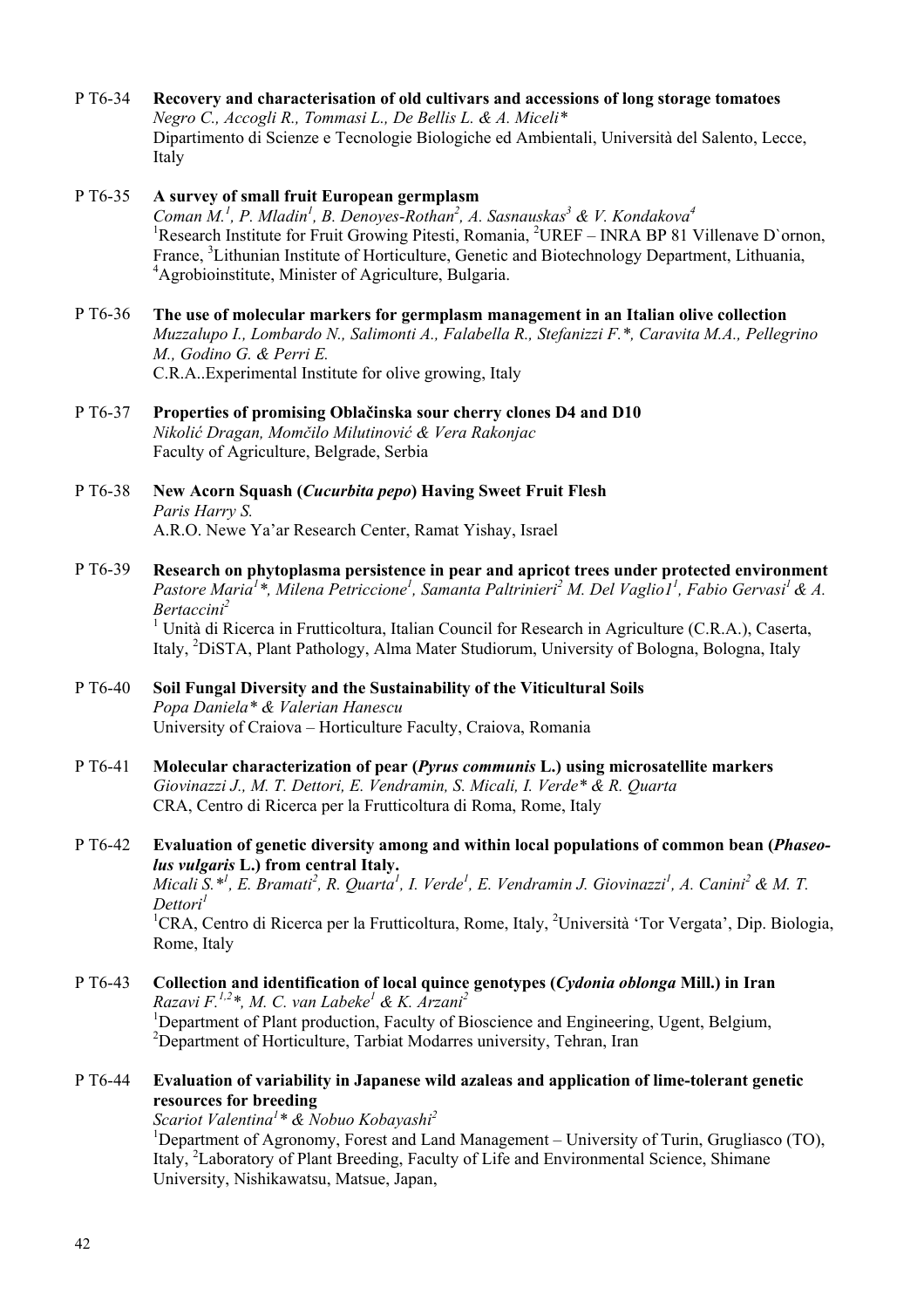- P T6-45 **Seed germination in five autochthonous campanula species of Northern Italy**  *Accati, E. & V. Scariot\**  Department of Agronomy, Forest and Land Management, University of Turin, Grugliasco, Italy
- P T6-46 **The Sicilian Almond Genetic Resources: from the inventory to the characterization**  *Sottile Francesco, Franca Omodei & Giuseppe Barbera*  Dipartimento di Colture Arboree, Palermo, Italy
- P T6-47 **Research on the biodiversity of the local bean cultivars ('***Phaseolus vulgaris***') present in the Banat area in the view of their utilization in breeding programs**  *Şumǎlan R.<sup>1</sup> \*, Carmen Dobrei1 , D. Camen<sup>1</sup> , Adina Berbecea1 , Isidora Radulov1 , Renata Şumǎlan<sup>1</sup> , Mariana Babǎu 1 & G. Moşoarcǎ<sup>2</sup>* <sup>1</sup>Banats University of Agricultural Sciences and Veterinary Medicine, Timișoara, Romania, 2 Politehnica University of Timişoara, Romania
- P T6-48 **Putative endogenous dsRNA-viruses in** *Capsicum* **species**  *Szegő A.<sup>1</sup> , K. Árvay1 , G. B. Vajda1 , H. M. Sun1 , S. Hu<sup>1</sup> , Á. Dalmadi2 , I. Nagy2 , G. Csilléry2 & N. Lukács1* <sup>1</sup>Corvinus University of Budapest, Faculty of Horticulture, Department of Plant Physiology and Plant Biochemistry, Budapest, Hungary, <sup>2</sup>Agricultural Biotechnology Center, Gödöllő, Hungary
- P T6-49 **Cereal landraces from the Alpine region of Italy and Austria as a potential source of genetic variability for the future**

*Baric Sanja\*, Unterholzner Stefanie & Josef Dalla Via*  Research Centre for Agriculture and Forestry Laimburg, Auer/Ora (BZ), Italy

- P T6-50 **Genetic relationships of wild and cultivated roses and their potential for breeding**  *Van Huylenbroeck Johan\*, Katrien De Cock, Leen Leus & Jan De Riek*  ILVO, Plant Unit, Applied Genetics and Breeding, Melle, Belgium
- P T6-51 **Genetic variability of phytopathogenic** *Fusarium proliferatum* **associated with crown rot in**  *Asparagus officinalis*

*von Bargen Susanne, Oliver Martinez Lopez, Ines Schadock, Anne-Mareen Eisold, Monika Goßmann & Carmen Büttner\**  Humboldt-Universität zu Berlin, Institute for Horticultural Sciences, Germany

P T6-52 **Fruit quality of raspberry genotypes: a multidisciplinary approach**  *Giongo Lara\*, Eugenio Aprea, Silvia Carlin, Luisa Palmieri, Alessio Saviane, Alberto Grassi & Flavia Gasperi*  IASMA Research Center, San Michele all'Adige, Italy

# P T6-53 **Morphological characterisation of selected old local apricot cultivars from Eastern Austria under organic farming conditions**

*Kropf A. & A. Spornberger*  University of Natural Resources and Applied Life Sciences, Vienna, Department of Applied Plant Sciences and Plant Biotechnology, Institute of Horticulture and Viticulture, Vienna, Austria

#### P T6-54 **Vegetative propagation of different** *Cyclamen* **species via adventitious shoot formation from seedling tissue**

Prange, A. N. S<sup>1</sup>., Andrea Metzenauer<sup>2</sup>, Margrethe Serek<sup>1</sup> & Traud Winkelmann<sup>2</sup> <sup>1</sup>Leibniz University Hannover, Inst. of Floriculture and Woody Plant Science, Hannover, Germany, <sup>2</sup>Res. Centre for Horticulture at the Weihenstephan Univ. of Applied Sciences, Freising, Germany

P T6-55 **Fruit genetic resources rediscovery and management in Northern Italy natural areas: Capanne di Marcarolo Regional Park and Val Grande National Park**  *Loris Beccaro Gabriele, Maria Gabriella Mellano & Giancarlo Bounous* 

Department of Arboriculture, University of Torino, Grugliasco (TO), Italy